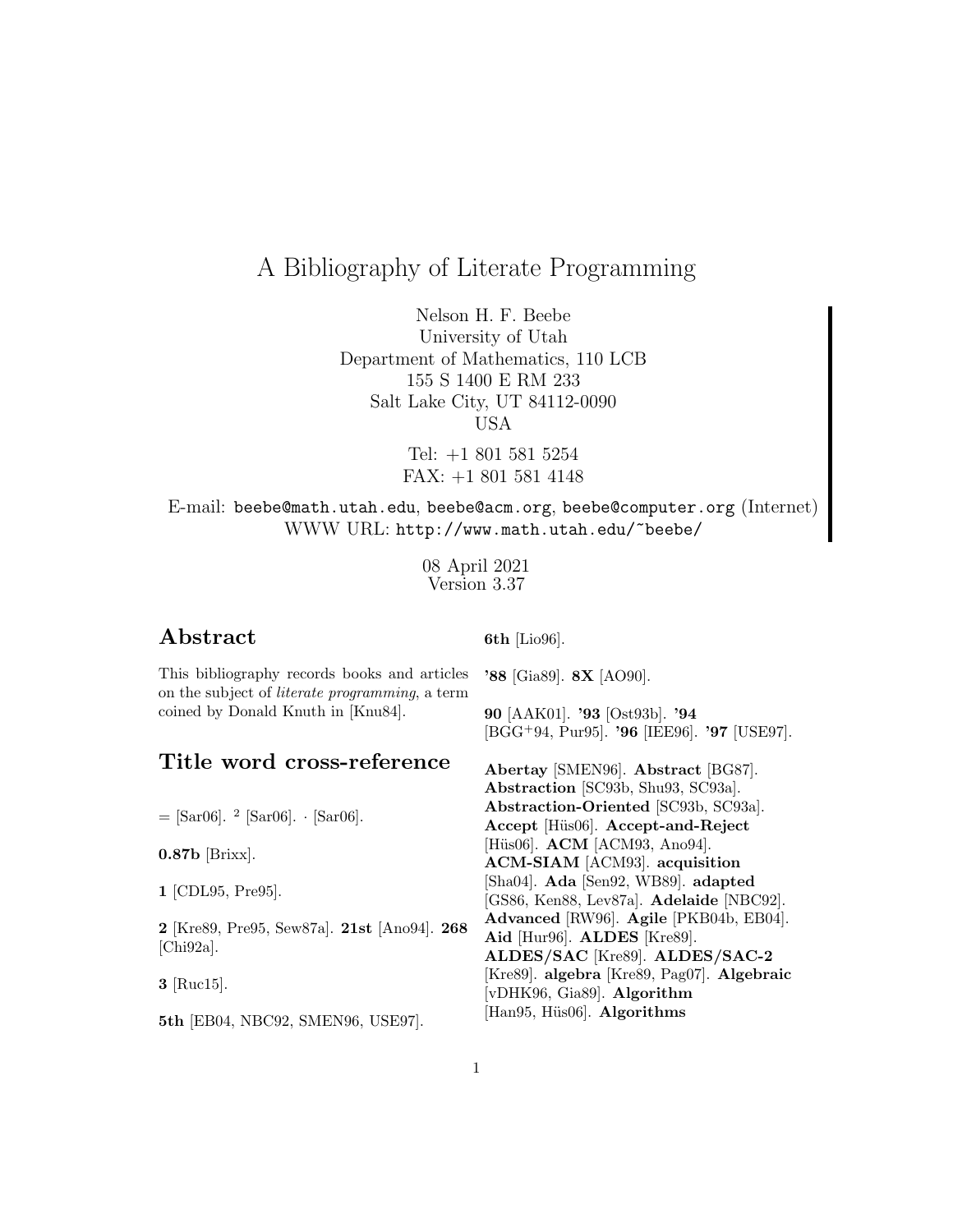[Knu00, Knu93b, Ruc05, ACM93]. **Analysis** [Knu00, Lei02a, Lum98, Oma88]. **annotated** [SS91b, SS91a]. **Announcing** [Den87]. **Annual** [ACM93, Ano94, BN93, IEE90, IEE96, USE97]. **AOPS** [Shu93, SC93b, SC93a]. **APL** [Dic93, NSW93]. **APLWEB** [Dic93]. **Application** [Aki92, AAK01, BP93]. **Applications** [RW96, NBC92]. **Applied** [BC90d]. **Approach** [vDHK96, Don01a, Kim97a, Lev87a, SW96]. **April** [Sit96]. **Architectures** [Kim97a, Kim97b]. **arithmetic** [AAK01]. **Arizona** [Joy94]. **Array** [Mit88b]. **Array-** [Mit88b]. **Art** [Ruc15]. **Aspects** [VN02]. **Assessment** [Van90b]. **Assignments** [Hur96]. **Assurance** [IEE96, MP96]. **Australasian** [Ros96]. **Australia** [Ros96]. **authoring** [GS05]. **Automatic** [Bri96a, Bri96d, CM92]. **Automatically** [Ait96]. **available** [Bzy95]. **Avenarius** [Kro90]. **Axiom** [Pag07].

**Back** [Mac98]. **Balanced** [Pfa04]. **Based** [DDPA96, DPDD96, KC02, Mot90, Ram94a, MGCR96, NTW91, MG94]. **basierend** [Fra97]. **Be** [Ram92, Ram91]. **beyond** [Lei03b]. **bibliography** [Sab94, SS91b, SS91a]. **Bigot** [Syr99]. **Binary** [Pfa04]. **Bonn** [FG96]. **Book** [OC90a]. **Boston** [USE97]. **Breakpoint** [Ram94a]. **Bulletin** [BP93]. **Business** [SMEN96].

**C** [Thi89, FH95, GS86, Han97, Hol90, Hym90, Lev87b, Lev87a, Pla92, SP92, Thi84, Wit95, van95]. **Card** [Chi93]. **CASCON** [BGG<sup>+</sup>94]. **case** [Hol03, Pep91, PKB04a, Aki92]. **CASEtool** [Car95]. **Castle** [SMEN96]. **CDS** [Zen91]. **change** [NSW93]. **changefiles** [AH86]. **Changing** [Vee17]. **character** [Sab94]. **chemistry** [QW05]. **CIP** [BW91]. **CIP-Project** [BW91]. **Clark** [Ano10c].

**Cleanroom** [AMS97, Nor93]. **clinical** [GB06]. **Cnest** [KC92]. **Co** [SD95]. **Code** [Goo07, Hen97, Lio96, WB89, Thi03]. **Coders** [Sei09]. **Coding** [Vee17, Sab94]. **Combinatorial** [Knu93c, Knu93b, MN99]. **Comment** [Big99, Ait96]. **Commentary** [Lio96]. **Common** [VHG87, BKM86]. **Communicating** [Don01a, Don01b]. **COMPASS** [IEE96]. **Compendium** [Lun11]. **Compiler** [FH95, Hol90, Pre95]. **Complex** [Ram92, Ram91]. **Complexity** [SS92]. **compliance** [Sen92]. **Comprehension** [IEE94, JAC94]. **compression** [Sab94]. **computation** [Gia89]. **Computational** [NBC92, Sab94, LLAK05]. **Computations** [Lei03b]. **Computer** [BM86, IEE96, Joy94, Knu03a, Ros96, Ruc15, Vee17, Kre89, NTW91, Pag07, Knu86c]. **Computing** [Knu93c, SDDD12, CM92, MN99]. **Concept** [Lun11]. **Concepts** [DS97, MM94]. **Conference** [IEE90, IEE96, Mau95, NBC92, Pur95, Ros96, SMEN96, Sit96, EB04, FG96, Mah96, Ost93b]. **Constraint** [Hüs06]. **containing** [Ram96]. **contemporary** [PKB04a]. **Control** [Bet05]. **Conventional** [BC90d]. **conversion** [Sab94]. **Correctness** [Ram94a]. **Cosmetic** [OC90b]. **Courses** [Wit96a, Wit96b, CDL95, Wit96c]. **craft** [Goo07, Sei09]. **Creating** [Han97, Rou05, BP93]. **CS** [CDL95]. **CS/1** [CDL95]. **Cscope** [KC92]. **CuPit** [Pre95]. **CWEB** [KL93, Wit95, Lev93, Thi86]. **CWEBx** [van95]. **cycle** [BC90b].

**D** [Bir92]. **Data** [Lei02a, BG87]. **Debugging** [BDM97]. **Default** [pt98]. **Definition** [Wai93]. **Demonstrating** [Sen92]. **derivation** [Pep91]. **description** [AAK01]. **Design** [BM86, BA86, BC90d, BC90e, FH95, Hol90, Ska98a]. **Designing** [Roy06]. **Developers** [DN07]. **Development**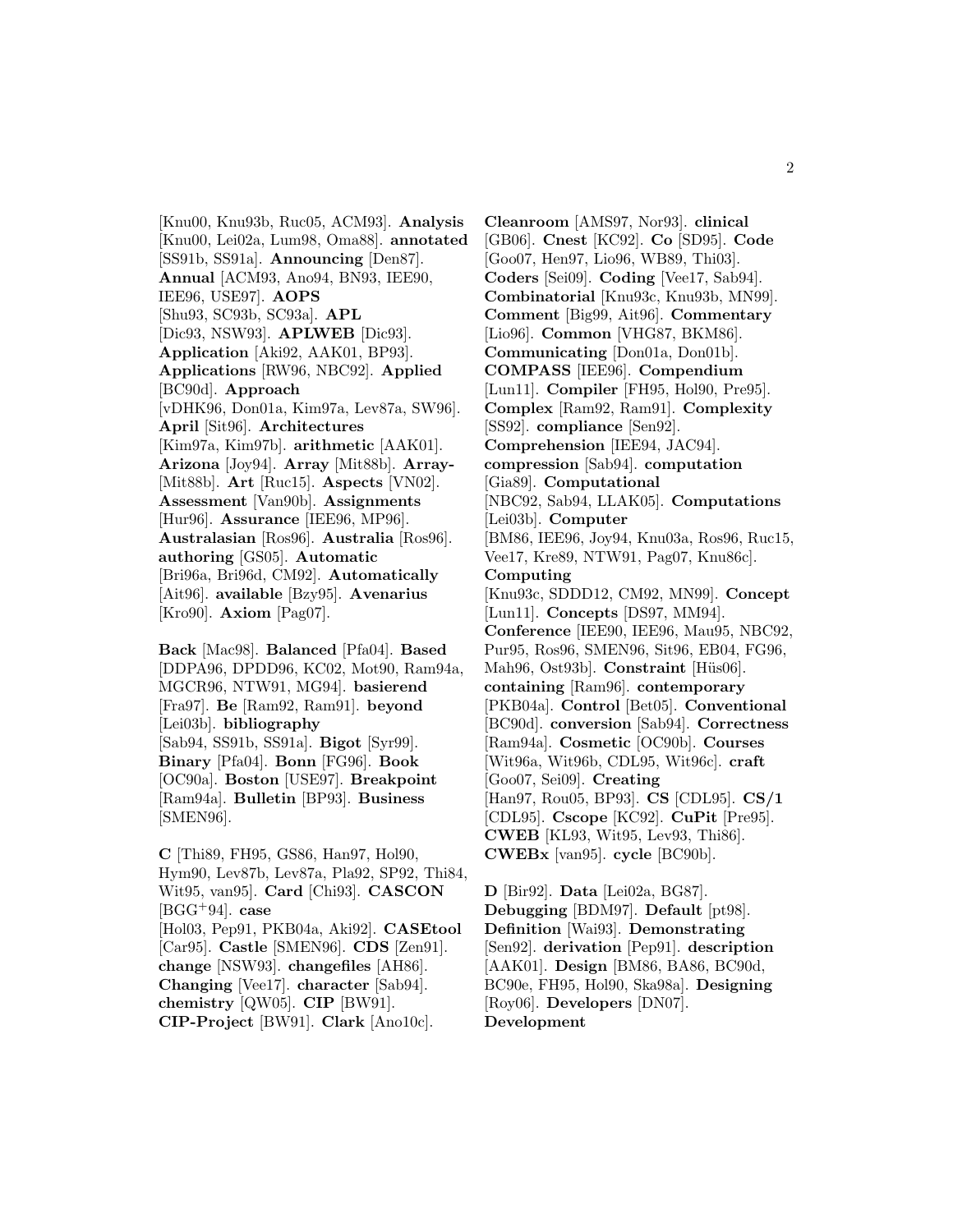[Ost93a, Car95, Kre89, LLAK05]. **developments** [SW96]. **dialogue** [PG02]. **diff** [Thi89]. **Difference** [Thi89, VL89]. **Digital** [Knu99]. **Discrete** [ACM93, Knu03b]. **display** [Sab94]. **Division** [Han94, Han95]. **Do** [Kim97b]. **doc** [Ait96]. **Docbook** [Ano10b]. **docstrip** [pt98, Lun11, MDB92]. **Document** [Ano17, Kuh06, Fil08, Pre95]. **Documentation** [Ait96, Ano10b, BA86, Knu83a, KL93, VN02, WB89, Bal89, CS96, Ska98a, VN05]. **documenting** [Bal89]. **documents** [Coa98a, Lei03b, Sla90]. **Donald** [Ruc15, Adv00, DS94, Thi89]. **Download** [Ska98c]. **Drawing** [Gur94, Sof97]. **DSSSL** [Kim97b]. **DTD** [Coa98a]. **Dudhope** [SMEN96]. **Dundee** [SMEN96]. **Dynamic**

[Lei02a].

**econometric** [MR09]. **ED** [Mau95]. **ED-MEDIA** [Mau95]. **Edition** [Lio96]. **Editor** [Mot90, Rea02b, Big99, Syr99]. **Education** [Joy94, Pur95, Ros96]. **Educational** [Mau95]. **Einsatz** [Sch92]. **Eitan** [Sof97]. **electromagnetics** [LLAK05]. **Eleventh** [IEE96]. **Elucidative** [Nør99b, VN02, Nør00]. **Emacs** [Chi93, MC91]. **encryption** [Sab94]. **End** [DN07, Mac98, PG02]. **End-User** [DN07, PG02]. **Engaging** [MM94]. **Engineering** [AMS97, BC90b, EB04, Ham95, Ost93b]. **English** [Mil94]. **Enhance** [PKB04b]. **Enhanced** [BM86]. **Enterprise** [RW96]. **Entwurf** [Kuh89]. **Environment** [BC87, BG92, Bro88a, BC90c, DDPA96, DPDD96, MGCR96, Mot90, Nør99b, SDDD12, Aki92, Hou92, KC92, MG94, Nør00, PG02, RS89]. **Environments** [Mit88b, Ost93a]. **Eqn** [Ano10c]. **equations** [Ram96]. **Errata** [Chi92a, Knu91]. **everyday** [GB06]. **evolution** [VN05]. **Example**

[CH95c, CH95b, Pap90, Fil08, Knu82, QW05].

**excellent** [Goo07]. **Executable** [Bal89, Wai93]. **Expanding** [BC87, Ham88, VHC88]. **Experience** [RB98]. **Experiences** [Thi86]. **Experiment** [Ost93a]. **experiments** [NTW91]. **Explaining** [Thi03, Roy06]. **Expressions** [Ham88, Ram98, VHC88]. **Extensible** [Mot90]. **extension** [AAK01]. **extensions** [Bec86]. **Extreme** [EB04].

**F2X** [Don01b, Don01a]. **F95** [Don01b]. **Factors** [BM90]. **fifth** [Joy94]. **Figlet** [Ano10a]. **File** [Thi89, VL89]. **First** [Lin89a, Ros96]. **Fixed** [Knu82, Knu91]. **Fixed-point** [Knu82, Knu91]. **Florida** [Sit96]. **FOREET** [BA86]. **formal** [SBR94, SW96]. **Formalization** [And02]. **format** [BP93, Kuh06]. **formatter** [vAK92a, vAK92b]. **FORTRAN** [AAK01, AO90, BA86]. **Fourth** [Sit96, ACM93]. **Framework** [Ano17, Zuk97, MR09]. **Frameworks** [Ano98]. **Free** [Ano10a, Ano10b]. **Freetype** [Ano10a]. **functional** [GS05, PL92]. **FunnelWeb** [Coa98a, Wil92, Wil00]. **funnelweb.dtd** [Coa98a].

**Gaithersburg** [IEE96]. **Garmisch** [EB04]. **Garmisch-Partenkirchen** [EB04]. **Generalized** [Ham88, VHC88]. **Generating** [Ait96]. **Generation** [Lei02a]. **geometric** [MN99]. **Germany** [EB04, FG96]. **GIPSE** [PG02]. **glue** [Knu82, Knu91]. **GNU** [Chi93, MC91, Ano10b]. **Good** [SC94]. **GraphBase** [Knu93b, Knu93c]. **Graphite** [Ano10a]. **Grenzen** [SD95]. **Groff** [Ano10c, Ano10a]. **Gurari** [Sof97].

**hashing** [Sab94]. **Hawaii** [IEE90]. **headers** [pt98]. **held** [NBC92]. **Human** [BM90]. **Hypermedia** [Mau95]. **Hyperstructure** [Ost93a]. **Hypertext** [DDPA96, DPDD96, Ost93b, Ost95, SP92, BC90a, Car95, Cze90, Øst93c, Par96].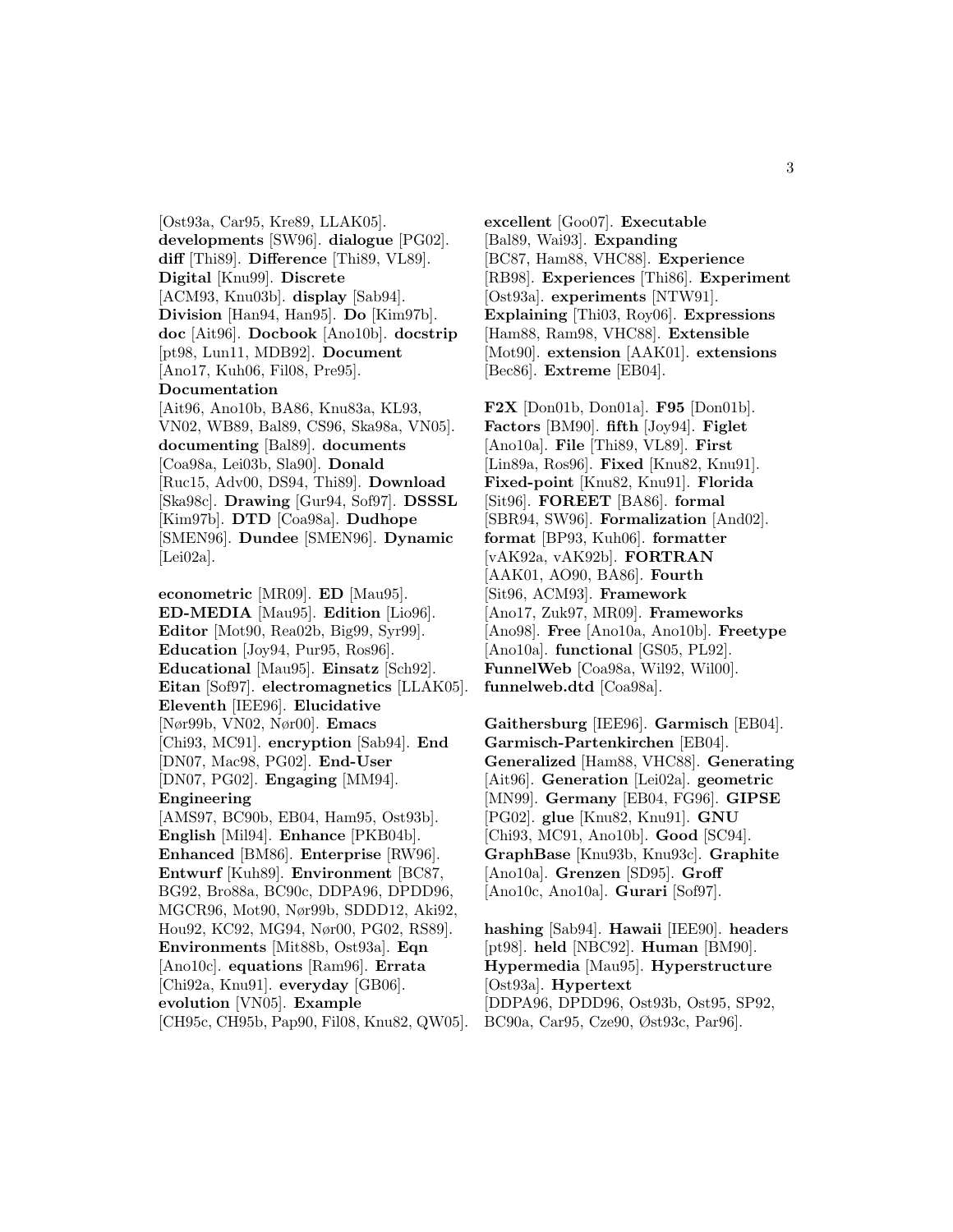**IDE** [Rac12]. **Idee** [Fra97]. **II** [Don01b, Lei03a, Lei03c, Mor94]. **Implementation** [FH95, Mit88b]. **Implementations** [Han97, Ram94a]. **Implementierung** [Kuh89]. **Implementing** [PL92, Lun11, Zuk97]. **Improved** [OC90a]. **improving** [Dun95]. **Increasing** [MP96]. **Independent** [Rac12, Ram89, VR89, vAK92a, Coa98a, vAK92b]. **indexes** [Knu94]. **input** [Sab94]. **Institute** [IEE96]. **Instructions** [RF97]. **Integrated** [BGG<sup>+</sup>94]. **Integrating** [AMS97, DN07]. **Interactive** [Bro88a, BC90c, Sla90]. **interaktiven** [Fra97]. **Interface** [HLR97, Cze90]. **Interfaces** [Han97]. **Internal** [VN02]. **International** [Gia89, IEE90, NBC92, Sit96, EB04, FG96, Mah96]. **Interscript** [Ska98a, Ska98b]. **Intersections** [Sha04]. **Interview** [Adv00]. **Introducing** [RW96]. **Introduction** [Chi92b, CH95a, Kyr95, Lin89b, Pfa04]. **Introductory** [Wit96a, Wit96b, Wit96c]. **ISSAC** [Gia89]. **Italy** [Gia89]. **Iterative** [Don01b].

**James** [Ano10c]. **Java** [Ait96, Dwe00, Sah02]. **javadoc** [Ait96]. **Joe** [Ano10c]. **Joint** [FG96, Mah96]. **Jr.** [Rob13]. **Julia** [Pas17]. **July** [Gia89, NBC92, Ros96, SMEN96, USE97]. **June** [EB04, IEE96].

**Knowledge** [DN07]. **Knuth** [Bir92, Adv00, DS94, Ruc15, Thi86]. **Konzeption** [Fra97]. **Konzeptionelle** [Sch92]. **Krommes** [Kro90].

#### **Language**

[Ano10c, BC90e, vDHK96, Ram89, SDDD12, VR89, Wai93, vAK92a, GS05, vAK92b]. **Language-Independent** [Ram89, VR89]. **Languages** [Ano94, Knu03a, PL92]. **LEDA** [MN99]. **Lehrerausbildung** [Fra97]. **length** [Han94]. **Leo** [Rea02a, Rea02b, Swa98].

**Lesk** [Ano10c]. **Letters** [Big99, Syr99]. **Lex** [SM96]. **Library** [Pla92, LLAK05]. **License** [Ano10b]. **life** [BC90b]. **life-cycle** [BC90b]. **Lindsay** [Thi89]. **Linear** [Don01b, Ram96]. **Linger** [Han95]. **Lions'** [Lio96]. **LIPED** [BG92]. **Lisp** [Hou92, Ram88]. **Lite** [MGCR96]. **Literacy** [DN07, Vee17, Sha04]. **Literate** [AMS97, vA90, Ano98, Ano10b, AO90, BC87, BK86, BKM86, Bir92, BG92, Bri93, Bri96a, Bri96b, Bri96c, Bri96e, Bri96d, Brixx, Bro88a, BC90c, BC90d, BC90e, Bzy95, Chi92b, Chi92c, CS96, Coa98b, CH95a, CH95c, CH95b, CB91, Cov98, Den87, DDPA96, DPDD96, DS94, DS97, Dic93, DN07, Dug93, Dun95, Dwe00, Gur94, Ham95, Ham88, HS98, Hen97, Hur96, Hym90, Jac87, Joh96, JJ97, KC02, Kim97a, Kim97b, Kna96, Knu83b, Knu84, Knu92, Knu93a, Kuh89, Kyr95, Lec85, Lee94, Lei02a, LH07, Lev87b, Lev93, Lin92, Lin89a, Lin89b, MM94, Mit88a, MGCR96, Mot90, Ost93a, Øst93c, Ost95, Pap90, Par96, Pep91, PKB04b, QW05, Ram91, RM91a, RM91b, Ram92, Ram94b, Rea02a, Rea02b, RL03, Rou05, RB98, Sah02, SP92, Sch92, SDDD12, Sew89, SC93b]. **Literate** [SC94, SBR94, Sof97, SM93, SM96, Thi84, Thi86, Tun89b, VHG87, VJW87, VHC88, VL89, VR89, Van90a, Wit95, Wit96a, Wit96b, Van90b, Zen91, van95, vAK92a, And02, AAK01, Bro88b, BC90a, BC90b, BP93, CM92, CDL95, Chi10, Fox90, Gur90, GW90, GW91, Hou92, Knu94, KH91, KH92, KC92, LLAK05, MP96, MG94, PH09, PKB04a, Pre95, Ram88, RS89, Roy06, Sab94, Shu93, SC93a, SW96, SS91b, SS91a, Tun89a, Wit96c, Wu90, vAK92b, Chi92a, Fra97, SD95, Moo03]. **Literate-Programming**

[CB91, Ram92, AAK01, LLAK05, Fra97]. **Lizards** [Swa98]. **Logic** [DDPA96, DPDD96, FG96, Mah96]. **London** [BN93]. **Long** [Han95]. **Look** [Lin89a]. **Lout** [Ano10a]. **LyX** [Gor08].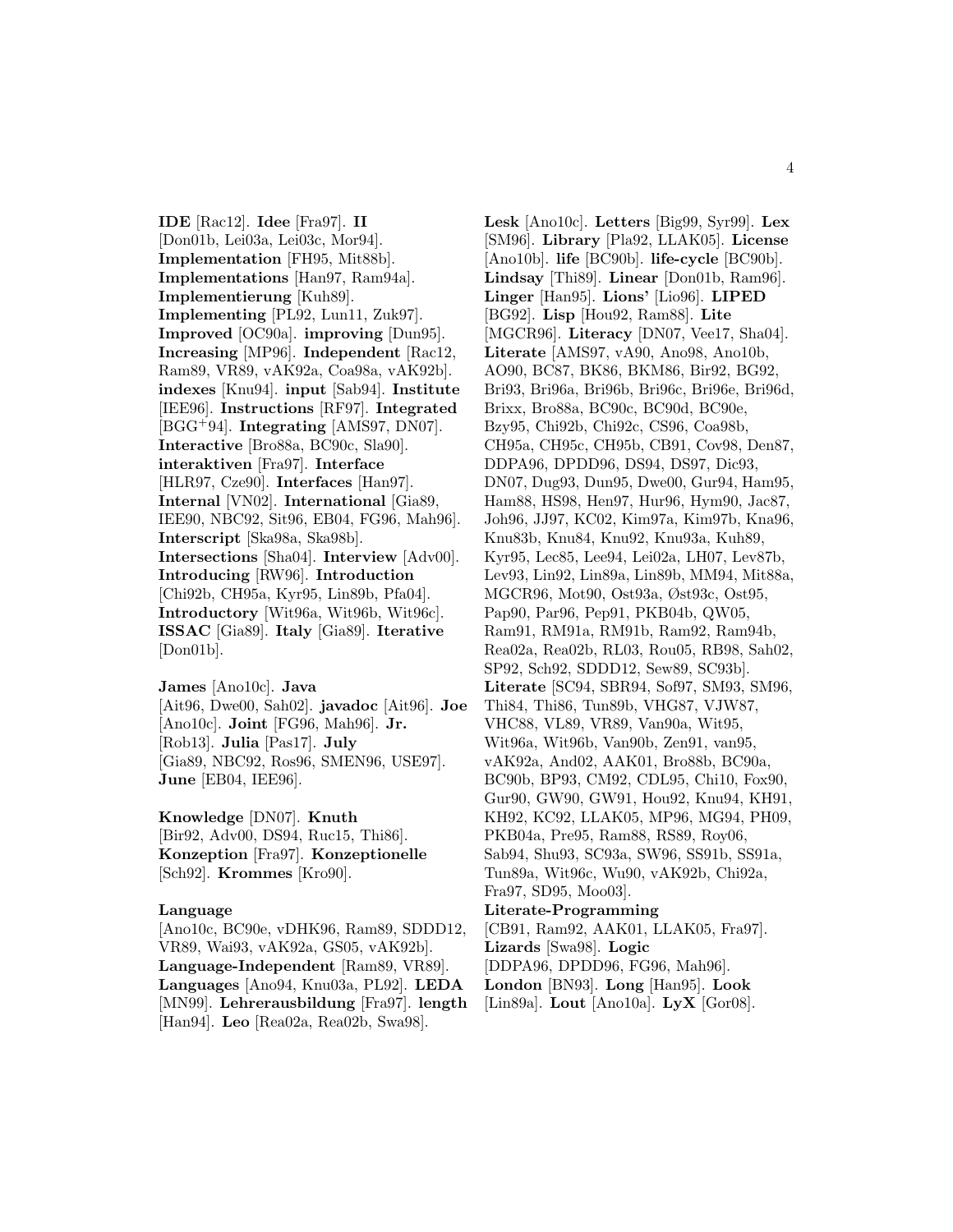**M** [Sof97, Mil94]. **MA** [USE97]. **Machine** [RF97]. **Macro** [Ano10c]. **Maintaining** [Rou05]. **Maintenance** [OC90a]. **make** [NTW91]. **Makeindex** [Ano10c]. **Making** [RW96]. **MANGLE** [Sew87a]. **Manipulation** [Bri96b]. **manner** [CDL95]. **Manual** [Lei02c, MC91, Spi91, Wil92, Wil00, van95]. **March** [Joy94]. **Marking** [Hur96]. **Maryland** [IEE96]. **MasPar** [Pre95]. **Masses** [DN07]. **Mathematician** [Knu93a]. **Mathematics** [Knu03b, Ruc05]. **Matrix** [Bri96b, Bri96c]. **Maxtal** [Ska98c]. **Measuring** [SS92]. **mechanism** [Dun95]. **MEDIA** [Mau95]. **Meeting** [BN93]. **meets** [Moo03]. **Method** [Tun89b, Tun89a]. **Methoden** [SD95]. **Methods** [BW91, DS97, PKB04b]. **Mike** [Ano10c]. **Mills** [Han95]. **Minefield** [Han94]. **Mini** [Knu94]. **Mini-indexes** [Knu94]. **Mixing** [Lei02b]. **MMIX** [Ruc15]. **mode** [Chi93, MC91]. **Model** [HS98]. **Modelling** [RB98]. **Modern** [MM94, Par96, Knu86c]. **Modula** [Sew87a]. **Modula-2** [Kre89, Sew87a]. **M¨oglichkeiten** [SD95]. **MP** [Pre95]. **MP-1** [Pre95]. **MP-2** [Pre95]. **MP3** [Ruc05]. **Multi** [SDDD12]. **Multi-Language** [SDDD12]. **Multimedia** [Mau95]. **Multiple** [AH86, Han94]. **Multiple-length** [Han94]. **Multiplication** [Bri96c].

**National** [IEE96]. **Need** [Ram92, Ram91]. **nonlinear** [Ram96]. **Notation** [Wit96a, Wit96b, Wit96c]. **November** [Ost93b, Pur95]. **Noweb** [Ano10c, Kyr95, Ano10a, Mac98, JJ97]. **Nroff** [Ano10c]. **Numerical** [Don01a, Don01b]. **Nuweb** [Bri93, Brixx].

**Object** [MM94, LLAK05]. **Object-Oriented** [MM94, LLAK05]. **odfWeave** [Kuh06]. **OOP** [Don01a]. **open** [Pag07, Kuh06]. **Operators**

[Ram98, Ram96]. **Oppermann** [Kro90]. **ordering** [Sab94]. **Oriented** [MM94, SC93b, LLAK05, Shu93, SC93a]. **Orlando** [Sit96]. **Ossanna** [Ano10c]. **Otago** [Pur95]. **Outlines** [Rea02b]. **output** [Sab94].

**Package** [Kuh06, Lei03a, Lei03c, Pap90]. **Packages** [Rou05]. **Pages** [Nør99a]. **paper** [Big99]. **Papers** [Joy94, Knu00, Knu03a, Knu03b, BW91]. **Paradigm** [CB91, OC90a, OC88a]. **Paradigms** [Swa98]. **Parallelization** [Bri96a, Bri96d]. **Part** [CH95c, CH95b, Mor94, Don01a, Don01b, Lei02b, Lei03a, Lei03c]. **Partenkirchen** [EB04]. **Pearls** [BK86, BKM86, BG87]. **Permutations** [Hüs06]. **Perspective** [VN02, Ham95]. **perspicuous** [Hol03]. **Peter** [Syr99]. **Phoenix** [Joy94]. **Pic** [Ano10c]. **Plain** [Bzy95]. **Platform** [Knu93c, Rac12, Knu93b, MN99]. **Platform-Independent** [Rac12]. **point** [Knu82, Knu91]. **Polish** [BP93]. **Possibilities** [RW96]. **Postfix** [Ram98]. **pp.** [Chi92a]. **practice** [GB06, Goo07, RL03]. **Practices** [SC94]. **Practitioner** [Chi92a, Chi92c]. **Prefix** [Ram98]. **preliminary** [GW90, GW91]. **Presentation** [BM86, SBR94]. **Principles** [Ano94, BM86, AAK01]. **Printing** [VHG87]. **problem** [Dun95]. **Proceedings** [ACM93, Ano94, BGG<sup>+</sup>94, BN93, IEE90, IEE94, Mau95, Ros96, SMEN96, Gia89, IEE96, Mah96, NBC92, Pur95, Sit96, EB04]. **processes** [EB04]. **Processing** [Jac87, VJW87, Sab94, Sla90]. **Processor** [SM96, Sew87b]. **Program** [BM86, BKM86, IEE94, Knu86a, Knu86b, Ost93a, Sew89, VL89, Van90a, VN02, BK86, JAC94, Lum98, MDB92, Pep91, VN05]. **Programmierumgebung** [Fra97]. **Programming**

[AMS97, Ano94, Ano98, Ano10b, Ano17,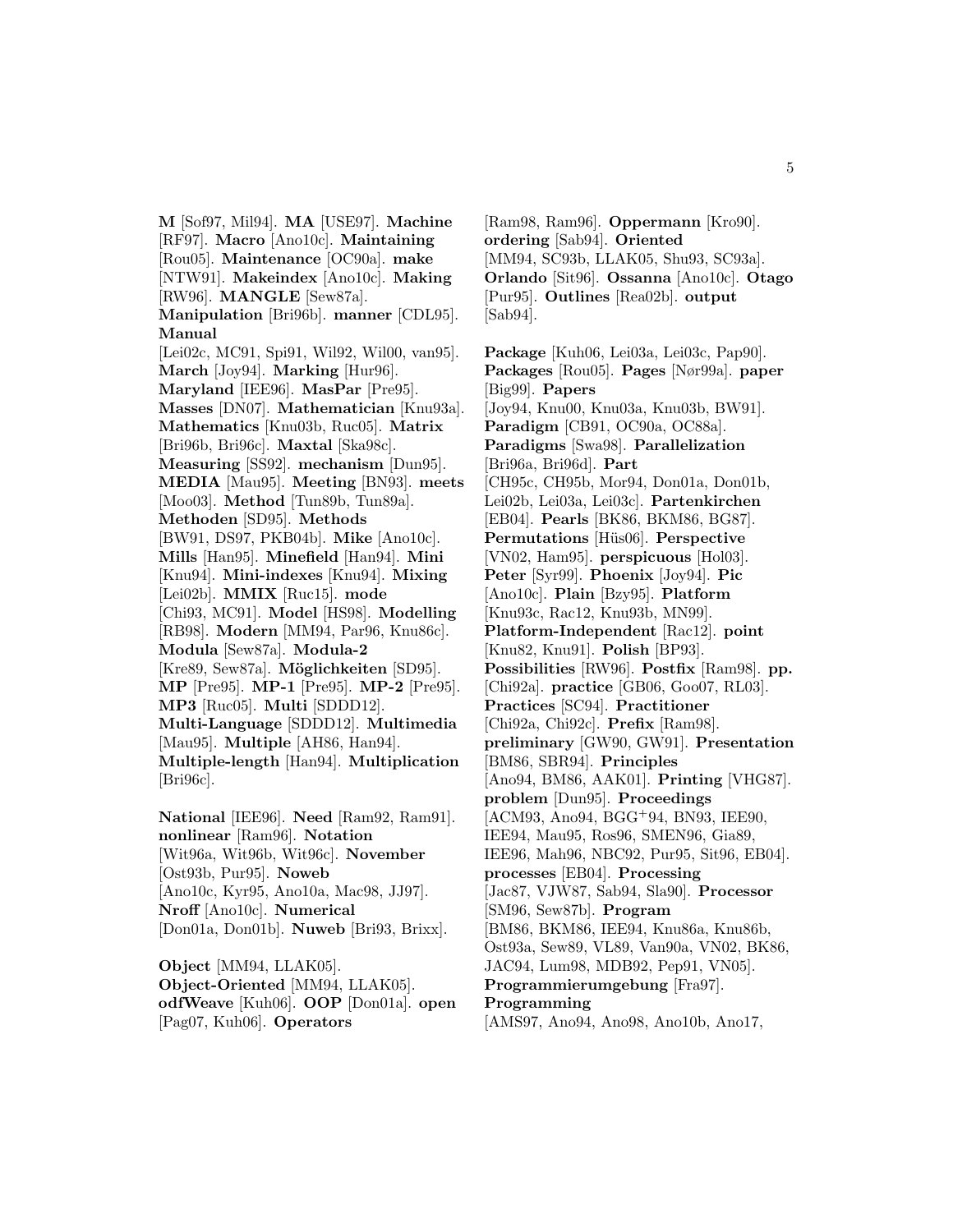AO90, BC87, BK86, BKM86, BG87, BG92, Bri93, Bri96a, Bri96b, Bri96c, Bri96e, Bri96d, Brixx, Bro88a, BC90c, BC90d, BC90e, Chi92a, Chi92b, Chi92c, Coa98b, CH95a, CH95c, CH95b, CB91, Cov98, Den87, DS97, Dic93, DN07, Dwe00, Gur94, Ham88, HS98, Hen97, Hur96, Jac87, JJ97, KC02, Kim97a, Kim97b, Kna96, Knu83b, Knu84, Knu92, Lec85, Lee94, LH07, Lev87b, Lev93, Lin89a, Lin89b, MM94, MGCR96, Mot90, Nør99a, Nør99b, OC88b, Oma88, Ost93a, Ost95, Pap90, PKB04b, RM91b, Ram92, Ram94b, Rea02a, Rou05, Ruc15, RB98, SP92, SD95, Sch92, SDDD12, Sew89, SC93b, SC94, ST90, SM93, SM96, Swa98, Thi84, Thi86, Tun89b, VHG87, VJW87, VHC88, VL89, VR89, Van90a, Vee17, Wit95]. **Programming** [Wit96a, Wit96b, Van90b, vA90, vAK92a, And02, AAK01, Bro88b, BC90a, BC90b, BW91, BP93, CM92, CS96, Chi10, Dug93, Dun95, EB04, Fox90, FG96, Gur90, GW90, GW91, Ham95, Hol03, Hou92, KH91, KH92, KC92, Kyr95, Lin92, LLAK05, Mah96, Mit88a, Moo03, MP96, MG94, NSW93, Nør00, OC88a, Øst93c, PH09, Par96, PG02, PKB04a, Pre95, QW05, Ram88, Ram91, RM91a, RS89, Sab94, Sah02, Sei09, Sha04, Shu93, SC93a, SS91b, SS91a, Tun89a, Wit96c, Wu90, Zen91, vAK92b, van95, Bir92, Fra97, Kuh89, Sof97, DS94]. **Programs** [BM90, BA86, DDPA96, DPDD96, Knu94, Roy06, Sen92, SS92]. **Project** [RM91b, RM91a, BW91, PG02]. **Projekten** [Sch92]. **proofs** [SBR94]. **Propaganda** [Lee94]. **Prototyping** [vDHK96, Cze90]. **pseudocode** [Roy06]. **publication** [Thi03]. **Python** [Zuk97].

**Quality** [SMEN96]. **quantum** [QW05]. **quaternion** [AAK01]. **query** [Cze90]. **Queue** [Pap90].

**R** [Sar06, Fil08, GB06, Lei02b, Rac12]. **R/Sweave** [GB06]. **Rambutan** [Sah02].

**rapid** [Cze90]. **Readable** [BM90]. **Real** [CH95b]. **ReDuX** [Mor94]. **Refer** [Ano10c]. **Reference** [Chi93]. **reflections** [Sei09]. **Regular** [Ham88, VHC88]. **Reimagining** [PH09]. **Reject** [H¨us06]. **Relational** [JAC94]. **Remembering** [Bri96e]. **report** [GW90, GW91]. **Reports** [Lei02a, Pas17]. **Representations** [RF97]. **Reproducible** [LR03, SDDD12, MR09]. **Requirements** [Nør99b, Nør00]. **Research** [SDDD12, LR03, MR09, OC88a]. **Resources** [Ska98c]. **Response** [Syr99]. **Restricted** [Hüs06]. **Retargetable** [FH95]. **Reusability** [Pap90]. **Reusable** [Han97]. **Reuse** [DN07, Hen97, Sit96, CS96]. **Reverse** [Kna96]. **Review** [Bir92, Thi89, Dug93]. **Revisited** [Han94]. **roar** [NTW91]. **Role** [BC87, BC90b]. **Rome** [Gia89]. **Routines** [Don01a, Don01b]. **RStudio** [Rac12]. **Runoff** [Ano10c].

**SAC-2** [Kre89]. **Sample** [Hüs06]. **sampling** [BK86]. **SAS** [LH07]. **SASweave** [LH07]. **SCANTEX** [Sew87b]. **SCHEME** [KH91, KH92, Nør99a]. **SchemeTEX** [Ram88]. **School** [SMEN96]. **Science** [Joy94, Ros96]. **Sciences** [IEE90]. **Scientific** [Pas17]. **Scotland** [SMEN96]. **Scribus** [Ano10a]. **Scripting** [Ska98c]. **Search** [Pfa04]. **Seattle** [Ost93b]. **Selected** [Knu00, Knu03a, Knu03b, BW91]. **Selective** [Zuk97]. **Self** [Gur90]. **semantics** [Ruc05]. **semiliterate** [Lum98]. **September** [FG96]. **Set** [H¨us06, SM93, SM96]. **setting** [Knu82, Knu91]. **Seventh** [BN93]. **SGML** [Cov98, Kim97a, Kim97b, MGCR96, MG94, Par96, RW96, SM93, SM96]. **SGML-based** [MG94, MGCR96]. **SGML-Lite** [MGCR96]. **SGML/XML** [Cov98]. **SIAM** [ACM93]. **SIGACT** [Ano94]. **SIGACT-SIGPLAN** [Ano94]. **SIGCSE** [Joy94]. **signal** [Sla90]. **SIGPLAN** [Ano94]. **Simple** [Bri93, Brixx, Ram88, Ram96, SM96, QW05]. **Simplified** [Ram94b]. **Situated** [MM94].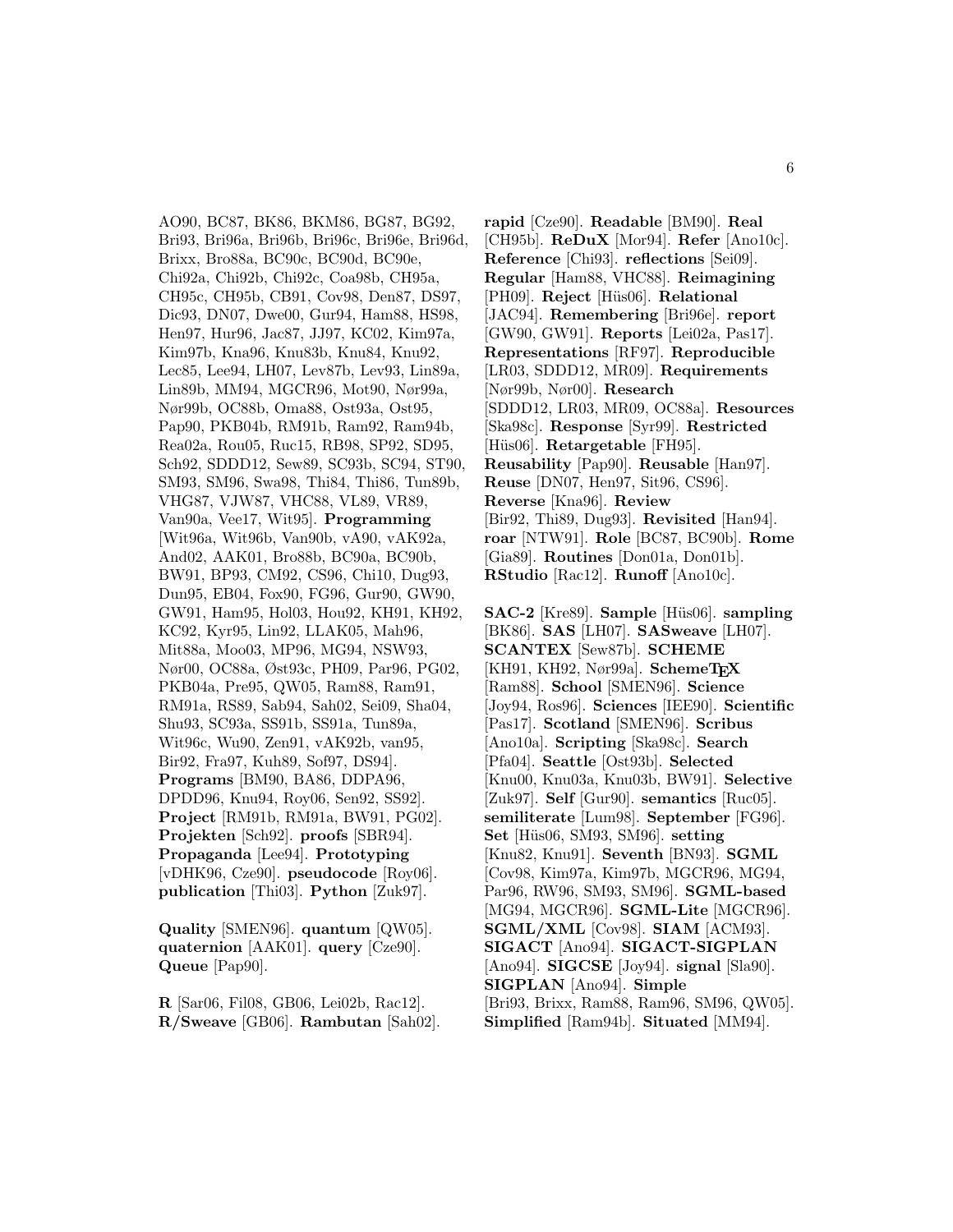**skills** [Dun95]. **Skribe** [GS05]. **Skribilo** [Ano17]. **Smalltalk** [Øst93c, Ost95, RS89]. **Software**

[AMS97, Ano10a, Ano10b, BDM97, BC90d, DN07, Han97, Kre89, Pur95, SMEN96, Sit96, BC90b, Car95, EB04, Ham95, Sew87a, Sch92]. **Software-Projekten** [Sch92]. **Solutions** [BGG<sup>+</sup>94]. **Solver** [Don01b, Ram96]. **solving** [Dun95]. **Some** [NTW91]. **Source** [BM86, Lio96, WB89, Bzy95, Pag07, Ska98a]. **sources** [Bro88b]. **Spaniel** [Big99, HS98]. **Sparse** [Bri96b, Bri96c]. **Specification** [vDHK96]. **specifications** [Joh96, Sen92]. **Specifying** [RF97]. **SRIG** [Pur95]. **SRIG-ET** [Pur95]. **Stability** [SS92]. **Standard** [Pla92]. **Standards** [IEE96]. **Stanford** [Knu93b, Knu93c]. **Stat** [Lum98]. **Statistical** [Lei02a, LR03, RL03]. **statistics** [NTW91]. **STOL** [KH92, KH91]. **Structured** [Knu83a, KL93, Tun89b, PG02, SBR94, SW96, Tun89a]. **Structures** [Bet05]. **Student** [Hur96]. **Students** [MM94]. **study** [Pep91]. **Style** [Chi92b, OC88b, Oma88, OC90b, OC88a]. **Suggestions** [Ano98]. **supercomputer** [ST90]. **supplement** [Ruc15]. **support** [Ram88]. **Suprenum** [ST90]. **Survival** [Lum98]. **Sweave** [Bet05, Fil08, GB06, Gor08, Kuh06, Lei02a, Lei02b, Lei02c, Lei03a, Lei03b, Lei03c, Lun11, Rac12, Sar06, MR09]. **SWEB** [SM93, SM96]. **Sydney** [Ros96]. **Symbolic** [CM92, Gia89]. **Symposium** [ACM93, Ano94, Gia89, Joy94, FG96, Mah96]. **syntax** [Ruc05]. **synthesis** [Sab94]. **System** [AO90, HLR97, IEE90, Knu83a, KL93, SP92, SC93b, WB89, Bec86, Car95, GW90, GW91, Pag07, Sew87a, Shu93, SC93a, Wu90, Zen91]. **Systems** [RB98, Cze90, Gur90]. **Tabular** [Mit88b]. **Tabular-** [Mit88b]. **Tag** [SM93, SM96]. **tailored** [Gur90].

**Taxonomic** [Oma88]. **Taxonomy** [OC88b]. **Tbl** [Ano10c]. **Tcl** [USE97]. **Tcl/Tk**

[USE97]. **Teach** [SC94]. **Teaching** [CDL95, MM94, NTW91]. **Team** [RM91b, RM91a]. **tears** [NSW93]. **Technical** [Joy94]. **Techniques** [Han97, LLAK05, MP96, NBC92]. **Technology** [IEE96, Par96]. **Teilrealisierung** [Fra97]. **testing** [Bal89]. **TEX** [Sof97]. **TexiWeb** [Rob13]. **Text** [BM86, Thi89, Lei03b, Sab94]. **Theme** [KC02]. **Theme-Based** [KC02]. **Third** [IEE90, IEE94]. **Thirty** [Chi10]. **thoughts** [NTW91]. **Time** [H¨us06, NSW93]. **Tk** [USE97]. **Tool** [BA86, Bri93, Brixx, vAK92a, Bro88b, vAK92b]. **Tools** [Ano98, BC87, DS97, KC92, Lee94, Ram92, Ram91, ST90]. **Tour** [Han94]. **toxml** [Mac98]. **Transactions** [Jac87, VJW87]. **Translating** [Mil94]. **Trap** [Ram94a]. **Trap-Based** [Ram94a]. **Trees** [Pfa04]. **Troff** [Ano10c, Ano10a, Ano10c]. **TUG** [BP93]. **tuneup** [Knu21]. **Tutorial** [Wil00, Ska98b]. **Twenty** [IEE90, Joy94]. **Twenty-fifth** [Joy94]. **Twenty-Third** [IEE90]. **Tycho** [HLR97]. **Typefaces** [Knu86c]. **types** [BG87]. **typesetter** [Coa98a]. **typesetter-independent** [Coa98a]. **Typesetting** [Ano10a]. **Typographic** [Oma88, OC90b]. **Typography** [BM90, Knu99]. **Typset** [Ano10c].

**UIMS** [Aki92]. **UK** [SMEN96]. **Ultimate** [Ano17]. **UML** [Moo03]. **Understanding** [Ruc05]. **Undo** [Zuk97]. **University** [NBC92, Pur95, Ros96, SMEN96]. **UNIX** [Lio96]. **Unparsing** [Ram98]. **update** [Cze90]. **USA** [Ost93b, Sit96]. **use** [Fil08]. **User** [BN93, DN07, Don01a, Don01b, HLR97, Lei02c, MC91, Wil92, PG02]. **Using** [Bet05, Cze90, GB06, Gor08, JJ97, Kim97b, Lei02a, LH07, LLAK05, Ost95, Pas17, RW96, SC94, Thi86, Wit96c, Wit96a, Wit96b, Kyr95, Øst93c, Par96, Wit95]. **Utility** [Thi89].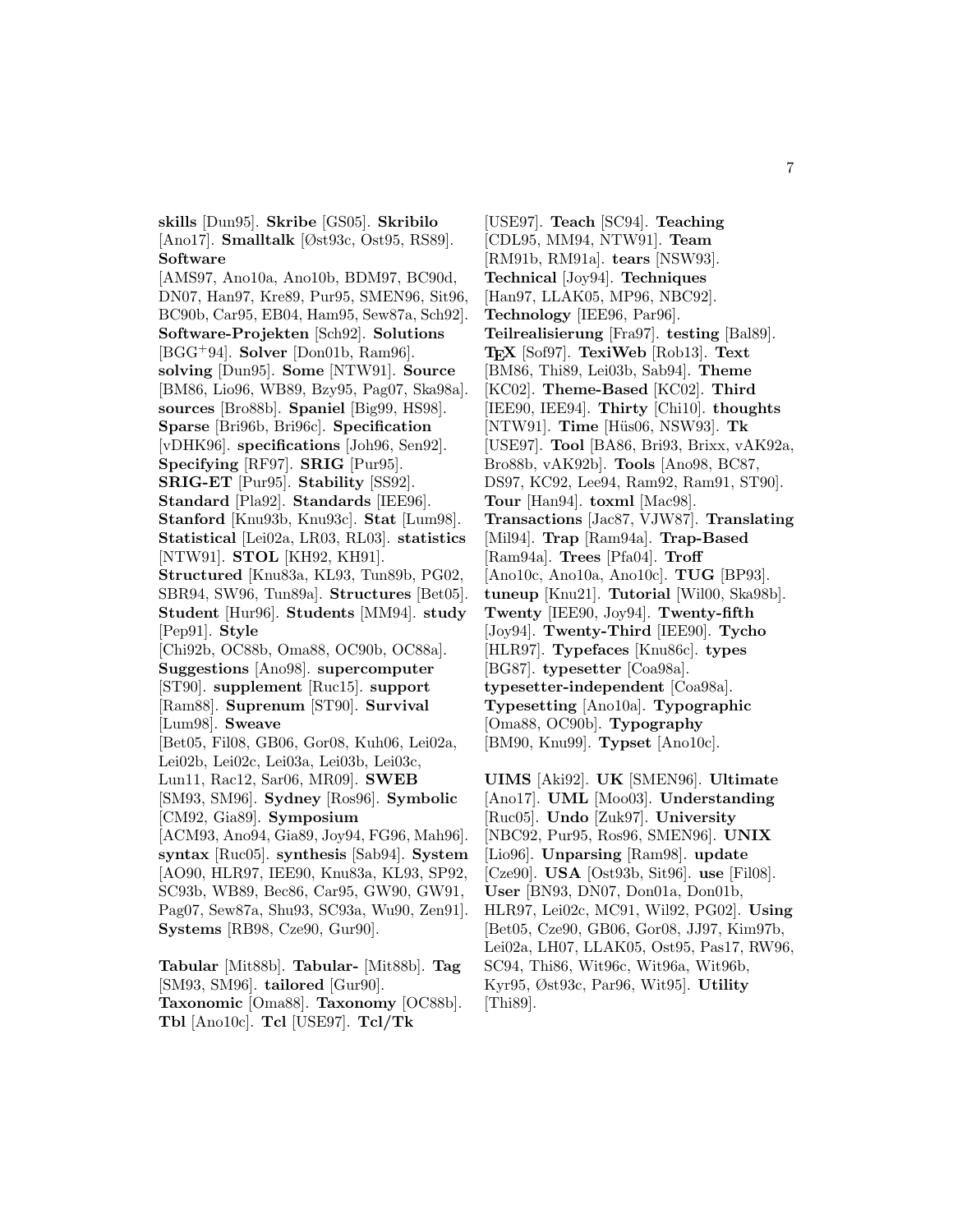#### **Validation** [RB98]. **VAMP**

[vA90, vAK92a, vAK92b]. **Variant** [Thi86]. **Version** [Brixx, KL93]. **via** [Fil08]. **View** [Chi92a, Chi92c]. **views** [JAC94]. **Vignettes** [Lei03a, Lei03c]. **Visualization** [BDM97]. **volumes** [Ruc15]. **Vorschläge** [Sch92]. **vs** [Kro90].

**WA** [Ost93b]. **Weave.jl** [Pas17]. **Weaving** [Ram89, Sew89, VR89, Van90a]. **WEB** [SD95, MC91, Chi93, Chi92b, Kre89, SS92, VR89, Van90a, Nør99a, Thi86, BK86, BKM86, Knu82]. **Web-mode** [MC91, Chi93]. **WEB/Modula** [Kre89]. **WEB/Modula-2** [Kre89]. **Webless** [Fox90]. **Werkzeuge** [SD95]. **Werkzeuges** [Kuh89]. **Wide** [Nør99a]. **without** [NSW93]. **Witt** [Han95]. **Wizard** [Spi91]. **Words** [VHG87, BKM86]. **Work** [RW96, Sei09]. **Workshop** [BN93, IEE94, Ost93b, USE97, Lin92]. **World** [Mau95, Nør99a]. **Write** [DDPA96, DPDD96]. **Writing** [Sof97, Vee17, Goo07]. **wysiwyg** [Wu90, GW90, GW91].

**Xindy** [Ano10c]. **XLISP** [Lum98]. **XLISP-Stat** [Lum98]. **XML** [Coa98a, Coa98b, Cov98, Dwe00]. **XP** [EB04].

**Yacc** [SM96]. **Yacc/Lex** [SM96]. **years** [Chi10].

**Z** [BN93, Nor93, Sen92]. **Zealand** [Pur95]. **zum** [Kuh89].

## **References**

**Atlamazoglou:2001:ALP**

[AAK01] P. E. Atlamazoglou, H. T. Anastassiu, and D. I. Kaklamani. Application of literate-programming princi-

ples for the description of a FOR-TRAN 90 extension to quaternion arithmetic. IEEE Antennas and Propagation Magazine, 43(4):104– 114, August 2001. CODEN IAP-MEZ. ISSN 1045-9243.

## **ACM:1993:PFA**

[ACM93] Proceedings of the Fourth Annual ACM-SIAM Symposium on Discrete Algorithms. ACM Press, New York, NY 10036, USA, 1993. ISBN 0- 89871-313-7. LCCN QA76.9.A43 A34 1993.

#### **Advogato:2000:IDK**

[Adv00] Advogato. Interview with Donald E. Knuth. World-Wide Web document, January 25, 2000. URL http:/ /www.advogato.org/article/28. html.

#### **Appelt:1986:MCW**

[AH86] W. Appelt and K. Horn. Multiple changefiles in WEB.  $TUGboat$ , 7(1): 20, March 1986. ISSN 0896-3207.

#### **Aitken:1996:AGJ**

[Ait96] Gary Aitken. Automatically generating Java documentation: javadoc and the doc comment. Dr. Dobb's Journal of Software Tools, 21(7): 42, 44, 46–49, July 1996. CODEN DDJOEB. ISSN 1044-789X.

#### **Akiguchi:1992:AUC**

[Aki92] C. Akiguchi. Application of UIMS to CASE environment. Journal of the Information Processing Society of Japan = Joho Shori, 33(11):1314– 1323, November 1992. CODEN JOSHA4. ISSN 0447-8053.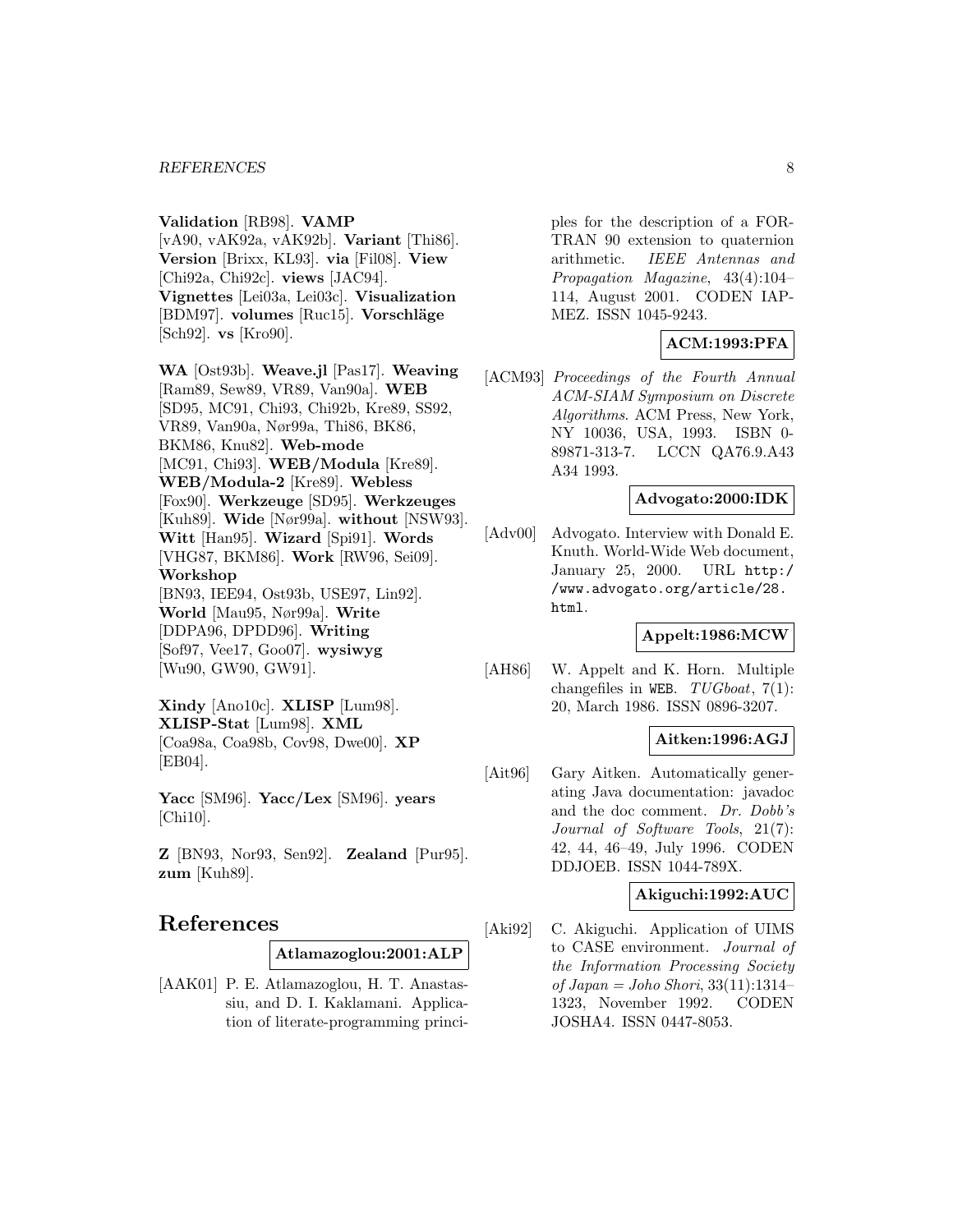## **Al-Maati:1997:ILP**

[AMS97] Shereef Abu Al-Maati and William D. Shoaff. Integrating literate programming and cleanroom software engineering. In Second Australasian Conference on Computer Science Education, pages 99–106. University of Melbourne, Melbourne, Victoria, Australia, July 2–4, 1997.

## **Anderson:2002:FLP**

[And02] H. Anderson. Formalization and 'literate' programming. In IEEE, editor, Eighth Asia-Pacific Software Engineering Conference, 4– 7 December, 2001. APSEC 2001, pages 39–44. IEEE Computer Society Press, 1109 Spring Street, Suite 300, Silver Spring, MD 20910, USA, 2002. ISBN 0-7695-1408-1. ISSN 1530-1362. LCCN ????

#### **Anonymous:1994:PAA**

[Ano94] Anonymous, editor. Proceedings of 21st Annual ACM SIGACT-SIGPLAN Symposium on Principles of Programming Languages. ACM Press, New York, NY 10036, USA, ???? 1994. ISBN 0-89791-636-0. LCCN QA76.7 .A15 1994.

#### **Anonymous:1998:SFL**

[Ano98] Anonymous. Suggestions for frameworks for literate programming tools. World-Wide Web document., 1998. URL http://www.ems.uq. edu.au/Public/Lists/xml-litprogl/framework.html.

#### **Anonymous:2010:FTS**

[Ano10a] Anonymous. Free Typesetting Software: LAT<sub>E</sub>X, Troff, Scribus, Figlet, Lout, Noweb, Freetype, Graphite,

Groff. Books LLC, ????, 2010. ISBN 1-157-24708-3. 44 pp. LCCN ????

#### **Anonymous:2010:SDL**

[Ano10b] Anonymous. Software Documentation: Literate Programming, Software Documentation, Docbook, Gnu Free Documentation License. Books LLC, ????, 2010. ISBN 1-156-09458- 5. 70 pp. LCCN ????

### **Anonymous:2010:TNJ**

[Ano10c] Anonymous. Troff: Nroff, James Clark, Noweb, Typset and Runoff, Mike Lesk, Groff, Pic Language, Refer, Xindy, Tbl, Eqn, Makeindex, Joe Ossanna, Troff Macro. Books LLC, ????, 2010. ISBN 1-156-87498- X. 46 pp. LCCN ????

#### **Anonymous:2017:SUD**

[Ano17] Anonymous. Skribilo: The ultimate document programming framework. Web site, 2017.

#### **Avenarius:1990:FLP**

[AO90] Adrian Avenarius and Siegfried Oppermann. FWEB: a literate programming system for Fortran 8X. ACM SIGPLAN Notices, 25(1):52– 58, January 1990. CODEN SIN-ODQ. ISSN 0362-1340 (print), 1523- 2867 (print), 1558-1160 (electronic).

#### **Ben-Ari:1986:FTD**

Mordechai Ben-Ari. FOREET: a tool for design and documentation of Fortran programs. Software—Practice and Experience, 16(10):915–924, 1986. CODEN SPEXBL. ISSN 0038-0644 (print), 1097-024X (electronic).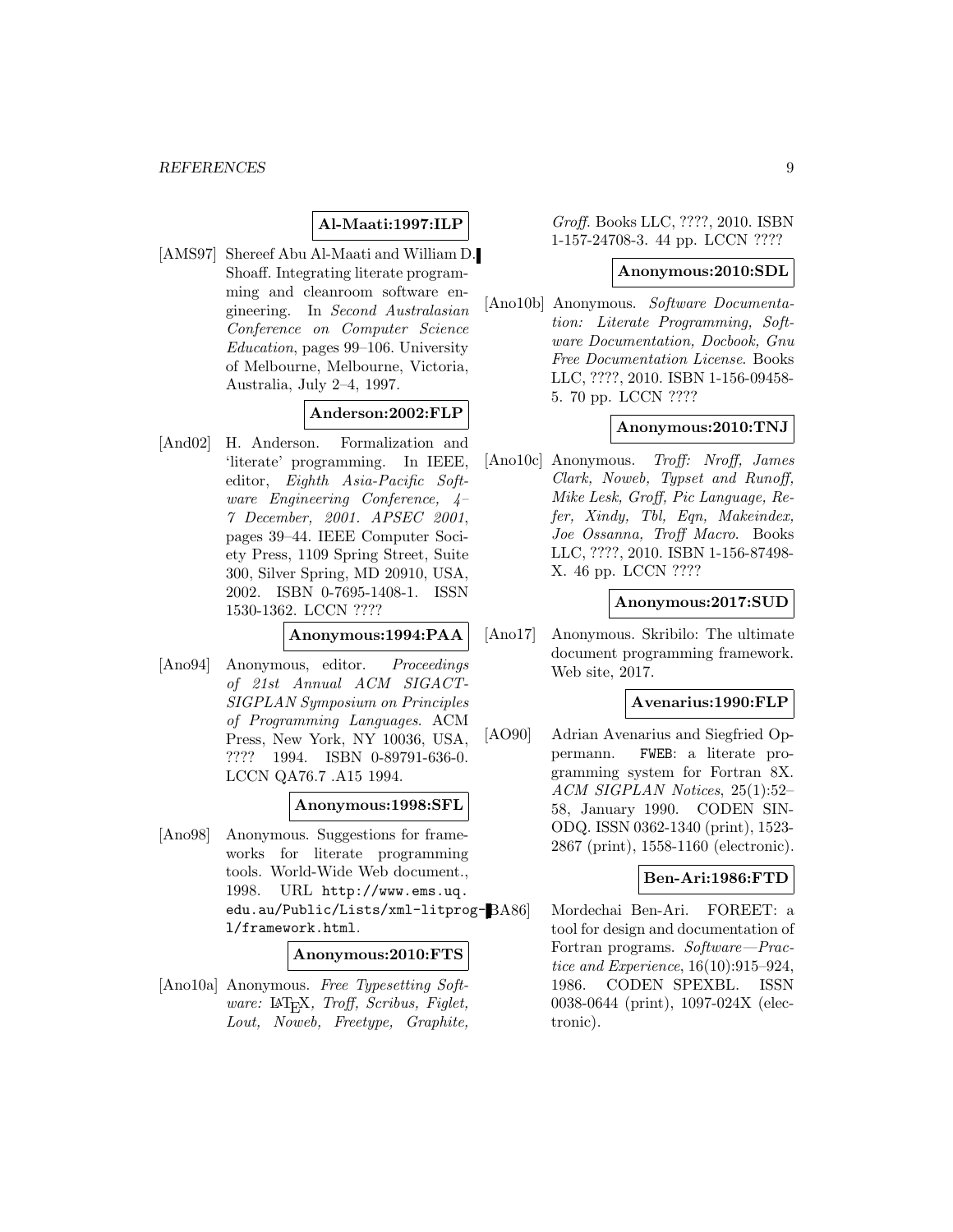#### **Ballard:1989:DTD**

[Bal89] F. Ballard. 'executable' documentation: testing the documentation documenting the testing. In Conference proceedings / SIGDOC 89, November 8–10, 1989, Pittsburgh Hilton and Towers, Pittsburgh, Pennsylvania, pages 143–146. ACM Press, New York, NY 10036, USA, November 1989. ISBN 0- 89791-337-X. LCCN QA 76.9 D6 S54 1989.

### **Beck:1987:ERT**

[BC87] K. Beck and W. Cunningham. Expanding the role of tools in a literate programming environment. In CASE'87, Boston, Massachusetts, pages 1–5. ACM Press, New York, NY 10036, USA, 1987. ISBN ???? LCCN ???? URL http://c2. com/doc/case87.html; http:/ /www.literateprogramming.com/ lpsmalltalk.pdf.

### **Brown:1990:HLP**

[BC90a] M. Brown and B. Czejdo. A hypertext for literate programming. In Selim G. Akl, F. Fiala, and Waldemar W. Koczkodaj, editors, Advances in computing and information–ICCI '90 / International Conference on Computing and Information, Niagara Falls, Canada, May 23–26, 1990, Proceedings, pages 250–259. Springer-Verlag, Berlin, Germany / Heidelberg, Germany / London, UK / etc., May 1990. ISBN 3-540-53504-7. LCCN QA75.5 .I578 1990.

#### **Brown:1990:RLP**

[BC90b] Marcus Brown and David Cordes.

The role of literate programming in the software engineering lifecycle. In Proceedings of the 28th annual Southeast Regional Conference, pages 101–107. ACM Press, New York, NY 10036, USA, 1990. ISBN 0-89791-356-6. LCCN ????

## **Brown:1990:IEL**

[BC90c] Marcus E. Brown and Bart Childs. An interactive environment for literate programming. Structured Programming, 11(1):11–25, 1990. CO-DEN STPGEM. ISSN 0935-1183.

### **Brown:1990:LPA**

[BC90d] Marcus E. Brown and David Cordes. Literate programming applied to conventional software design. Structured Programming, 11(2):85–98, 1990. CODEN STPGEM. ISSN 0935-1183.

## **Brown:1990:LPD**

[BC90e] Marcus E. Brown and David Cordes. A literate programming design language. In COMPEURO'90: Proceedings of the 1990 IEEE International Conference on Computer Systems and Software Engineering, May 8–10, 1990, Tel-Aviv, Israel, pages 548–549. IEEE CS Press, Los Alamitos, CA, USA, 1990. ISBN 0-8186-2041-2. LCCN QA76.9.S88 C66 1990.

#### **Baecker:1997:SVD**

[BDM97] Ron Baecker, Chris DiGiano, and Aaron Marcus. Software visualization for debugging. Communications of the Association for Computing Machinery, 40(4):44–54, April 1997. CODEN CACMA2. ISSN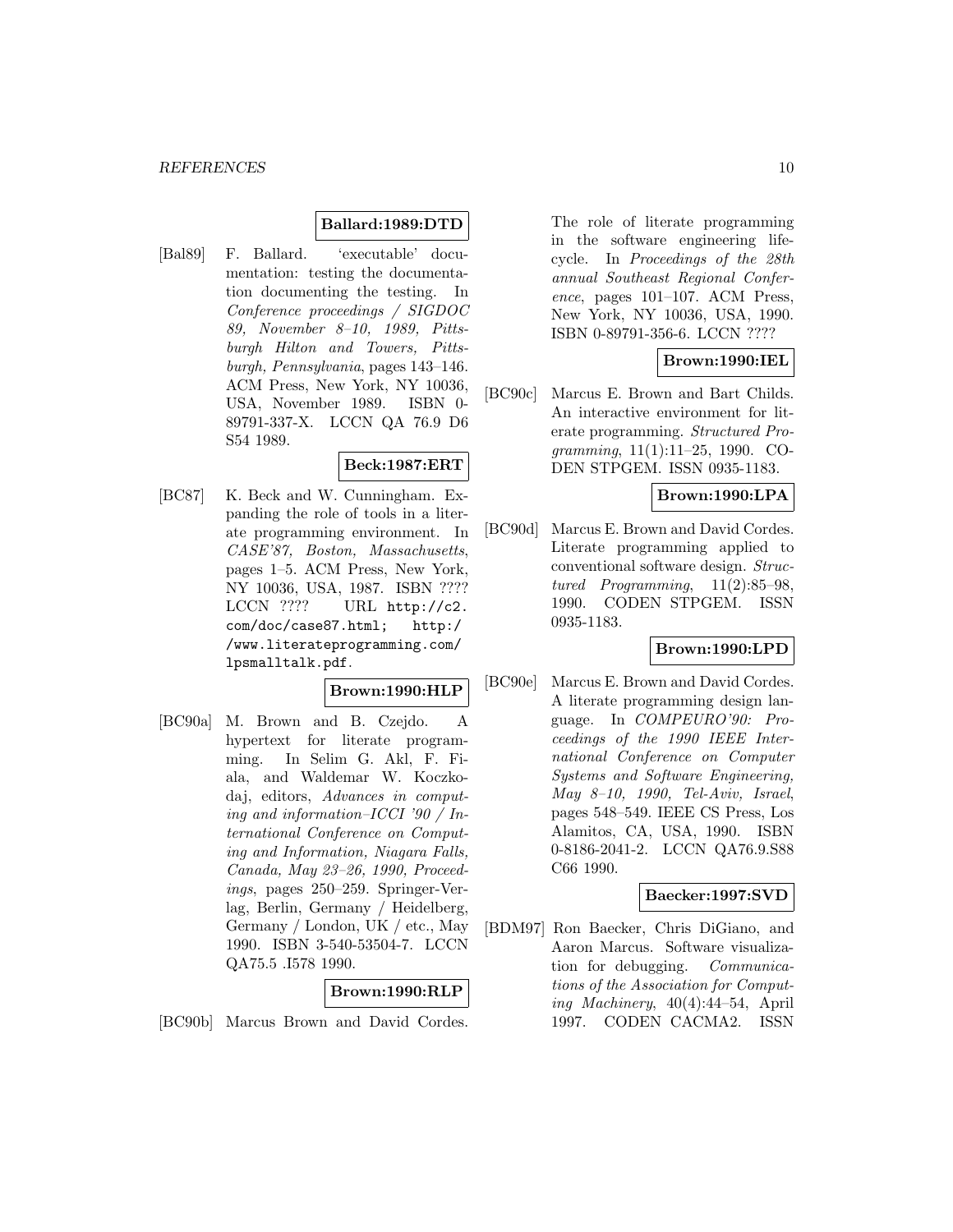0001-0782 (print), 1557-7317 (electronic). Shows typeset literate code produced by methods described in [BM90].

#### **Becker:1986:WSE**

[Bec86] Helmut Becker. WEB system extensions.  $TUGboat$ ,  $7(2):109$ , June 1986. ISSN 0896-3207.

### **Betebenner:2005:UCS**

[Bet05] Damian Betebenner. Using control structures with Sweave. R News: the Newsletter of the R Project, 5 (1):40–44, May 2005. CODEN ???? ISSN 1609-3631. URL http:// CRAN.R-project.org/doc/Rnews/.

## **Bentley:1987:PPA**

[BG87] Jon Bentley and David Gries. Programming pearls—abstract data types. Communications of the Association for Computing Machinery, 30(4):284–290, April 1987. CODEN CACMA2. ISSN 0001-0782 (print), 1557-7317 (electronic).

### **Bishop:1992:LPL**

[BG92] Judy M. Bishop and Kevin M. Gregson. Literate programming and the LIPED environment. Structured Programming, 13(1):23–34, 1992. CODEN STPGEM. ISSN 0935- 1183.

#### **Botsford:1994:PCI**

[BGG<sup>+</sup>94] J. Botsford, A. Gawman, M. Gentleman, E. Kidd, K. Lyons, and J. Slonim, editors. Proceedings. CASCON '94. Integrated Solutions. Nat. Res. Council Canada, Ottawa, Ont., Canada, 1994.

## **Bigot:1999:LEC**

[Big99] Peter A. Bigot. Letters to the Editor: Comment on Spaniel paper. ACM SIGPLAN Notices, 34(2):42– 45, February 1999. CODEN SIN-ODQ. ISSN 0362-1340 (print), 1523- 2867 (print), 1558-1160 (electronic). See [HS98, Syr99].

## **Birss:1992:RLP**

[Bir92] Robert C. Birss. Review of Literate Programming (Knuth, D. E; 1992). Computer, 25(9):126–127, September 1992. CODEN CPTRB4. ISSN 0018-9162 (print), 1558-0814 (electronic).

## **Bentley:1986:PPLa**

[BK86] Jon Bentley and with Special Guest Oyster, Donald E. Knuth. Programming pearls: Literate programming: a WEB program for sampling. Communications of the Association for Computing Machinery, 29(5):364– 369, May 1986. CODEN CACMA2. ISSN 0001-0782 (print), 1557-7317 (electronic). Reprinted in [Knu92, pp. 137–149].

### **Bentley:1986:PPLb**

[BKM86] Jon Bentley, Donald E. Knuth, and M. Douglas McIlroy. Programming pearls: a literate program: a WEB program for common words. Communications of the Association for Computing Machinery, 29(6):471– 483, June 1986. CODEN CACMA2. ISSN 0001-0782 (print), 1557- 7317 (electronic). URL https:// dl.acm.org/ft\_gateway.cfm?id= 315653. See another solution to the problem of printing the k most com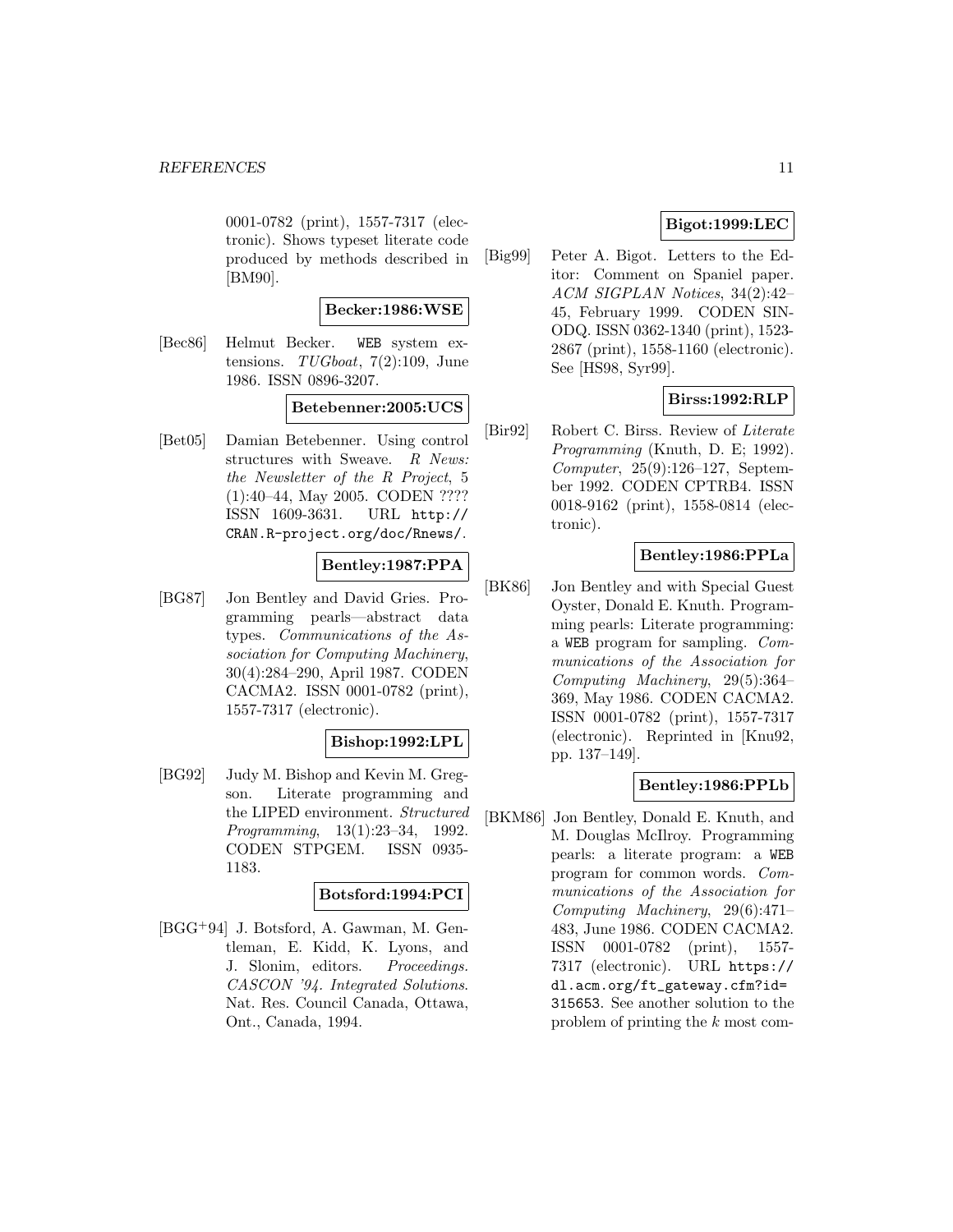mon words of a text file in [VHG87]. Reprinted in [Knu92, 151–177].

#### **Baecker:1986:DPE**

[BM86] Ronald Baecker and Aaron Marcus. Design principles for the enhanced presentation of computer program source text. In Proceedings CHI'86 (Human Factors in Computing Systems), pages 51–58. ACM Press, New York, NY 10036, USA, April 1986.

#### **Baecker:1990:HFT**

[BM90] Ronald Baecker and Aaron Marcus. Human Factors and Typography for More Readable Programs. Addison-Wesley, Reading, MA, USA, 1990. ISBN 0-201-10745-7. xx + 348 pp. LCCN QA76.75 .B34 1990. See [BDM97].

## **Bowen:1993:ZUW**

[BN93] J. P. Bowen and J. E. Nicholls, editors. Z User Workshop London 1992. Proceedings of the Seventh Annual Z User Meeting. Springer-Verlag, Berlin, Germany / Heidelberg, Germany / London, UK / etc., 1993. ISBN 3-540-19818-0. LCCN QA76.73.Z2 Z2 1992.

### **Bzyl:1993:ALP**

[BP93] W lodek Bzyl and Tomasz Przechlewski. An application of literate programming: creating a format for the Bulletin of the Polish TUG. TUGboat, 14(3):296–299, October 1993. ISSN 0896-3207.

**Briggs:1993:NSL**

[Bri93] Preston Briggs. Nuweb, a simple literate programming tool. cs.rice.

edu:/public/preston, Rice University, Houston, TX, USA, 1993.

#### **Briggs:1996:LPA**

[Bri96a] Preston Briggs. Literate programming: Automatic parallelization. ACM SIGPLAN Notices, 31(4):11– 14, April 1996. CODEN SINODQ. ISSN 0362-1340 (print), 1523-2867 (print), 1558-1160 (electronic).

### **Briggs:1996:LPSa**

[Bri96b] Preston Briggs. Literate programming: Sparse matrix manipulation. ACM SIGPLAN Notices, 31(8):5–7, August 1996. CODEN SINODQ. ISSN 0362-1340 (print), 1523-2867 (print), 1558-1160 (electronic).

### **Briggs:1996:LPSb**

[Bri96c] Preston Briggs. Literate programming: Sparse matrix multiplication. ACM SIGPLAN Notices, 31(11):33– 37, November 1996. CODEN SIN-ODQ. ISSN 0362-1340 (print), 1523- 2867 (print), 1558-1160 (electronic).

## **Briggs:1996:PLPb**

[Bri96d] Preston Briggs. Programming: Literate programming: Automatic parallelization. ACM SIGPLAN Notices, 31(4):11–15, April 1996. CO-DEN SINODQ. ISSN 0362-1340 (print), 1523-2867 (print), 1558- 1160 (electronic).

### **Briggs:1996:PLPa**

[Bri96e] Preston Briggs. Programming: Literate programming: Remembering. ACM SIGPLAN Notices, 31(1):4–5, January 1996. CODEN SINODQ. ISSN 0362-1340 (print), 1523-2867 (print), 1558-1160 (electronic).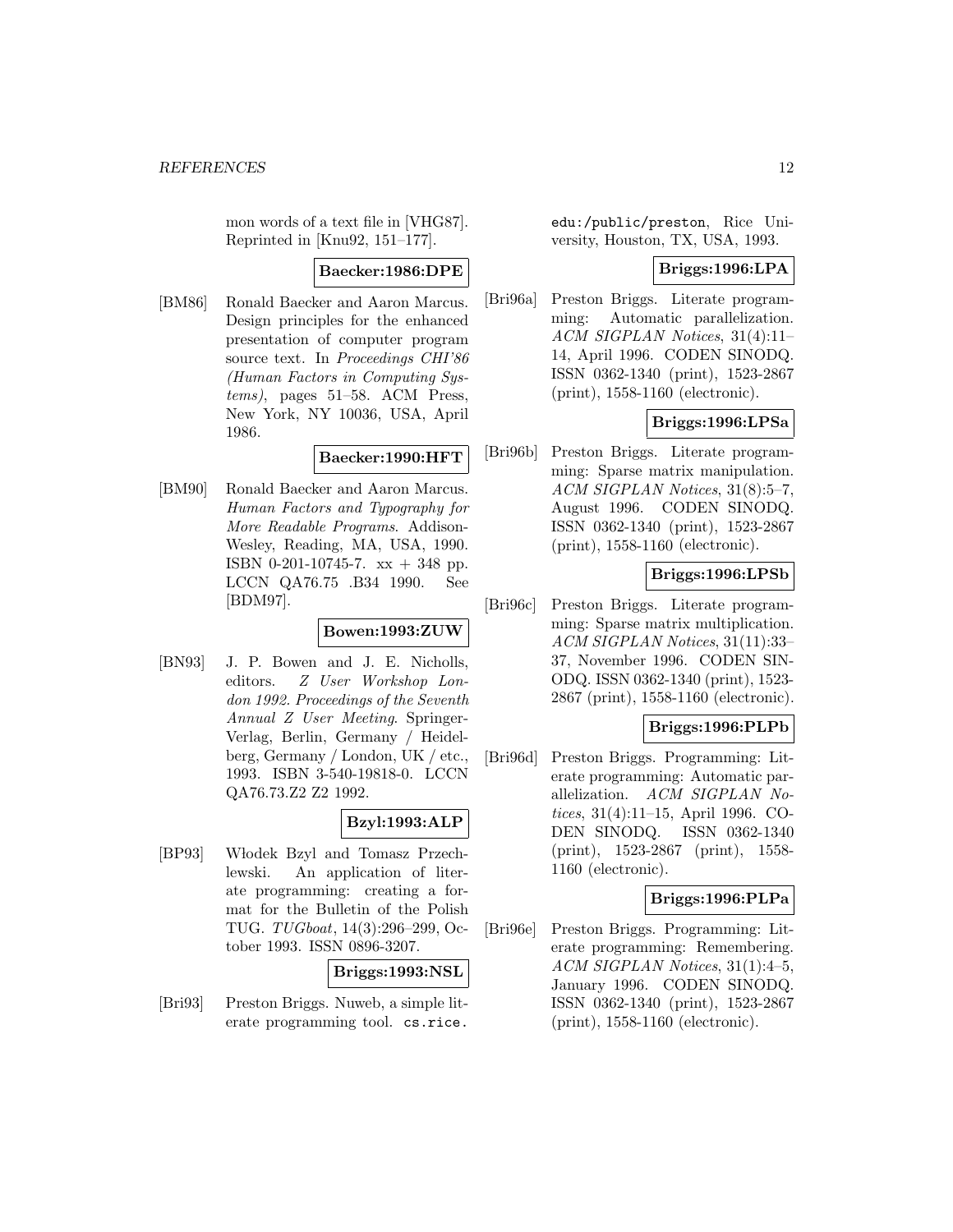### **Briggs:19xx:NVS**

[Brixx] Preston Briggs. Nuweb version 0.87b: a simple literate programming tool. World-wide web document., Electrical Engineering and Computer Science Department, Harvard University, Cambridge, MA, USA, 19xx. URL http://www.eecs.harvard.edu/~ nr/noweb/nuweb.html.

### **Brown:1988:IEL**

[Bro88a] Marcus E. Brown. An Interactive Environment for Literate Programming. Thesis (Ph.D.), Texas A&M University, College Station, TX, USA, August 1988. ix + 102 pp.

### **Brown:1988:LPT**

[Bro88b] Marcus Edward Brown. The literate programming tool: the sources. Technical report TAMU-88-023, Texas A and M University, Computer Science Dept., College Station, TX, USA, August 1988. (various) pp.

#### **Broy:1991:MPS**

[BW91] Manfred Broy and Martin Wirsing. Methods of programming. Selected papers on the CIP-Project, volume 544. Springer-Verlag, Berlin, Germany / Heidelberg, Germany / London, UK / etc., 1991. CO-DEN LNCSD9. ISBN 3-540-54576- X (Berlin), 0-387-54576-X (USA). ISSN 0302-9743 (print), 1611-3349 (electronic).  $xii + 268$  pp. LCCN QA76.6 .M4543 1991, QA267.A1 L43 no.544. URL http://link. springer-ny.com/link/service/ series/0558/tocs/t0544.htm;

http://www.springerlink.com/ openurl.asp?genre=issue&issn= 0302-9743&volume=544.

## **Bzyl:1995:LPS**

[Bzy95] Włodek Bzyl. Literate Plain source is available!  $TUGboat$ ,  $16(3):297-$ 299, September 1995. ISSN 0896- 3207. URL ftp://ftp.ac.tex. uk/ctan/tex-archive/web/tweb/ tug95/.

### **Carter:1995:CHS**

[Car95] R. Carter. The CASEtool hypertext system for software development. In Maurer [Mau95], pages 133–138.

#### **Cordes:1991:LPP**

[CB91] David Cordes and Marcus Brown. The literate-programming paradigm. Computer, 24(6):52–61, June 1991. CODEN CPTRB4. ISSN 0018-9162 (print), 1558-0814 (electronic).

### **Childs:1995:TCC**

[CDL95] Bart Childs, Deborah Dunn, and William Lively. Teaching CS/1 courses in a literate manner. TUGboat, 16(3):300–309, September 1995. ISSN 0896-3207.

#### **Copeland:1995:ILP**

[CH95a] Jeffrey Copeland and Jeffrey Haemer. An introduction to literate programming. RS/Magazine, 4 (1):26–30, January 1995. ISSN 1088- 0844, 1061-0030.

#### **Copeland:1995:LPR**

[CH95b] Jeffrey Copeland and Jeffrey Haemer. Literate programming: a real example, part 1. RS/Magazine, 4(2):32–35, February 1995. ISSN 1088-0844, 1061-0030.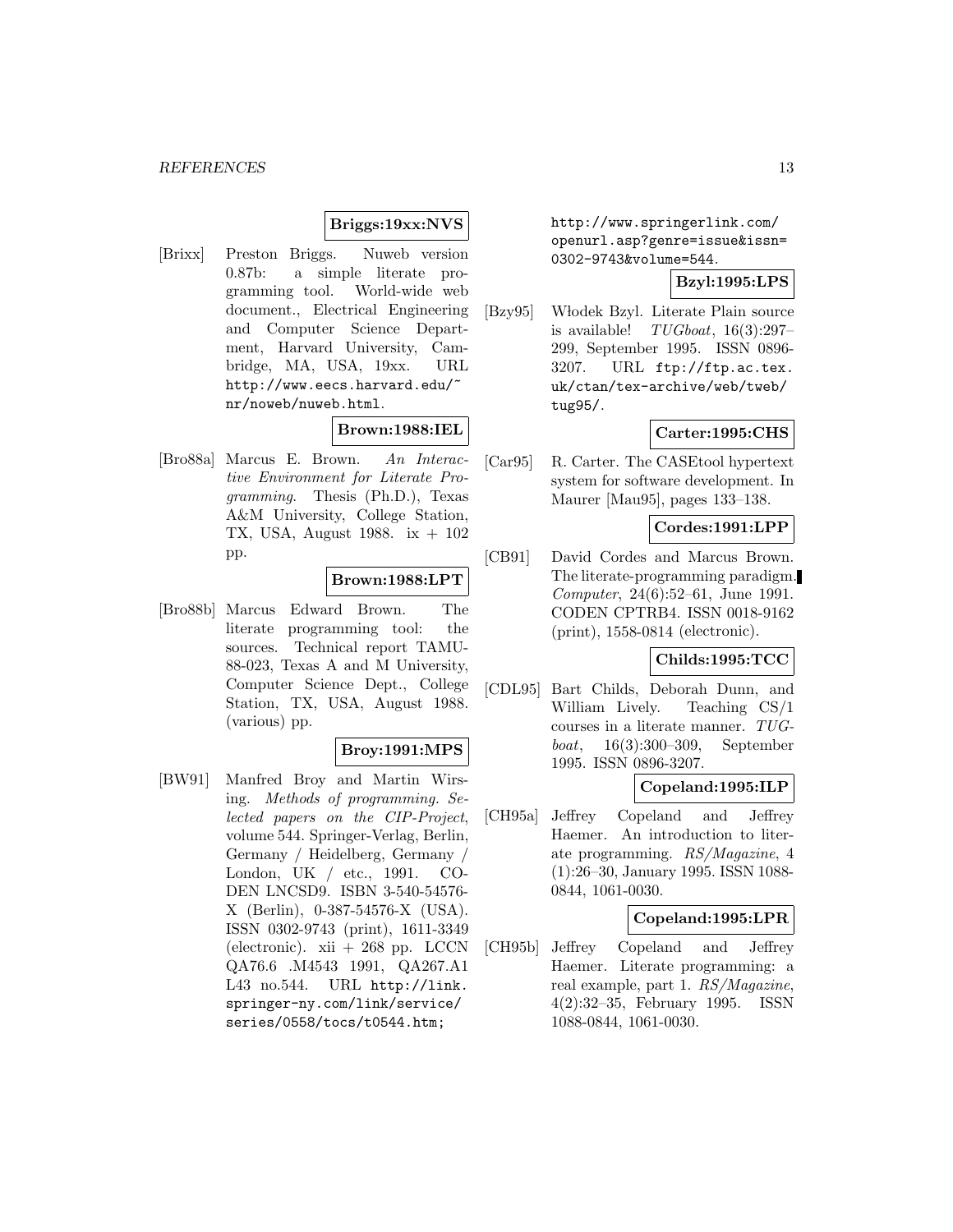### **Copeland:1995:LPE**

[CH95c] Jeffrey Copeland and Jeffrey Haemer. Literate programming: An example, part 2. RS/Magazine, 4 (3):31–37, March 1995. ISSN 1088- 0844, 1061-0030.

## **Childs:1992:ELP**

[Chi92a] Bart Childs. Errata: Literate Programming, A Practitioner's View,  $TUGboat \quad 1, \quad \text{no. } 3(3), \quad \text{pp. } 261-$ 268. TUGboat, 13(4):457, December 1992. ISSN 0896-3207. See [Chi92c].

#### **Childs:1992:IWS**

[Chi92b] Bart Childs. An introduction to the WEB style of literate programming. ftp.cs.tamu.edu:/pub/ tex-web/web/docs, Texas A&M University, College Station, TX, USA, 1992.

#### **Childs:1992:LPP**

[Chi92c] Bart Childs. Literate programming, a practitioner's view. TUGboat, 13 (3):261–268, October 1992. ISSN 0896-3207. See errata [Chi92a].

### **Childs:1993:GER**

[Chi93] Bart Childs. GNU Emacs reference card (with web-mode). ftp. cs.tamu.edu:/pub/tex-web/web/ docs, Texas A&M University, College Station, TX, USA, 1993.

#### **Childs:2010:TYL**

[Chi10] Bart Childs. Thirty years of literate programming and more? TUGboat, 31(2):183–188, 2010. ISSN 0896- 3207.

### **Childs:1992:SCA**

[CM92] S. B. Childs and T. J. McGuire. Symbolic computing, automatic programming, and literate programming. In Noye et al. [NBC92], pages 29–48. ISBN 0-86396-172-X. LCCN ????

### **Coates:1998:FDX**

[Coa98a] A. B. Coates. funnelweb.dtd: XML DTD for typesetter-independent funnelweb documents. World-Wide Web document., May 01, 1998. URL http://www.ems.uq.edu.au/ People/Tony/litprog/xml/dtd/ funnelweb.dtd.

### **Coates:1998:XLP**

[Coa98b] Anthony B. Coates. XML and literate programming. World-Wide Web document., 1998. URL http: //www.ems.uq.edu.au/Seminars/ XML\_LitProg/.

#### **Cover:1998:SXL**

[Cov98] Robin Cover. SGML/XML and literate programming. World-Wide Web document., 1998. URL http:/ /www.sil.org/sgml/xmlLitProg. html. This document includes links to other literate-programmingin-SGML documents and software packages.

#### **Childs:1996:LPD**

[CS96] Bart Childs and Johannes Sametinger. Literate programming and documentation reuse. In Sitaraman [Sit96], pages 205–214. ISBN 0- 8186-7301-X, 0-8186-7303-6. ISSN 1085-9098. LCCN QA76.76.R47 I587 1996. IEEE order plan catalog number 96TH100015.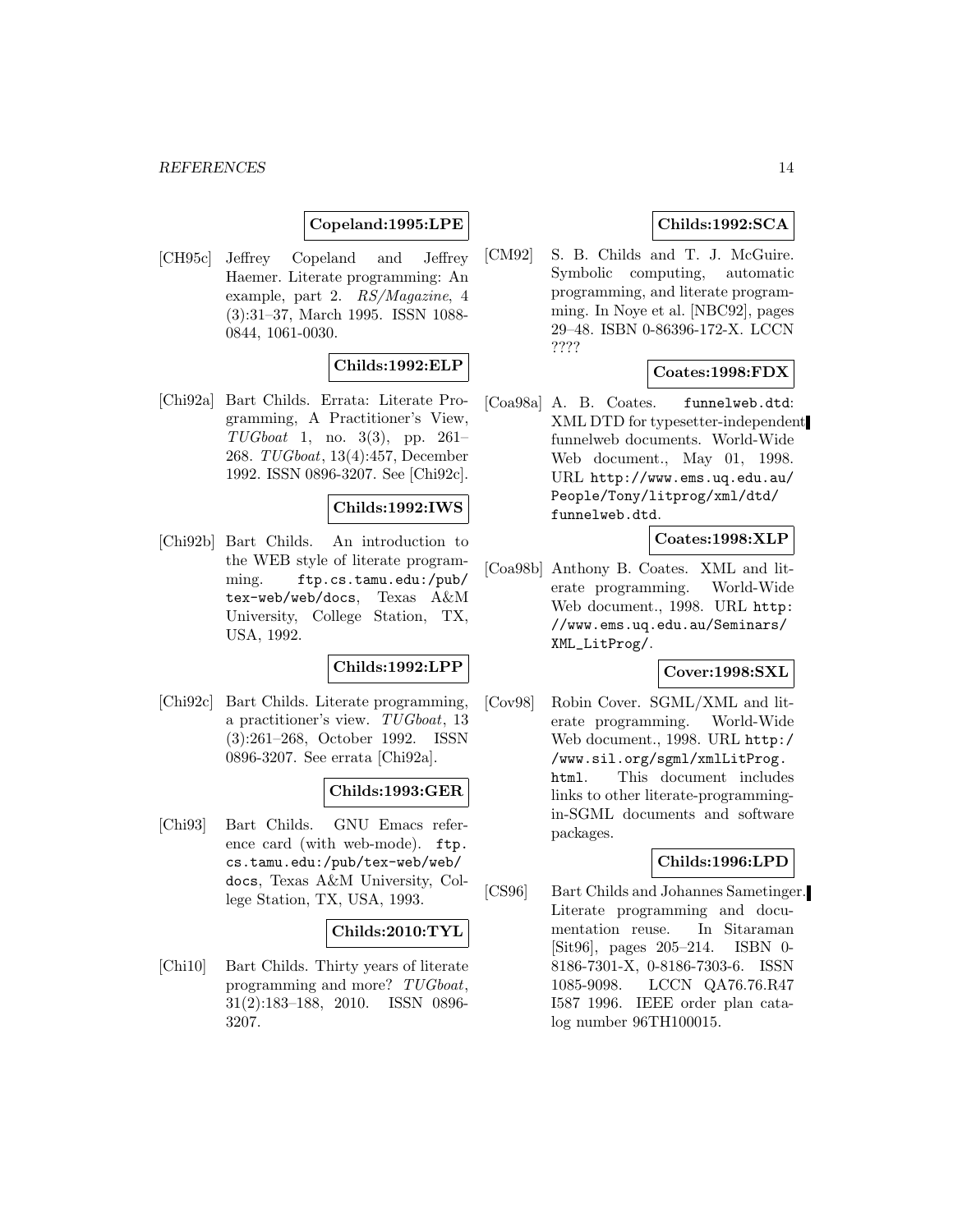## **Czejdo:1990:UQU**

[Cze90] B. Czejdo. Using an ER query and update interface for rapid prototyping of hypertext systems. In IEEE [IEE90], pages 227–236 (vol. 2). 4 vol.

#### **Deransart:1996:HBEa**

[DDPA96] P. Deransart, R. Da Silva Bigonha, P. Parot, and M. Andrade. A hypertext based environment to write literate logic programs. In Fuchs and Geske [FG96], pages 247–252. ISBN 3-88457-296-2. ISSN 0170- 8120. LCCN ????

#### **Denning:1987:ALP**

[Den87] Peter J. Denning. Announcing literate programming. Communications of the Association for Computing Machinery, 30(7):593, July 1987. CODEN CACMA2. ISSN 0001-0782 (print), 1557-7317 (electronic).

#### **Dickey:1993:LPA**

[Dic93] Lee J. Dickey. Literate programming in APL and APLWEB. APL Quote Quad, 23(4):11–??, June 1, 1993. CODEN APLQD9. ISSN 0163-6006.

## **Dinmore:2007:LMI**

[DN07] M. Dinmore and A. F. Norcio. Literacy for the masses: Integrating software and knowledge reuse for end-user developers through literate programming. In IEEE International Conference on Information Reuse and Integration, 13–15 August, 2007. IRI 2007, pages 455– 460. IEEE Computer Society Press, 1109 Spring Street, Suite 300, Sil-

ver Spring, MD 20910, USA, 2007. ISBN 1-4244-1500-4. LCCN ????

#### **Donev:2001:CUNa**

[Don01a] Aleksandar Donev. Communicating with the user in numerical routines: Part I: OOP approach in F2x. ACM Fortran Forum, 20(2):11–18, August 2001. ISSN 1061-7264 (print), 1931- 1311 (electronic).

#### **Donev:2001:CUNb**

[Don01b] Aleksandar Donev. Communicating with the user in numerical routines: Part II: An iterative linear solver in F95 and F2X. ACM Fortran Forum, 20(2):19–32, August 2001. ISSN 1061-7264 (print), 1931-1311 (electronic).

#### **Deransart:1996:HBEb**

[DPDD96] P. Deransart, P. Parot, R. Da Silva Bigonha, and M. A. Da Silva Bigonha. A hypertext based environment to write literate logic programs. In Maher [Mah96], pages 540–?? ISBN 0-262-63173-3. LCCN QA76.63 L831 1996.

#### **Detig:1994:DKL**

[DS94] Christine Detig and Joachim Schrod. Donald E. Knuth, Literate Programming. TUGboat, 15(1): 25–27, March 1994. ISSN 0896-3207.

#### **Detig:1997:LPC**

[DS97] Christine Detig and Joachim Schrod. Literate Programming: Concepts, Methods, and Tools. ITCP-UK Computer Science Series. International Thomson Computer Press, 20 Park Plaza Suite 1001, Boston, MA 02116 USA, 1997. ISBN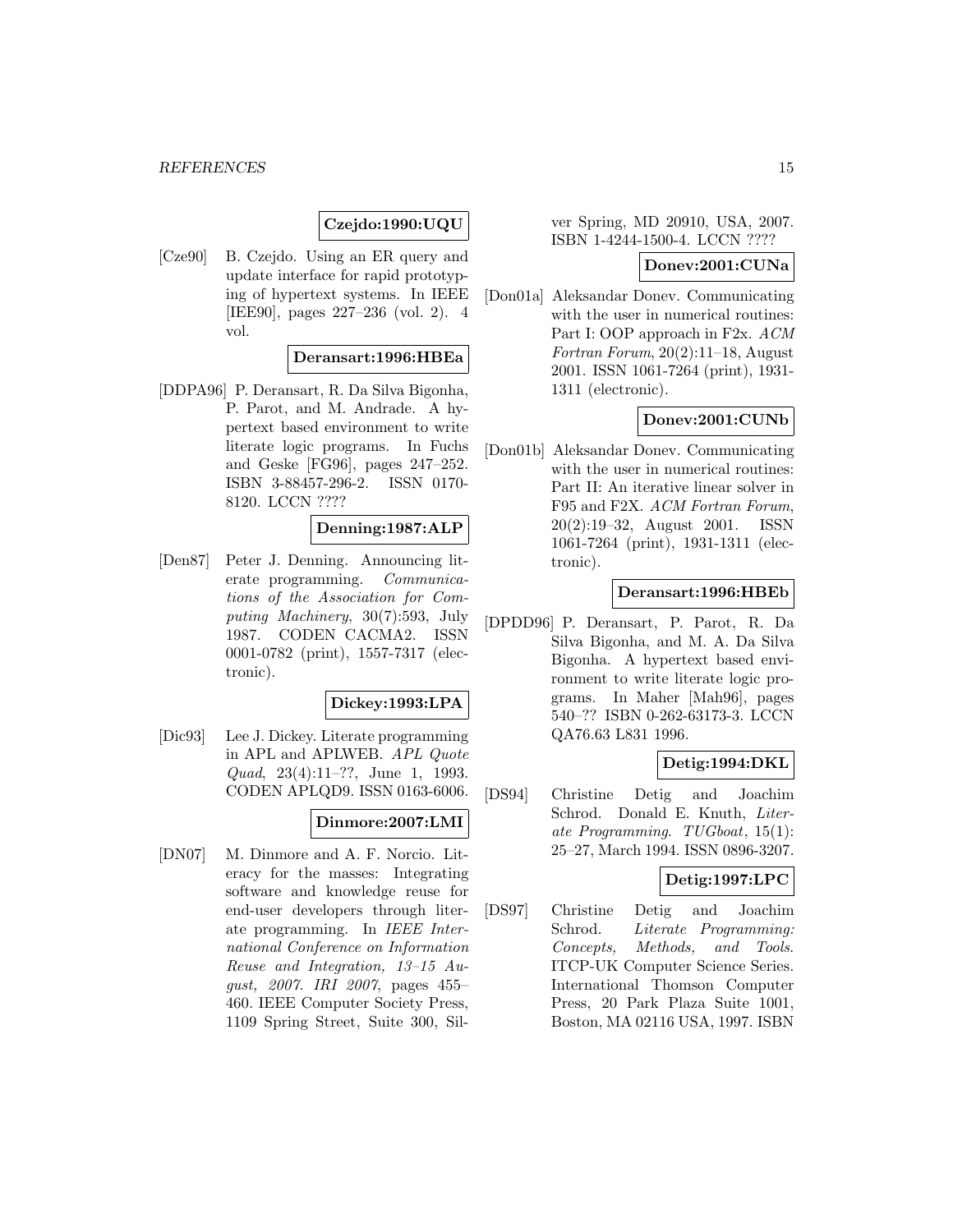1-85032-305-4. ???? pp. LCCN ???? US\$36.95. Includes disk.

#### **Duggan:1993:LPR**

[Dug93] Angus Duggan. Literate programming: a review. LFCS report ECS-LFCS-93-263, University of Edinburgh, Laboratory for Foundation of Computer Science, Edinburgh, Scotland, 1993. 25 pp.

## **Dunn:1995:LPM**

[Dun95] Deborah Lynn Byrum Dunn. Literate programming as a mechanism for improving problem solving skills. Thesis (Ph.D.), Texas A&M University, Department of Computer Science, College Station, TX, USA, 1995. xiii + 268 pp.

### **Dwelly:2000:JXL**

[Dwe00] Andrew Dwelly. Java, XML, and literate programming. Dr. Dobb's Journal of Software Tools, 25(2): 62, 64–66, 68, February 2000. CODEN DDJOEB. ISSN 1044- 789X. URL http://www.ddj.com/ ftp/2000/2000\_02/litjava.txt; http://www.ddj.com/ftp/2000/ 2000\_02/litjava.zip.

### **Eckstein:2004:EPA**

[EB04] Jutta Eckstein and Hubert Baumeister, editors. Extreme programming and agile processes in software engineering: 5th international conference, XP 2004, Garmisch-Partenkirchen, Germany, June 6– 10, 2004: proceedings, volume 3092 of Lecture notes in computer science. Springer-Verlag, Berlin, Germany / Heidelberg, Germany / London, UK / etc., 2004. ISBN 3- 540-22137-9 (paperback). LCCN

QA76.76.D47 X62 2004. URL http://www.springerlink.com/ openurl.asp?genre=issue&issn= 0302-9743&volume=3092.

### **Fuchs:1996:LPJ**

[FG96] Norbert E. Fuchs and Ulrich Geske, editors. Logic programming: Joint international conference and symposium — September 2–6, 1996, Bonn, Germany, volume 296 of GMD-Studien. GMD-Forschungszentrum Informationstechnik, Sankt Augustin, Germany, 1996. ISBN 3-88457-296-2. ISSN 0170-8120. LCCN ????

#### **Fraser:1995:RCC**

[FH95] Chris W. Fraser and David R. Hanson. A Retargetable C Compiler: Design and Implementation. Benjamin/Cummings Pub. Co., Redwood City, CA, USA, 1995. ISBN 0-8053-1670-1. xv + 564 pp. LCCN QA76.73.C15F75 1995. US\$55.95. URL https://www.pearson.com/ us/higher-education/program/ Hanson-Retargetable-C-Compiler-A-Design-and-Implementation/ PGM166351.html. From the authors' announcement: "...this book is an example of a 'literate program.' Like  $TEX: The Program by D. E. Knuth$ (Addison-Wesley, 1986), this book is lcc's source code and the prose that describes it. The code is presented in the order that best suits understanding, not in the order dictated by the C programming language. The source code that appears on the diskette is extracted automatically from the book's text files. ... The distribution is available via 'anonymous' ftp from ftp.cs.princeton.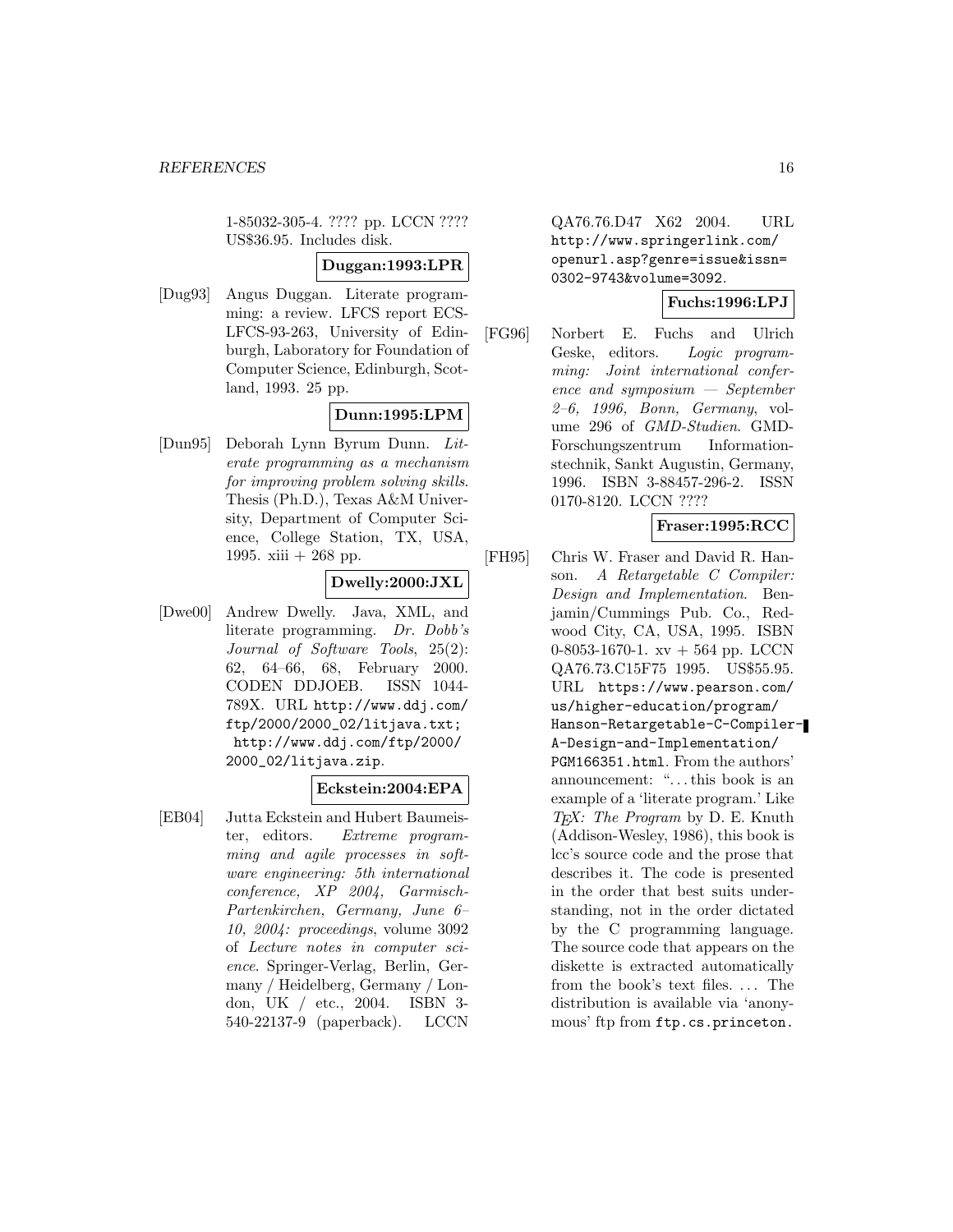edu (128.112.152.13) in the directory pub/lcc. ... Additional information about lcc and about our book is available on the WWW at URL http://www.cs.princeton. edu/software/lcc.".

#### **Filzmoser:2008:LRS**

[Fil08] Peter Filzmoser. L<sup>AT</sup>EX and R via Sweave: An example docu-An example document how to use Sweave. Technical report, Vienna University of Technology, Wiedner Haupstraße 8- 10, A-1040 Wien, Austria, March 12, 2008. 6 pp. URL http: //www.statistik.tuwien.ac.at/ public/filz/students/SweaveExa. pdf.

#### **Fox:1990:WLP**

[Fox90] Jim Fox. Webless literate programming.  $TUGboat$ ,  $11(4):511-$ 513, November 1990. ISSN 0896- 3207.

#### **Franosch:1997:KTI**

[Fra97] Heike Franosch. Konzeption und Teilrealisierung einer interaktiven Programmierumgebung für die Lehrerausbildung basierend auf der Idee des Literate-Programming. Diplomarbeit, Universität Stuttgart, Stuttgart, Germany, 1997. 165 pp.

#### **Garbade:2006:URS**

[GB06] Sven Garbade and Peter Burgard. Using R/Sweave in everyday clinical practice. R News: the Newsletter of the R Project,  $6(2):26-31$ , May 2006. CODEN ???? ISSN 1609-3631. URL http://CRAN.Rproject.org/doc/Rnews/.

### **Gianni:1989:SAC**

[Gia89] P. (Patrizia) Gianni, editor. Symbolic and algebraic computation: International Symposium ISSAC '88, Rome, Italy, July  $4-8$ , 1988: proceedings, volume 358 of Lecture Notes in Computer Science. Springer-Verlag, Berlin, Germany / Heidelberg, Germany / London, UK / etc., 1989. ISBN 3-540-51084-2. LCCN QA76.95 .I571 1988. Conference held jointly with AAECC-6.

#### **Goodliffe:2007:CCP**

[Goo07] Pete Goodliffe. Code craft: the practice of writing excellent code. No Starch Press, San Francisco, CA, USA, 2007. ISBN 1-59327-119-0. LCCN QA76.6 .G656 2007.

### **Gorjanc:2008:USL**

[Gor08] Gregor Gorjanc. Using Sweave with LyX. R News: the Newsletter of the R Project,  $8(1):2-9$ , May 2008. CODEN ???? ISSN 1609-3631. URL http://CRAN.Rproject.org/doc/Rnews/.

#### **Guntermann:1986:WAC**

[GS86] Klaus Guntermann and Joachim Schrod. WEB adapted to C. TUGboat, 7(3):134–137, October 1986. ISSN 0896-3207.

#### **Gallesio:2005:SFA**

[GS05] Erick Gallesio and Manuel Serrano. Skribe: a functional authoring language. Journal of Functional Programming, 15(5): 751–770, September 2005. CO-DEN JFPRES. ISSN 0956- 7968 (print), 1469-7653 (electronic).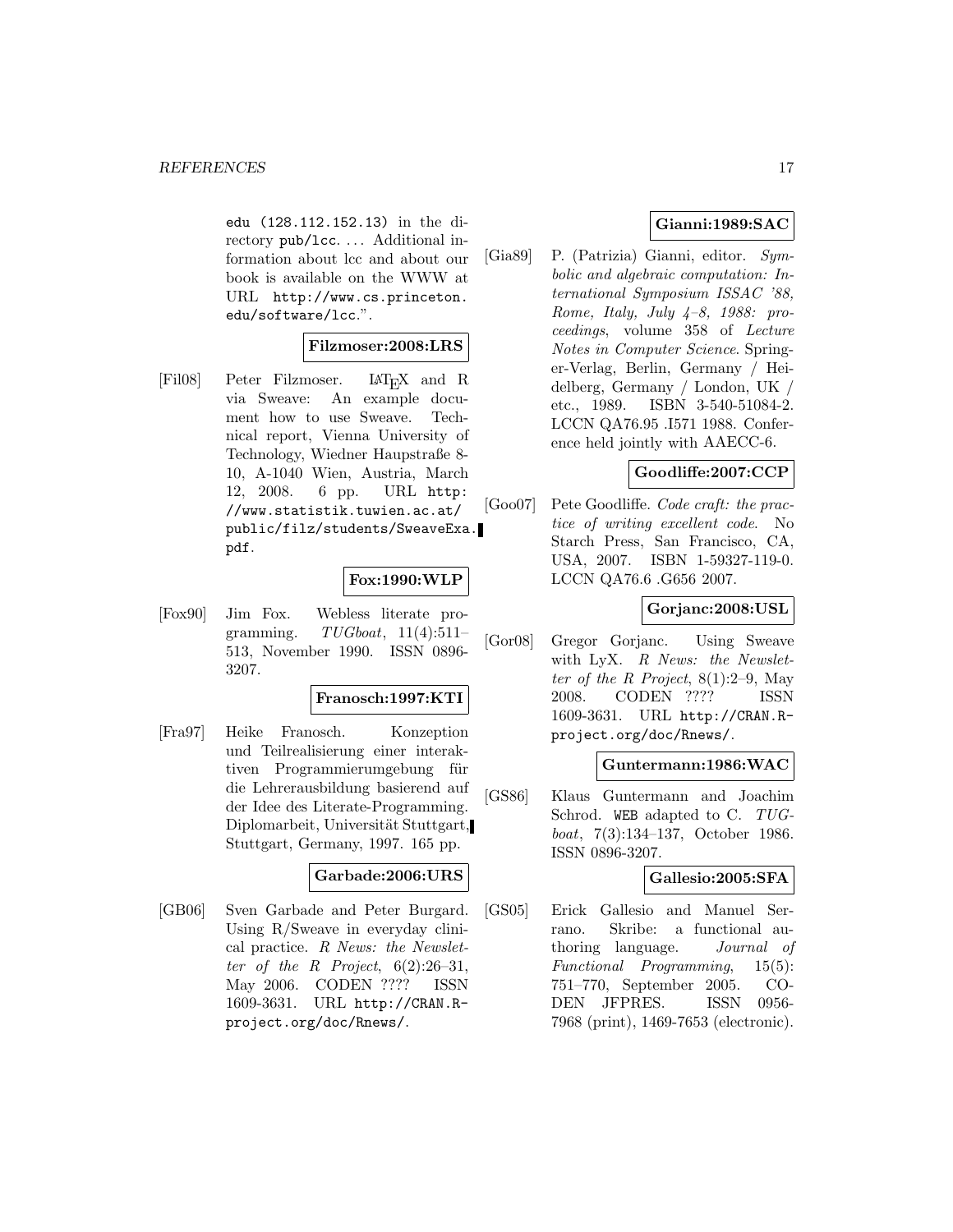URL https://www.cambridge. org/core/product/689EF8960521587B23203A56CH\$D20a2. 1991. ISBN 0-89791-ACM Press, New York, NY 10036,

### **Gurari:1990:STS**

[Gur90] Eitan Gurari. Self tailored systems for literate programming. Technical research report OSU-CISRC-2/90- TR4, Ohio State University, Computer and Information Science Research Center, Columbus, OH, USA, 1990. 33 pp.

## **Gurari:1994:TLD**

[Gur94] Eitan M. Gurari.  $T_F X$  and  $\text{IAT}_F X$ : Drawing and Literate Programming. McGraw-Hill programming tools for scientists and engineers. McGraw-Hill, New York, NY, USA, 1994. ISBN 0-07-025208-4 (book), 0-07-  $911616-7$  (book + diskette). xiv + 310 pp. LCCN Z253.4.T47G87, 686.2'2544536-dc20, 93-8603 CIP. US\$34.95.

#### **Gurari:1990:WLP**

[GW90] Eitan Gurari and Jesse Wu. A WYSIWYG literate programming system: a preliminary report. Technical research report OSU-CISRC-7/90-TR17, Ohio State University, Computer and Information Science Research Center, Columbus, OH, USA, 1990. 15 pp.

## **Gurari:1991:WLP**

[GW91] E. M. Gurari and J. Wu. A WYSIWYG literate programming system (preliminary report). In 1991 ACM Computer Science Conference: March 5–7, 1991, San Antonio Convention Center, San Antonio, Texas: Proceedings: Preparing for the 21st Century, pages 94–104.

382-5. LCCN QA75.5 .A137 1991.

## **Hamilton:1988:LPE**

[Ham88] Eric Hamilton. Literate programming—expanding generalized regular expressions. Communications of the Association for Computing Machinery, 31(12):1376–1385, December 1988. CODEN CACMA2. ISSN 0001-0782 (print), 1557-7317 (electronic).

## **Hamer:1995:LPS**

[Ham95] J. Hamer. Literate programming: a software engineering perspective. In Purvis [Pur95], pages 282– 288. ISBN 0-8186-5870-3. LCCN QA76.758 .S6447 1994.

## **Hansen:1994:MLD**

[Han94] Per Brinch Hansen. Multiplelength division revisited: a tour of the minefield. Software—Practice and Experience, 24(6):579–601, June 1994. CODEN SPEXBL. ISSN 0038-0644 (print), 1097-024X (electronic). This paper derives an algorithm for division of long integers, and implements it as a literate program, although without identifier cross-references. See comment about another division algorithm [Han95].

### **Hansen:1995:LDA**

[Han95] Per Brinch Hansen. The long division algorithm of Linger, Mills and Witt. Software—Practice and Experience, 25(1):109, January 1995. CODEN SPEXBL. ISSN 0038-0644 (print), 1097-024X (electronic). See [Han94].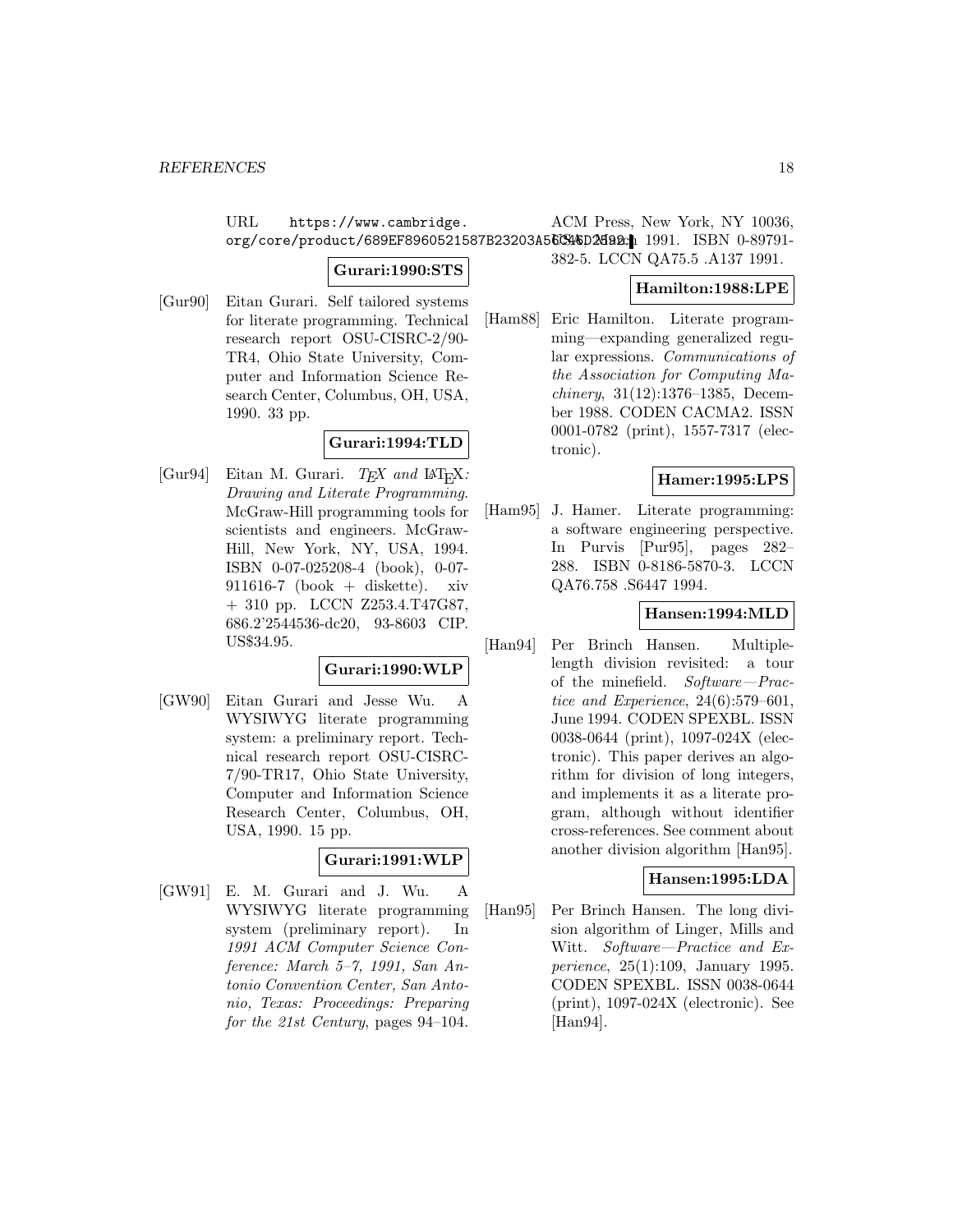### **Hanson:1997:CII**

[Han97] David R. Hanson. C Interfaces and Implementations: Techniques for Creating Reusable Software. Addison-Wesley Professional Computing Series. Addison-Wesley, Reading, MA, USA, 1997. ISBN 0- 201-49841-3. xvii + 519 pp. LCCN QA76.73.C15H37 1997. US\$37.95. URL http://www.cs.princeton. edu/software/cii/.

#### **Hendseth:1997:LPC**

[Hen97] Sverre Hendseth. Literate programming and code reuse. Dr. Dobb's Journal of Software Tools, 22(6):18– 20, 22, 24, 97, 98, June 1997. CO-DEN DDJOEB. ISSN 1044-789X.

#### **Hylands:1997:TUI**

[HLR97] Christopher Hylands, Edward A. Lee, and H. John Reekie. The Tycho user interface system. In USENIX [USE97], pages 149–??

### **Holub:1990:CDC**

[Hol90] Allen I. Holub. Compiler Design in C. Prentice-Hall, Englewood Cliffs, NJ 07632, USA, 1990. ISBN 0-13-155045-4, 0-13- 155151-5 (paperback). xviii  $+$ 924 pp. LCCN QA76.76.C65 H65 1990. URL http://www.holub. com/software/compiler.design. in.c.html.

#### **Holmes:2003:CPP**

[Hol03] N. Holmes. The case for perspicuous programming. Computer, 36(4):104, 102–103, April 2003. CODEN CPTRB4. ISSN 0018- 9162 (print), 1558-0814 (electronic).

URL http://csdl.computer.org/ dl/mags/co/2003/04/r4104.htm; http://csdl.computer.org/dl/ mags/co/2003/04/r4104.pdf.

### **Houser:1992:LLP**

[Hou92] Christopher Driessen Houser. A literate Lisp programming environment. Thesis (M.S.), Department of Computer Science, University of California, Los Angeles, Los Angeles, CA, USA, 1992. viii + 93 pp. Typescript (photocopy).

### **Hatzigeorgiu:1998:LPS**

[HS98] Nick Hatzigeorgiu and Apostolos Syropoulos. Literate programming and the "Spaniel" model. ACM SIGPLAN Notices, 33(12):52–56, December 1998. CODEN SINODQ. ISSN 0362-1340 (print), 1523-2867 (print), 1558-1160 (electronic). See comments [Big99, Syr99].

### **Hurst:1996:LPA**

[Hur96] A. J. Hurst. Literate programming as an aid to marking student assignments. In Rosenberg [Ros96], pages 280–286. ISBN 0-89791-845-2. LCCN ???? ACM Order no. 457963.

#### **Husing:2006:ARA**

[Hüs06] Johannes Hüsing. An accept-andreject algorithm to sample from a set of permutations restricted by a time constraint. Journal of Statistical Software, 16(6):1–17, May 2006. CODEN JSSOBK. ISSN 1548-7660. URL http://www.jstatsoft.org/ v16/i06.

## **Hyman:1990:LC**

[Hym90] Marco S. Hyman. Literate C++. Computer Language Magazine, 7(7):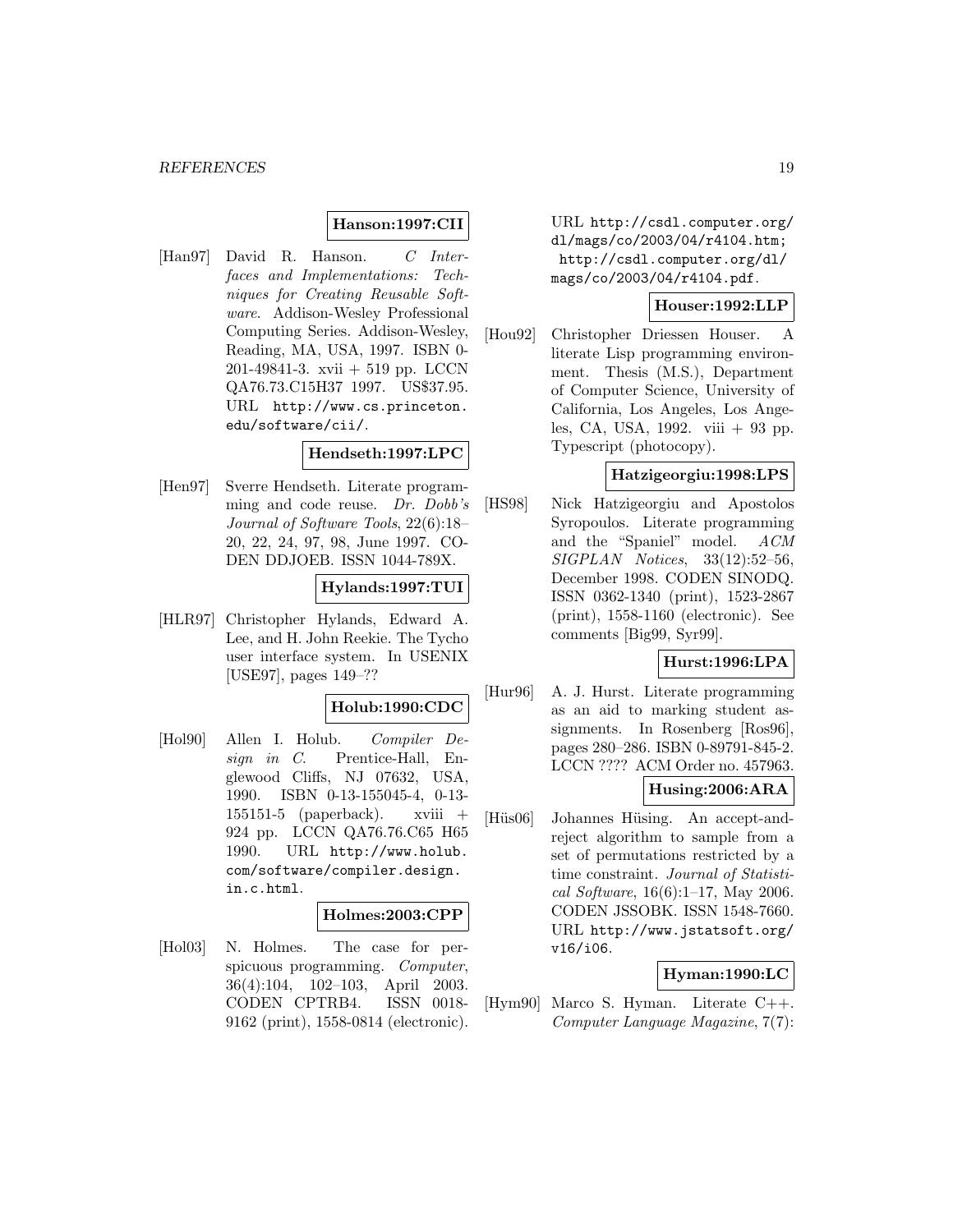67–68, 70, 72, 74–77, 79, July 1990. CODEN COMLEF. ISSN 0749- 2839.

## **IEEE:1990:PTA**

[IEE90] IEEE, editor. Proceedings of the Twenty-Third Annual Hawaii International Conference on System Sciences. IEEE Computer Society Press, 1109 Spring Street, Suite 300, Silver Spring, MD 20910, USA, 1990. 4 vol.

### **IEEE:1994:PIT**

[IEE94] IEEE, editor. Proceedings. IEEE Third Workshop on Program Comprehension. IEEE Computer Society Press, 1109 Spring Street, Suite 300, Silver Spring, MD 20910, USA, 1994. ISBN 0-8186-5647-6. LCCN QA76.751 .I38 1994. IEEE Catalog No. 94TH06767.

## **IEEE:1996:CPE**

[IEE96] IEEE, editor. COMPASS '96: proceedings of the Eleventh Annual Conference on Computer Assurance, June 17–21, 1996, National Institute of Standards and Technology, Gaithersburg, Maryland. IEEE Computer Society Press, 1109 Spring Street, Suite 300, Silver Spring, MD 20910, USA, 1996. ISBN 0-7803-3390-X. LCCN QA 76.76 R44 C668 1996. IEEE Catalog No. 96CH35960.

#### **Jackson:1987:LPP**

[Jac87] Michael A. Jackson. Literate programming—processing transactions. Communications of the Association for Computing Machinery, 30(12):1000–1010, December 1987.

CODEN CACMA2. ISSN 0001-0782 (print), 1557-7317 (electronic).

#### **Jones:1994:RVP**

[JAC94] Tim Jones, Warwick Allison, and David Carrington. Relational views for program comprehension. In IEEE [IEE94], pages 136–144. ISBN 0-8186-5647-6. LCCN QA76.751 .I38 1994. IEEE catalog number 94TH06767.

## **Johnson:1997:LPU**

[JJ97] Andrew L. Johnson and Brad C. Johnson. Literate programming using Noweb. Linux Journal, 42:64– 69, October 1997. CODEN LI-JOFX. ISSN 1075-3583 (print), 1938-3827 (electronic). URL ftp:/ /ftp.ssc.com/pub/lj/listings/ issue42/2188.tgz.

#### **Johnson:1996:LS**

[Joh96] C. W. Johnson. Literate specifications. Software Engineering Journal, 11(4):225–237, July 1996. CO-DEN SEJOED. ISSN 0268-6961.

### **Joyce:1994:PTS**

[Joy94] D. Joyce, editor. The Papers of the Twenty-fifth SIGCSE Technical Symposium on Computer Science Education: Phoenix, Arizona, *March 10–11, 1994*, volume 26(1) of SIGCSE Bulletin. ACM Press, New York, NY 10036, USA, 1994. CO-DEN SIGSD3. ISBN 0-89791-646-8. ISSN 0097-8418 (print), 2331-3927 (electronic). LCCN QA76.A1 A1125 v.26:1.

## **Kortright:1992:CCT**

[KC92] E. Kortright and D. Cordes. Cnest and Cscope: Tools for the liter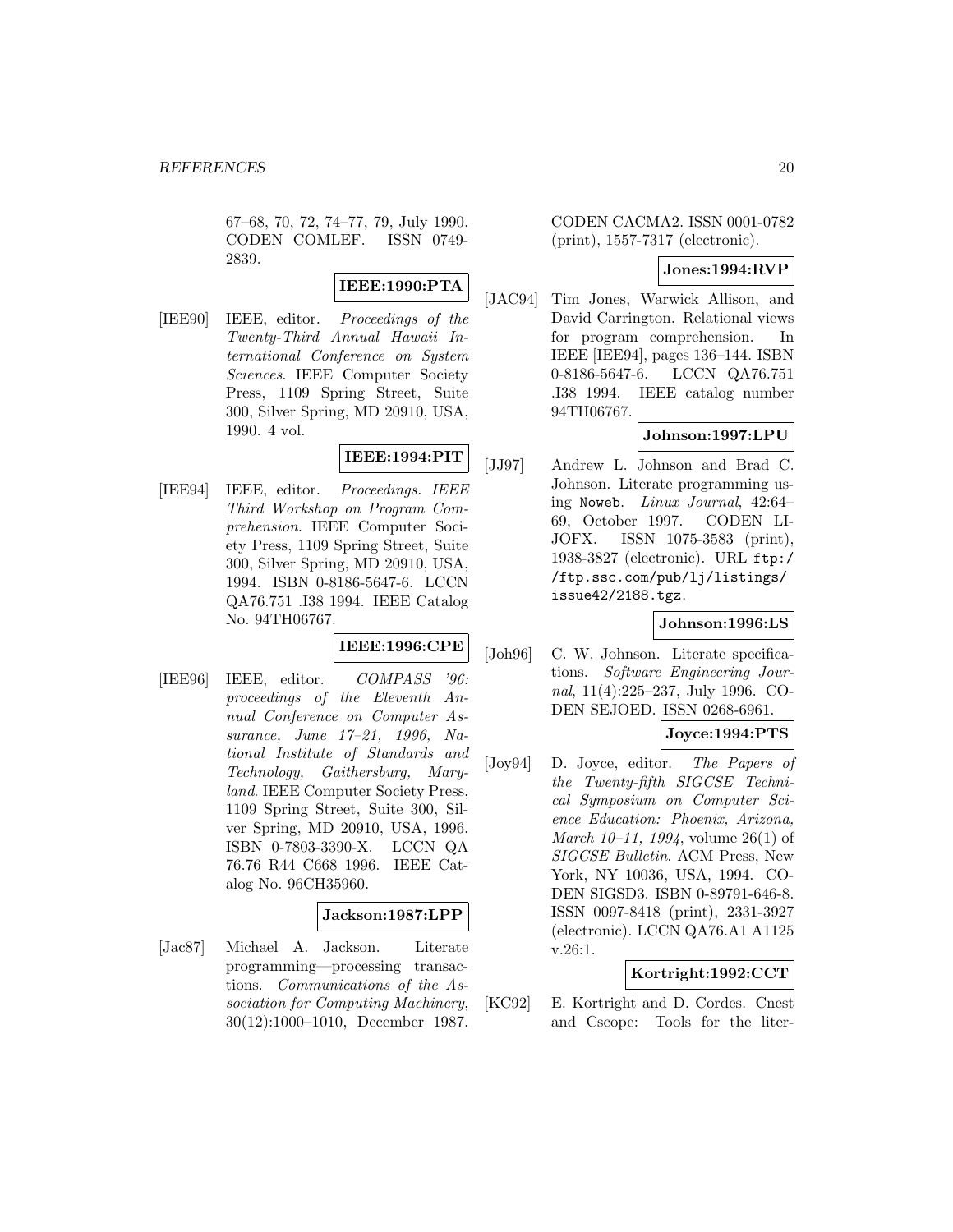ate programming environment. In Proceedings / IEEE Southeastcon '92, April 12–15, 1992, Birmingham, Alabama, pages 604–609 (vol. 2). IEEE Computer Society Press, 1109 Spring Street, Suite 300, Silver Spring, MD 20910, USA, April 1992. ISBN 0-7803-0494-2. LCCN TK5 .I32 1992 v.1-2. 2 vol.

## **Kacofegitis:2002:TBL**

[KC02] Andreas Kacofegitis and Neville Churcher. Theme-based literate programming. In Paul Strooper, editor, Ninth Asia-Pacific Software Engineering Conference, APSEC 2002: 4–6 December 2002, Gold Coast, Australia: Proceedings, pages 549–557. IEEE Computer Society Press, 1109 Spring Street, Suite 300, Silver Spring, MD 20910, USA, 2002. ISBN 0-7695-1850-8. LCCN ???? URL http://www.gbv.de/ dms/bowker/toc/9780769518503. IEEE Computer Society order number PR01850.

#### **Kennedy:1988:TAC**

[Ken88] David Kennedy. T<sub>E</sub>X adapted to CWEB.  $TUGboat$ ,  $9(2):124-125$ , August 1988. ISSN 0896-3207.

### **Kobler:1991:SLP**

[KH91] Daniel Kobler and Daniel Hernandez. StoL — a literate programming in SCHEME. Forschungsberichte Künstliche Intelligenz DDB DBF DKb 92/1447, Technische Universität München, Institut für Informatik, München, Germany, 1991. 20 pp.

## **Kobler:1992:SLP**

[KH92] Daniel Kobler and Daniel Hernández. STOL — literate programming in SCHEME. ACM SIGPLAN Lisp Pointers, 5(4):21–30, October 1992.

## **Kimber:1997:ALP**

[Kim97a] W. Eliot Kimber. An approach to literate programming with SGML architectures. World-Wide Web document., July 18, 1997. URL http://www.isogen.com/papers/ litprogarch/litprogarch.html.

### **Kimber:1997:USA**

[Kim97b] W. Eliot Kimber. Using SGML architectures and DSSSL to do literate programming. World-Wide Web document., July 20, 1997. URL http://www.sil.org/sgml/ kimberDSSSLLitProg.html.

### **Knuth:1993:CSS**

[KL93] Donald E. Knuth and Silvio Levy. The CWEB System of Structured Documentation, Version 3.0. Addison-Wesley, Reading, MA, USA, 1993. ISBN 0-201-57569-8. 226 pp. LCCN QA76.9.D3 K6 1993.

#### **Knasmueller:1996:RLP**

[Kna96] M. Knasmueller. Reverse literate programming. In Samson et al. [SMEN96], pages 97–105. ISBN 1-899796-02-9 (??invalid ISBN??). LCCN QA76.76.Q35 S64 1996.

#### **Knuth:1982:FPG**

[Knu82] Donald Knuth. Fixed-point glue setting—an example of WEB.  $TUGboat$ , 3(1):10, March 1982. ISSN 0896- 3207.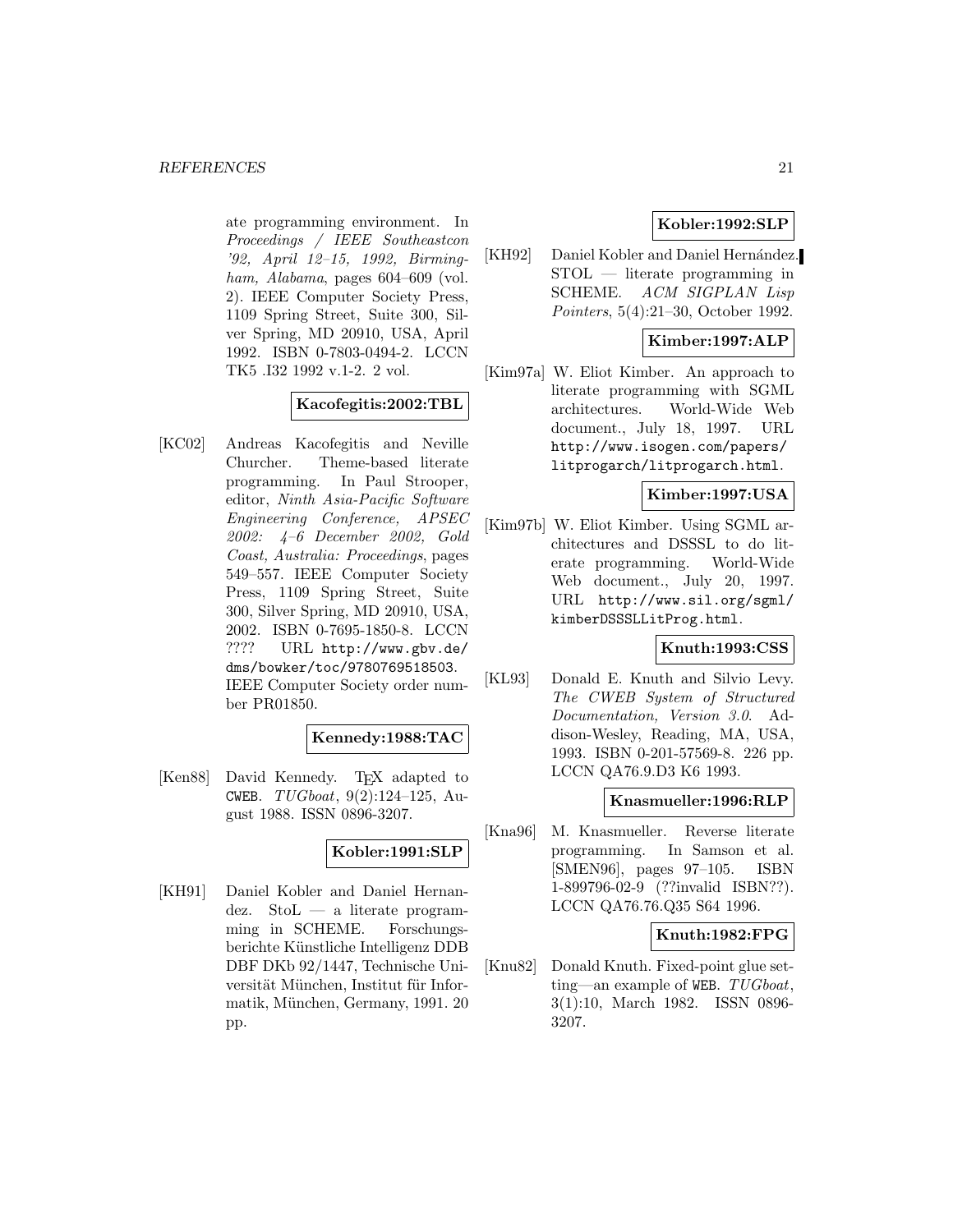### **Knuth:1983:WSS**

[Knu83a] Donald E. Knuth. The WEB system of structured documentation. Stanford Computer Science Report CS980, Stanford University, Stanford, CA, September 1983.

### **Knuth:1983:LP**

[Knu83b] Donald E. Knuth. Literate programming. Technical report STAN-CS-83-981, Stanford University, Department of Computer Science, 1983.

#### **Knuth:1984:LP**

[Knu84] Donald E. Knuth. Literate programming. The Computer Journal, 27(2):97–111, May 1984. CODEN CMPJA6. ISSN 0010-4620 (print), 1460-2067 (electronic).

## **Knuth:1986:MP**

[Knu86a] Donald E. Knuth. METAFONT: The Program, volume D of Computers and Typesetting. Addison-Wesley, Reading, MA, USA, 1986. ISBN 0- 201-13438-1. xv + 560 pp. LCCN Z250.8.M46 K578 1986.

#### **Knuth:1986:TP**

[Knu86b] Donald E. Knuth.  $T_F X$ : The Program, volume B of Computers and Typesetting. Addison-Wesley, Reading, MA, USA, 1986. ISBN 0-201- 13437-3. xv + 594 pp. LCCN Z253.4.T47 K578 1986.

#### **Knuth:1986:CMT**

[Knu86c] Donald E. Knuth. Computer Modern Typefaces, volume E of Computers and Typesetting. Addison-Wesley, Reading, MA, USA, 1986. ISBN

0-201-13446-2. xv + 588 pp. LCCN Z250.8.M46 K574 1986.

## **Knuth:1991:FPG**

[Knu91] Donald Knuth. Fixed-point glue setting: Errata. TUGboat, 12(2):313, June 1991. ISSN 0896-3207.

### **Knuth:1992:LP**

[Knu92] Donald E. Knuth. Literate Programming, volume 27 of CSLI Lecture Notes. Stanford University Center for the Study of Language and Information, Stanford, CA, USA, 1992. ISBN 0-937073-80-6 (paperback), 0- 937073-81-4 (hardcover). xv + 368 pp. LCCN QA76.6.K644. URL http://csli-www.stanford.edu/ publications/literate.html.

### **Knuth:1993:LM**

[Knu93a] Donald E. Knuth. The literate mathematician. BBC Radio 5's series *Maths Miscellany*, produced by John Jaworski and Giselle Corbett (first broadcast February 21, 1993), 30 min. Cassettes available from BBC OUPC, Walton Hall, Milton Keynes, MK7 6BH, England., February 1993.

### **Knuth:1993:SGPa**

[Knu93b] Donald E. Knuth. Stanford Graph-Base: a platform for combinatorial algorithms. In ACM-SIAM-DA4 [ACM93], pages 41–43. ISBN 0-89871-313-7. LCCN QA76.9.A43 A34 1993.

#### **Knuth:1993:SGPb**

[Knu93c] Donald E. Knuth. The Stanford GraphBase: a Platform for Combinatorial Computing. ACM Press, New York, NY 10036, USA, 1993.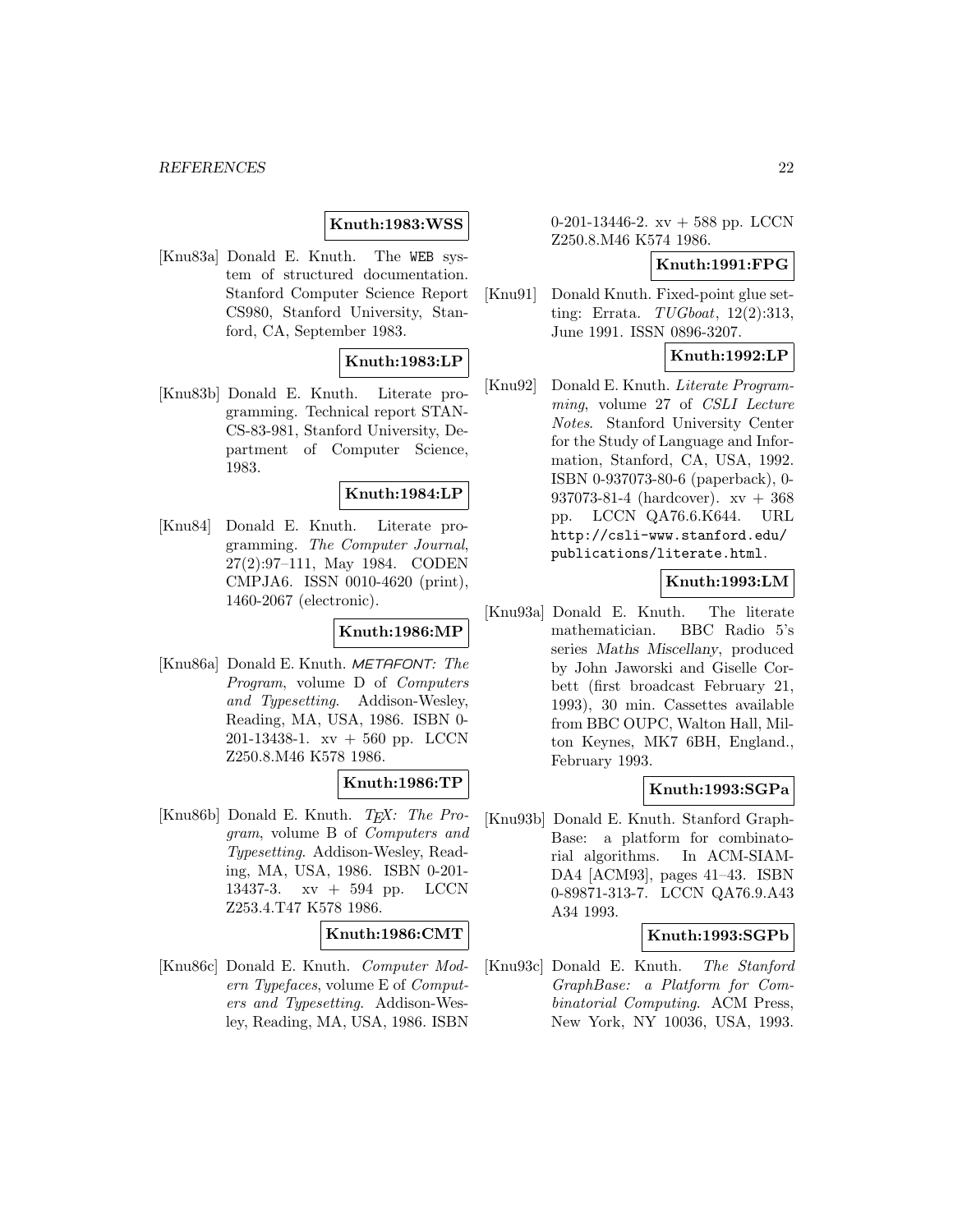ISBN 0-201-54275-7. vii + 576 pp. LCCN QA164 .K6 1993. US\$45.25. [From the publisher]: ... represents Knuth's final preparation for Volume 4 of The Art of Computer Programming. Through the use of about 30 examples, the book demonstrates the art of literate programming. Each example is a programmatic essay, a short story that can be read by human beings, as well as read and interpreted by machines. In these essays/programs, Knuth makes new contributions to the exposition of several important algorithms and data structures.

## **Knuth:1994:MIL**

[Knu94] D. E. Knuth. Mini-indexes for literate programs. Software  $\sim$  Concepts and Tools, 15(1):2–11, ???? 1994. CODEN SCOTE5. ISSN 0945-8115.

### **Knuth:1999:DT**

[Knu99] Donald E. Knuth. Digital Typography, volume 78 of CSLI Lecture Notes. CSLI Publications, Stanford, CA, USA, 1999. ISBN 1-57586-010- 4 (paperback), 1-57586-011-2 (hardcover).  $xvi + 685$  pp. LCCN Z249.3.K59 1998. US\$90.00 (cloth), US\$39.95 (paperback).

## **Knuth:2000:SPA**

[Knu00] Donald E. Knuth. Selected Papers on Analysis of Algorithms, volume 102 of CSLI Lecture Notes. CSLI Publications, Stanford, CA, USA, 2000. ISBN 1-57586-212-3 (paperback),  $1-57586-211-5$  (cloth). xvi + 621 pp. LCCN QA9.58 .K65 2000.

## **Knuth:2003:SPC**

[Knu03a] Donald E. Knuth. Selected Papers on Computer Languages. CSLI Publications, Stanford, CA, USA, 2003. ISBN 1-57586-381-2 (hardback), 1-57586-382-0 (paperback). xvi + 594 pp. LCCN QA76.7 .K63 2002. US\$75.00 (hardback), US\$35.00 (paperback).

### **Knuth:2003:SPD**

[Knu03b] Donald E. Knuth. Selected Papers on Discrete Mathematics, volume 106 of CSLI Lecture Notes. CSLI Publications, Stanford, CA, USA, 2003. ISBN 1-57586-248-4. xvi + 812 pp. LCCN QA39.3 .K59 2001. US\$40.00.

### **Knuth:2021:TT**

[Knu21] Donald Knuth. The T<sub>E</sub>X tuneup of 2021.  $TUGboat$ , 42(1):1-4  $TUGboat, 42(1):1-4$ (check??), February 2021. ISSN 0896-3207. URL https://tug.org/ TUGboat/tb42-1/tb130knuth-tuneup21. pdf.

#### **Kredel:1989:SDC**

[Kre89] H. Kredel. Software development for computer algebra or from ALDES/ SAC-2 to WEB/Modula-2. In Gianni [Gia89], pages 447–455. ISBN 3-540-51084-2. LCCN QA76.95 .I571 1988. Conference held jointly with AAECC-6.

#### **Krommes:1990:FKV**

[Kro90] John Krommes. FWEB (Krommes) vs. FWEB (Avenarius and Oppermann).  $T_F X h a x$ , 90(19), February 1990.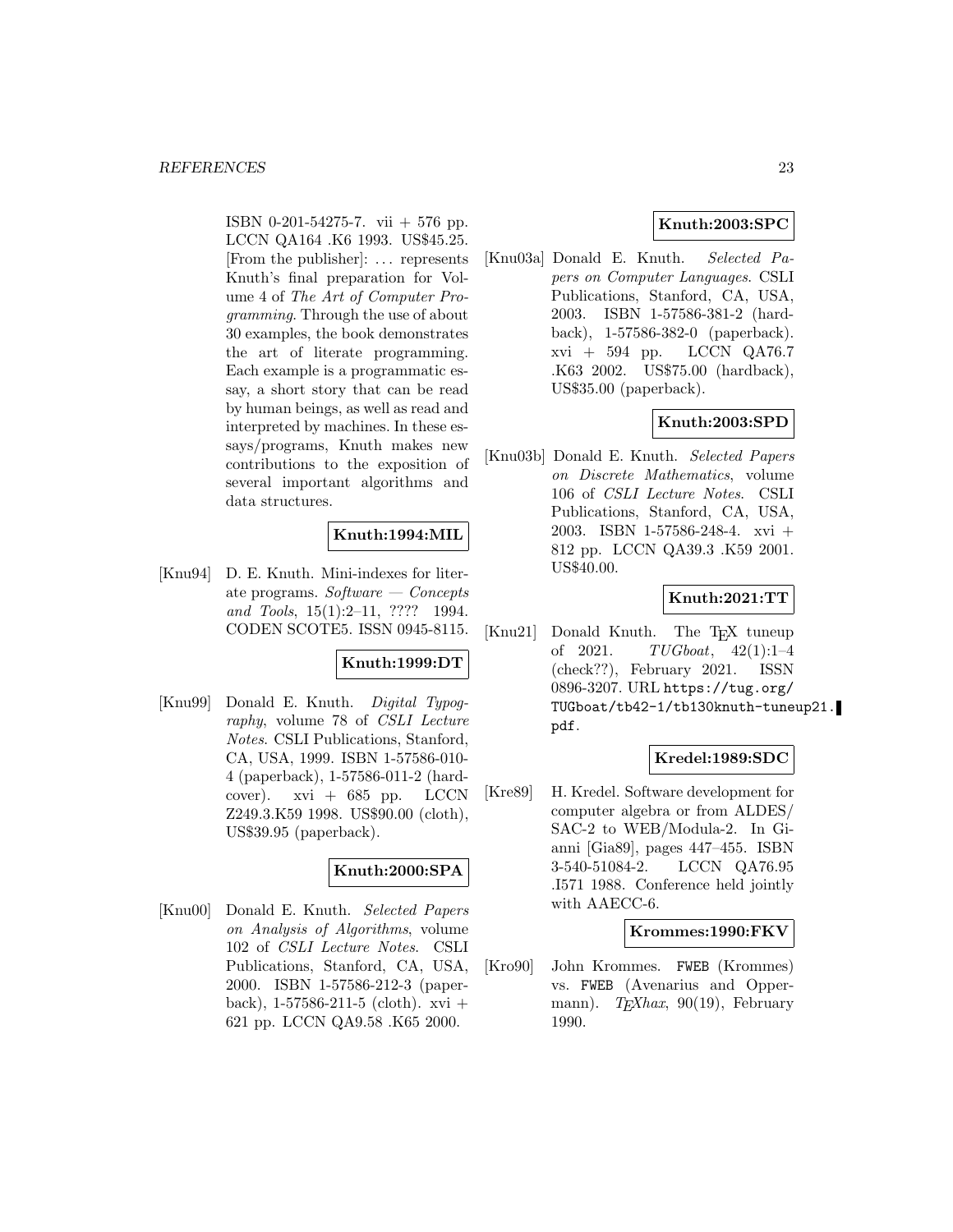### **Kuhlmann:1989:EIW**

[Kuh89] Karl-Wilhelm Kuhlmann. Entwurf und Implementierung eines Werkzeuges zum Literate Programming. Diplomarbeit, Universität Bielefeld, Fakultät für Wirtschaftswiss, Bielefeld, Germany, 1989. 115 pp.

## **Kuhn:2006:SOD**

[Kuh06] Max Kuhn. Sweave and the Open Document Format — the odfWeave package. R News: the Newsletter of the R Project, 6(4):2–8, October 2006. CODEN ???? ISSN 1609-3631. URL http://CRAN.Rproject.org/doc/Rnews/.

## **Kyriazopoulos:1995:ILP**

[Kyr95] Evan Kyriazopoulos. Introduction to literate programming using noweb. SunOpsis: The Developer Support Centre Newsletter, 4(3), July–November 1995. URL http://www.sun.ca/newsletter/ SunOpsisVol4.No3/SunOpsisVol4. No3.html#12256. Available electronically at http://www.sun.ca/ newsletter/SunOpsisVol4.No3/ SunOpsisVol4.No3.html#12256.

#### **Lecarme:1985:LP**

[Lec85] O. Lecarme. Literate programming. ACM Computing Reviews, 26(1):75, 1985.

### **Lee:1994:LPP**

[Lee94] C. Lee. Literate programming propaganda and tools. Web document, 1994. URL http://www.cs. cmu.edu/~vaschelp/Programming/ Literate/literate.html.

### **Leisch:2002:SDG**

[Lei02a] F. Leisch. Sweave: Dynamic generation of statistical reports using literate data analysis. In Wolfgang Härdle and Bernd Rönz, editors, Compstat 2002: Proceedings in Computational Statistics: 15th symposium held in Berlin, Germany, 2002, pages 565–580. Physika-Verlag Heidelberg, Heidelberg, Germany, 2002. ISBN 3- 7908-1517-9. LCCN ???? URL http://www.ci.tuwien.ac.at/~ leisch/Sweave; http://www. quantlet.de/scripts/compstat2002\_ wh/paper/full/S\_08\_leisch.pdf; http://www.statistik.lmu.de/ ~leisch/Sweave/Sweave-compstat2002. pdf.

#### **Leisch:2002:SPM**

[Lei02b] Friedrich Leisch. Sweave, Part I: Mixing R and  $\text{IAT}_\text{E}X$ . R News, 2<br>(3):28-31, December 2002. URL  $(3):28-31$ , December 2002. http://www.statistik.lmu.de/ ~leisch/Sweave/Sweave-Rnews-2002-3.pdf.

#### **Leisch:2002:SUM**

[Lei02c] Friedrich Leisch. Sweave user manual. Technical report, Institut für Statistik und Wahrscheinlichkeitstheorie, Technische Universität Wien, Wiedner Haupstraße 8-10, A-1040 Wien, Austria, October 7, 2002. URL http:/ /biosun1.harvard.edu/courses/ individual/bio271/lectures/L7/ Sweave-manual-20021007.pdf; http://rss.acs.unt.edu/Rdoc/ library/utils/html/Rtangle.html; http://rss.acs.unt.edu/Rdoc/ library/utils/html/RweaveLatex.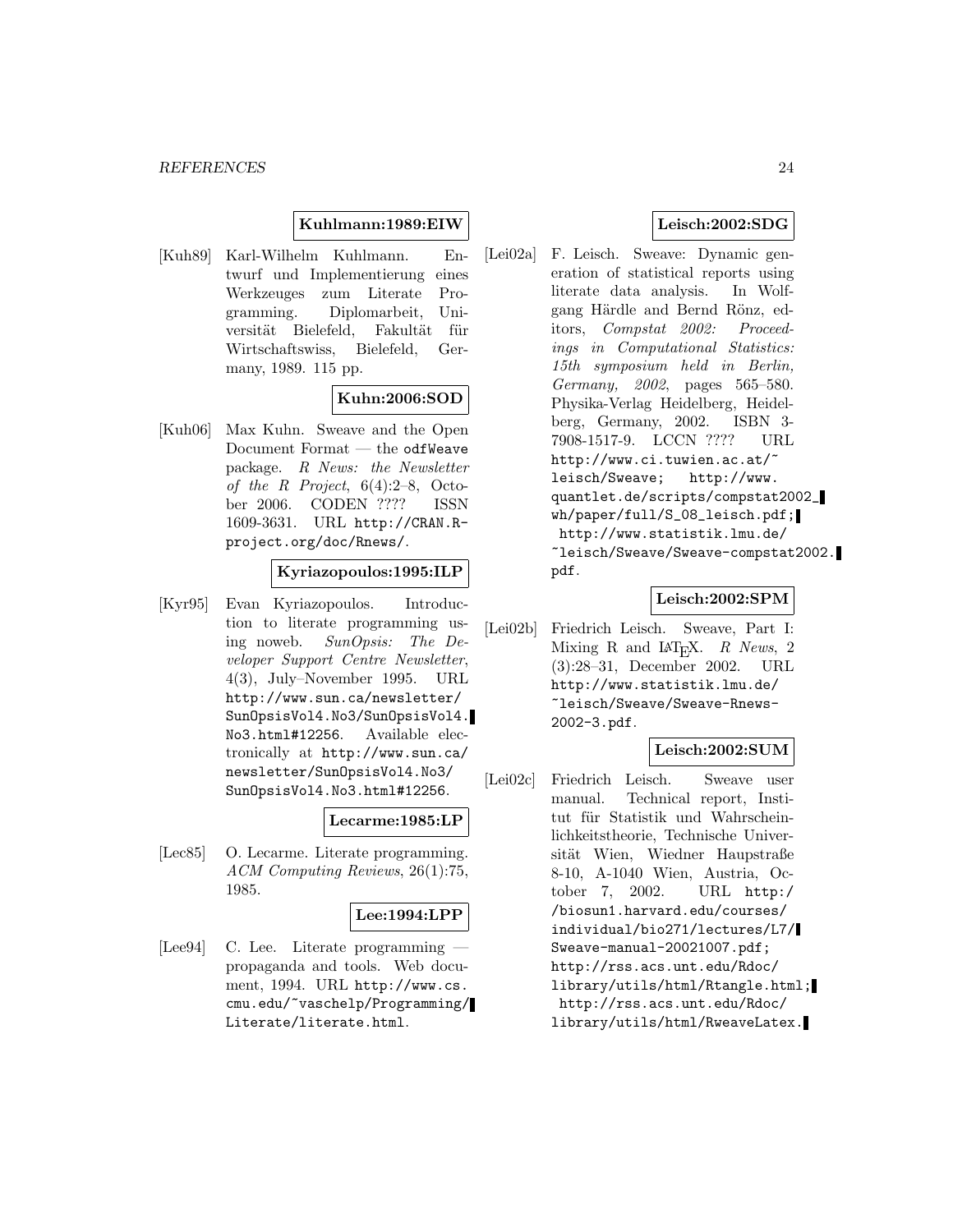html; http://rss.acs.unt.edu/ Rdoc/library/utils/html/Sweave. html.

## **Leisch:2003:PPI**

[Lei03a] Friedrich Leisch. Sweave, Part II: Package vignettes. R News: the Newsletter of the R Project, 3(2): 21–24, October 2003. CODEN ???? ISSN 1609-3631. URL http:// CRAN.R-project.org/doc/Rnews/.

## **Leisch:2003:SBC**

[Lei03b] Friedrich Leisch. Sweave and beyond: Computations on text documents. In Kurt Hornik, Friedrich Leisch, and Achim Zeileis, editors, Proceedings of the 3rd International Workshop on Distributed Statistical Computing, Vienna, Austria, 2003, page ?? ????, ????, 2003. ISBN ???? ISSN 1609-395X. LCCN ????

#### **Leisch:2003:SPI**

[Lei03c] Friedrich Leisch. Sweave, Part II: Package vignettes. R News, 3(2):21–24, October 2003. URL http://www.statistik.lmu.de/ ~leisch/Sweave/Sweave-Rnews-2003-2.pdf.

**Levy:1987:WAC**

[Lev87a] Silvio Levy. WEB adapted to C, another approach. TUGboat, 8(1):12– 13, April 1987. ISSN 0896-3207.

### **Levy:1987:LPC**

[Lev87b] Silvio Levy. Literate programming in C. T<sub>E</sub>Xniques, Publications for the T<sub>E</sub>X community, 5:125-130, 1987.

## **Levy:1993:LPC**

[Lev93] Silvio Levy. Literate programming and Cweb. Computer Language Magazine, 10(1):67–68, 70, January 1993. CODEN COMLEF. ISSN 0749-2839.

### **Lenth:2007:SLP**

[LH07] Russell V. Lenth and Søren Højsgaard. SASweave: Literate programming using SAS. Journal of Statistical Software, 19(8):1– 20, May 2007. CODEN JSSOBK. ISSN 1548-7660. URL http://www. jstatsoft.org/v19/i08.

#### **Lins:1989:FLA**

[Lin89a] Charles Lins. A first look at literate programming. Structured Programming, 10(1):60–62, 1989. CODEN STPGEM. ISSN 0935-1183.

## **Lins:1989:ILP**

[Lin89b] Charles Lins. An introduction to literate programming. Structured Programming, 10(2):107–112, 1989. CODEN STPGEM. ISSN 0935- 1183.

#### **Lindenberg:1992:LPW**

[Lin92] Norbert Lindenberg. Literate programming workshop, 1992. URL http://www.desy.de/user/ projects/LitProg/LPW.html.

### **Lions:1996:LCU**

[Lio96] John Lions. Lions' Commentary on UNIX 6th Edition, with Source Code. Computer classics revisited. Peer-to-Peer Communications, San Jose, CA 95164-0218, USA, 1996. ISBN 1-57398-013-7. 254 pp. LCCN ???? US\$29.96; CAN\$41.95.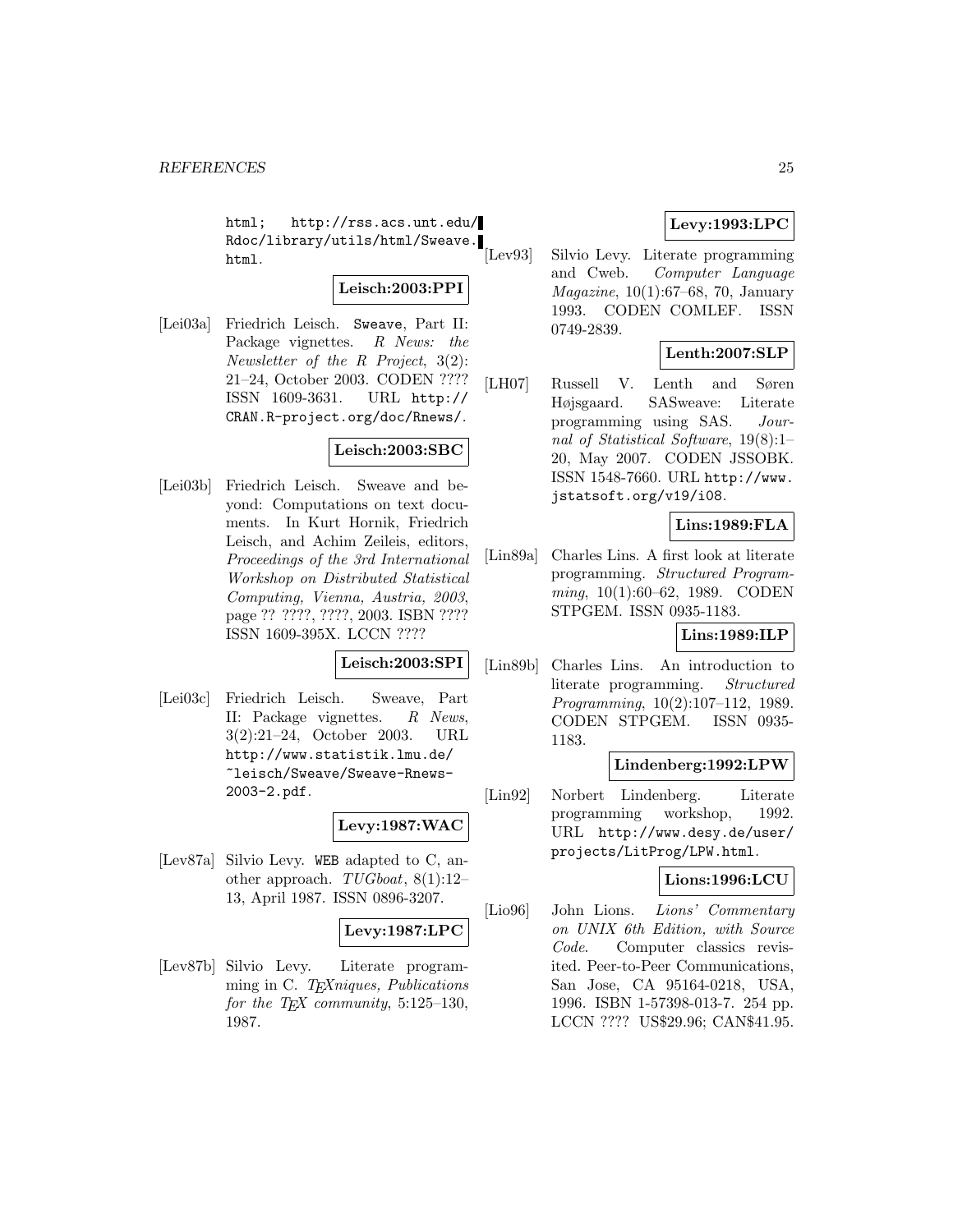URL http://www.peer-to-peer. com/catalog/opsrc/lions.html.

With forewords by Dennis M. Ritchie and Ken Thompson. Prefatory notes by Peter H. Salus and Michael Tilson; a Historical Note by Peter H. Salus; and Appreciations by Greg Rose, Mike O'Dell, Berny Goodheart, Peter Collinson, and Peter Reintjes. Originally circulated as two restricted-release volumes: "UNIX Operating System Source Code Level Six", and "A Commentary on the UNIX Operating System".

## **Lymperopoulos:2005:UOO**

[LLAK05] D. G. Lymperopoulos, D. Logothetis, P. Atlamazoglou, and D. L. Kaklamani. Using objectoriented and literate-programming techniques for the development of a computational electromagnetics library. IEEE Antennas and Propagation Magazine, 47(3):31–38, June 2005. CODEN IAPMEZ. ISSN 1045-9243.

#### **Leisch:2003:RSR**

[LR03] Friedrich Leisch and Anthony J. Rossini. Reproducible statistical research. Chance: a magazine for people interested in the analysis of data, 16(2):46–50, 2003. CODEN CNDCE4. ISSN 0933-2480 (print), 1867-2280 (electronic).

### **Lumley:1998:SAX**

[Lum98] Thomas Lumley. Survival analysis in XLISP-Stat. A semiliterate program. Journal of Statistical Software, 3(2):1–90, 1998. CO-DEN JSSOBK. ISSN ???? URL

http://www.jstatsoft.org/v03/ i02; http://www.jstatsoft. org/v03/i02/code/; http:// www.jstatsoft.org/v03/i02/coxregdoc. pdf; http://www.jstatsoft. org/v03/i02/coxregdoc.ps.gz; http://www.jstatsoft.org/v03/ i02/survival.tar.gz; http: //www.jstatsoft.org/v03/i02/ updates.

### **Lundholm:2011:ICC**

[Lun11] Michael Lundholm. Implementing the compendium concept with Sweave and DOCSTRIP. The R Journal, 3(2):16–21, December 2011. CODEN ???? ISSN 2073-4859. URL http://journal. r-project.org/archive/2011-2/ RJournal\_2011-2\_Lundholm.pdf.

#### **MacKichan:1998:TBE**

[Mac98] Barry MacKichan. The toxml back end for noweb. World-Wide Web document., 1998. URL http:// www.halcyon.com/barrym/toxml. htm.

## **Maher:1996:LPP**

[Mah96] Michael Maher, editor. Logic programming: proceedings of the 1996 joint international conference and symposium on logic programming. MIT Press, Cambridge, MA, USA, 1996. ISBN 0-262-63173-3. LCCN QA76.63 L831 1996.

#### **Maurer:1995:EMH**

[Mau95] H. Maurer, editor. Educational Multimedia and Hypermedia, 1995. Proceedings of ED-MEDIA 95 — World Conference on Educational Multimedia and Hypermedia. Assoc. Ad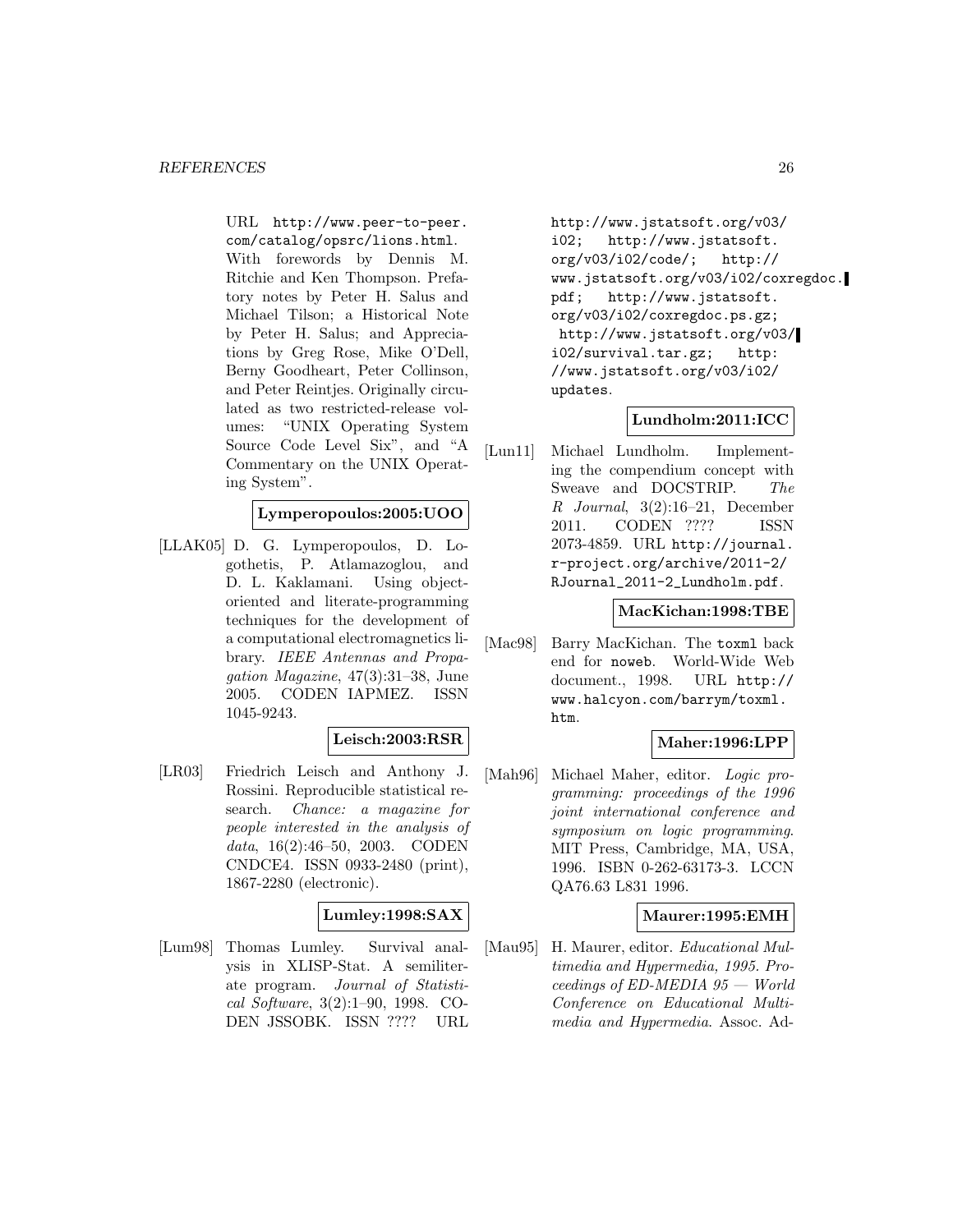vancement of Comput. Educ, Charlottesville, VA, USA, 1995.

**Motl:1991:UMG**

[MC91] Mark B. Motl and Bart Childs. A user's manual for GNU Emacs' webmode. ftp.cs.tamu.edu:/pub/ tex-web/web/docs, Texas A&M University, College Station, TX, 1991.

## **Mittelbach:1992:DP**

[MDB92] Frank Mittelbach, Denys Duchier, and Johannes Braams. The docstrip program. Technical report, Universität Mainz, Mainz, Germany, 1992. The doc system is a literate programming facility used for much of the  $IAT$ <sub>EX</sub> Project software development.

### **MoralesGerman:1994:SPE**

[MG94] D. Morales-Germán. An SGMLbased programming environment for literate programming. In Botsford et al. [BGG+94], pages  $42-49$ .

**Morales-German:1996:SLS**

[MGCR96] Daniel Morales-Germán, Donald D. Cowan, and A. Ryman. SGML-Lite — an SGML-based programming environment for literate programming. Technical Report CS-96-6, Department of Computer Science, University of Waterloo, Waterloo, ON, Canada, 1996. 10 pp. URL http://csgwww.uwaterloo.ca/~ dmg/research/isacc96.ps.gz.

### **Milligan:1994:TME**

[Mil94] W. L. Milligan. Translating M into English. M Computing, 2(4):22– 24, 26, September 1994. CODEN MCPUEF. ISSN 1060-7684.

## **Mitchell:1988:LP**

[Mit88a] Richard Mitchell. *Literate program*ming. Thesis (Ph.D.), Hatfield Polytechnic, Hatfield, West Yorkshire, UK, February 1988. 279 pp.

## **Mittelbach:1988:NIA**

[Mit88b] Frank Mittelbach. A new implementation of the array- and tabularenvironments. TUGboat, 9(3):298– 314, 1988. ISSN 0896-3207.

### **Meter:1994:EST**

[MM94] Glenn Meter and Philip Miller. Engaging students and teaching modern concepts: Literate, situated, object-oriented programming. SIGCSE Bulletin (ACM Special Interest Group on Computer Science Education), 26(1):329–333, March 1994. CODEN SIGSD3. ISSN 0097- 8418 (print), 2331-3927 (electronic).

## **Mehlhorn:1999:LPC**

[MN99] Kurt Mehlhorn and Stefan Näher. LEDA: a platform for combinatorial and geometric computing. Cambridge University Press, Cambridge, UK, 1999. ISBN 0-521- 56329-1 (hardcover). xvi + 1018 pp. LCCN QA76.73.C153 M44 1999. URL http://www.loc.gov/ catdir/description/cam0210/99024952. html; http://www.loc.gov/catdir/ toc/cam027/99024952.html.

## **Moon:2003:LPM**

[Moo03] Alun Moon. Literate programming meets UML. TUGboat, 24(1):116– 119, 2003. ISSN 0896-3207.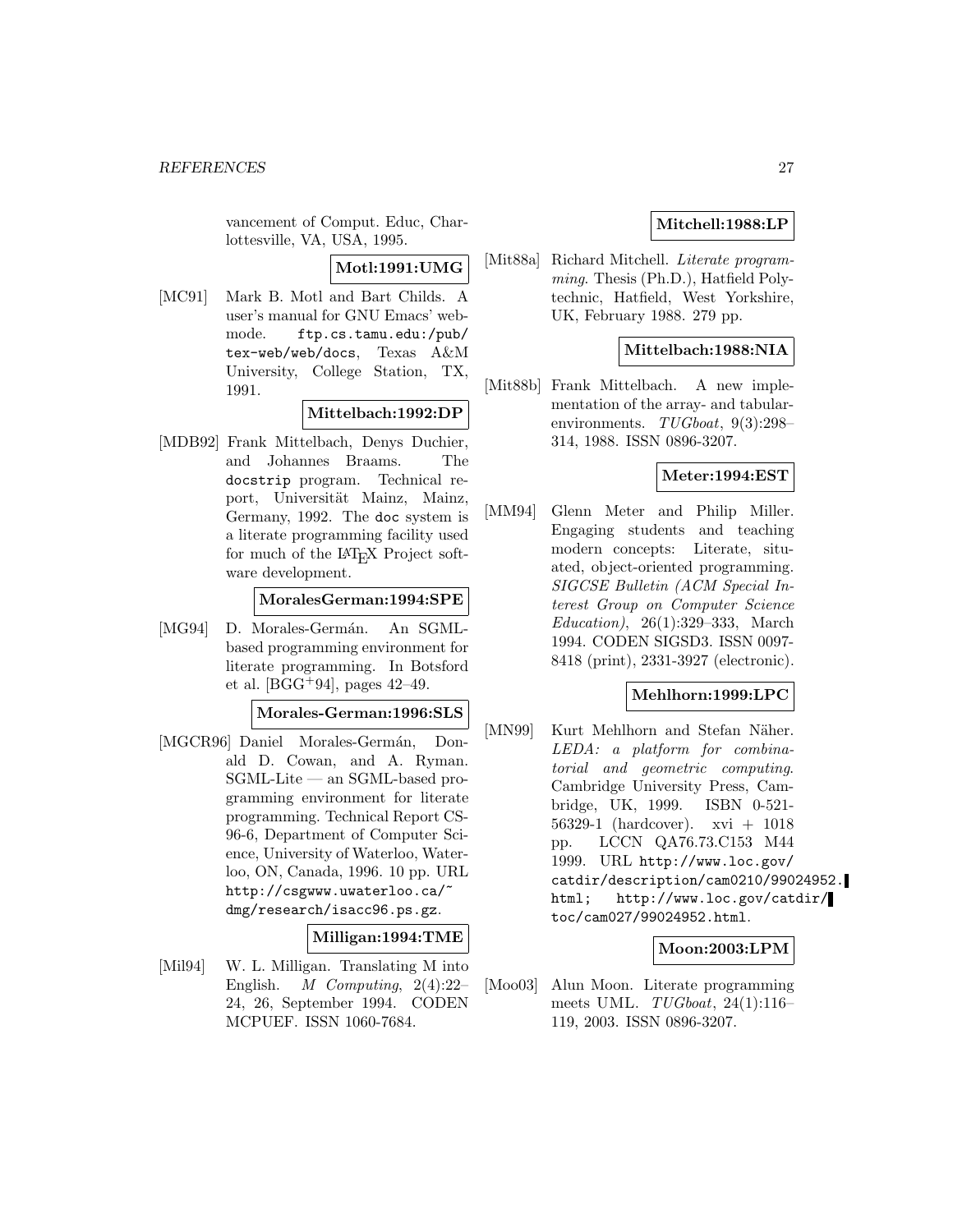## **Morin:1994:TRP**

[Mor94] Richard Morin. T<sub>E</sub>X, ReDuX (part II). SunExpert, 5(12):28–31, December 1994. ISSN 1053-9239. Lists sources of T<sub>E</sub>X, and gives short reviews of several books about T<sub>E</sub>X,  $\mathcal{A} \mathcal{M} \mathcal{S}$ -TEX, IAT<sub>E</sub>X, and literate programming.

## **Motl:1990:LPE**

[Mot90] Mark Bentley Motl. A Literate Programming Environment Based on an Extensible Editor. Thesis (Ph.D.), Texas A&M University, College Station, TX, USA, December 1990. viii  $+ 110$  pp.

## **Moore:1996:IAL**

[MP96] A. P. Moore and C. N. Payne, Jr. Increasing assurance with literate programming techniques. In IEEE [IEE96], pages 187–198. ISBN 0-7803-3390-X. LCCN QA 76.76 R44 C668 1996. IEEE Catalog No. 96CH35960.

### **Meredith:2009:TRE**

[MR09] Evan Meredith and Jeffrey S. Racine. Towards reproducible econometric research: the Sweave framework. Journal of Applied Econometrics, 24(2):366–374, March 2009. CODEN JAECET. ISSN 0883-7252 (print), 1099-1255 (electronic).

### **Noye:1992:CTA**

[NBC92] John Noye, Basil Benjamin, and Lee Colgan, editors. Computational techniques and applications: proceedings of 5th International Computational Techniques

and Applications Conference, held at The University of Adelaide, 14– 17 July, 1991, Computational Techniques and Applications 1991. Australian Mathematics Society, Adelaide, South Australia, Australia, 1992. ISBN 0-86396-172-X. LCCN ????

### **Normington:1993:CZ**

[Nor93] G. Normington. Cleanroom and Z. In Bowen and Nicholls [BN93], pages 281–293. ISBN 3-540-19818- 0. LCCN QA76.73.Z2 Z2 1992.

#### **Normark:1999:PWW**

[Nør99a] Kurt Nørmark. Programming World Wide Web pages in Scheme. ACM SIGPLAN Notices, 34(12):37–47, December 1999. CODEN SIN-ODQ. ISSN 0362-1340 (print), 1523-2867 (print), 1558-1160 (electronic). URL http://www.cs.auc. dk/~normark/laml/. Describes a literate programming environment, LAML (Lisp Abstracted Markup Language), for HTML dynamically generated from Scheme programs.

#### **Normark:1999:REP**

[Nør99b] Kurt Nørmark. Requirements for an elucidative programming environment. About to be submitted for publication., 1999. URL http://www.cs.auc.dk/ normark/elucidative-programming/ index.html.

#### **Normark:2000:REP**

[Nør00] K. Nørmark. Requirements for an elucidative programming environment. In IEEE, editor, 8th International Workshop on Program Comprehension, 10–11 June, 2000, Lim-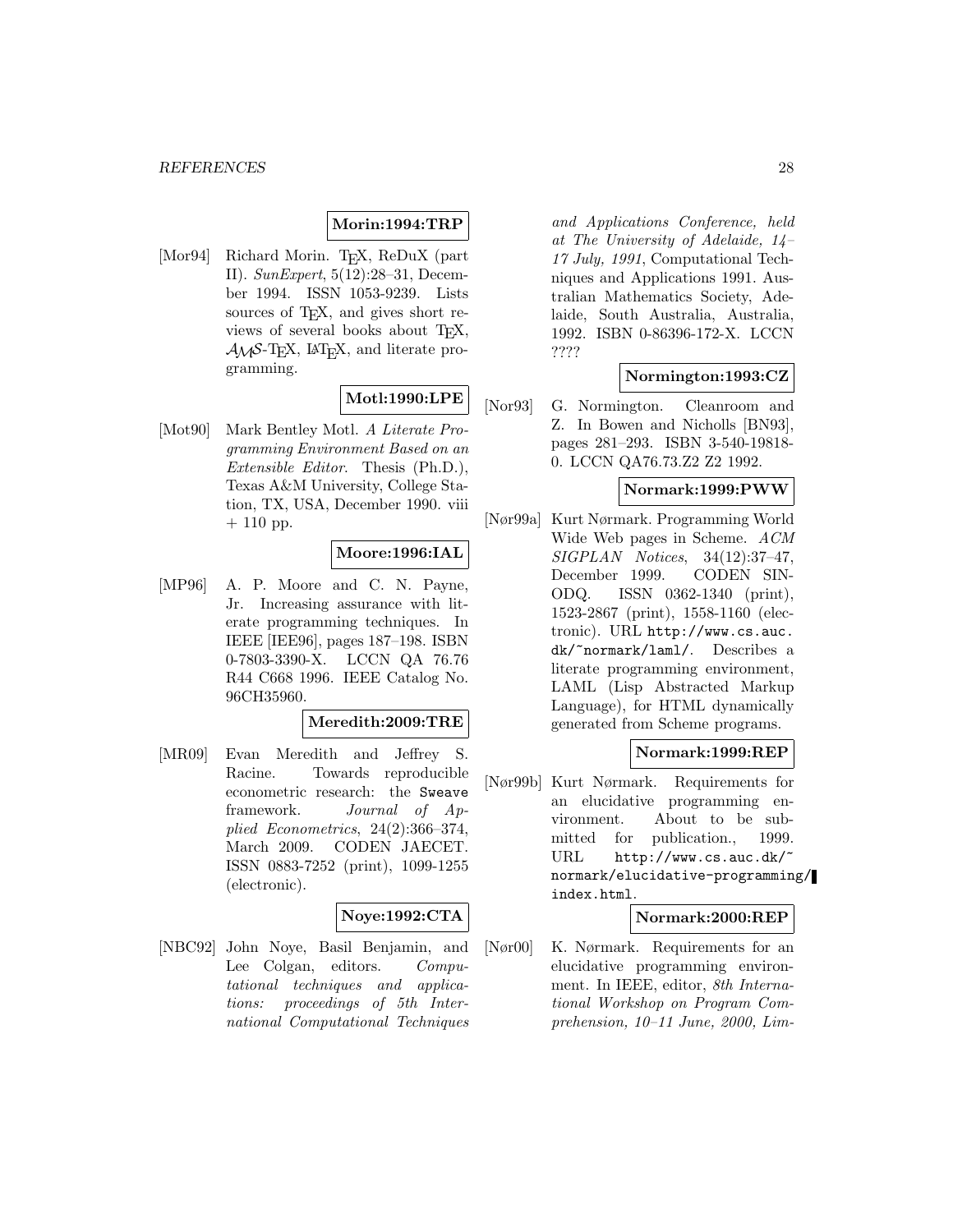erick, Ireland. Proceedings. IWPC 2000, pages 119–128. IEEE Computer Society Press, 1109 Spring Street, Suite 300, Silver Spring, MD 20910, USA, 2000. ISBN 0- 7695-0656-9. LCCN ???? IEEE Computer Society order number PR00656.

## **Naeve:1993:APT**

[NSW93] P. Naeve, B. Strohmeier, and P. Wolf. APL programming without tears to it is time for a change. APL Quote Quad, 24(1):185–189, August 1993. CODEN APLQD9. ISSN 0163-6006. International Conference on APL.

## **Naeve:1991:HMT**

[NTW91] P. Naeve, D. Trenkler, and H. P. Wolf. How to make the teaching of statistics roar. some thoughts on computer based experiments. Computational Statistics Quarterly, 6(4): 325–353, ???? 1991. CODEN CSQUEM. ISSN 0723-712X.

## **Oman:1988:PPS**

[OC88a] P. W. Oman and C. R. Cook. A paradigm for programming style research. ACM SIGPLAN Notices, 23 (12):69–78, December 1988. CO-DEN SINODQ. ISSN 0362-1340 (print), 1523-2867 (print), 1558- 1160 (electronic).

### **Oman:1988:PST**

[OC88b] Paul W. Oman and Curtis Cook. A programming style taxonomy. Technical Report 88-60-20, Oregon State University, Corvallis, OR, 1988.

## **Oman:1990:BPI**

[OC90a] Paul W. Oman and Curtis Cook. The book paradigm for improved maintenance. IEEE Software, 7 (1):39–45, January 1990. CODEN IESOEG. ISSN 0740-7459 (print), 0740-7459 (electronic).

## **Oman:1990:TSM**

[OC90b] Paul W. Oman and Curtis Cook. Typographic style is more than cosmetic. Communications of the Association for Computing Machinery, 33(5):506–520, May 1990. CODEN CACMA2. ISSN 0001-0782 (print), 1557-7317 (electronic).

## **Oman:1988:TAT**

[Oma88] Paul W. Oman. A Taxonomic Analysis of Typographic Programming Style. PhD thesis, Oregon State University, Corvallis, OR, USA, December 1988.

### **Osterbye:1993:HPD**

[Ost93a] K. Osterbye. Hyperstructure program development environments: an experiment with literate programming. In Hypertext in engineering: Workshop: Hypertext '93 conference — November 1993, Seattle, WA, USA [Ost93b], pages 7–?? ISSN 0908-1216.

### **Osterbye:1993:HEW**

[Ost93b] K. Osterbye, editor. Hypertext in engineering: Workshop: Hypertext '93 conference — November 1993, Seattle, WA, USA, number 2030 in University of Aalborg Department of Mathematics and Computer Science — Reports — R 1993. Aal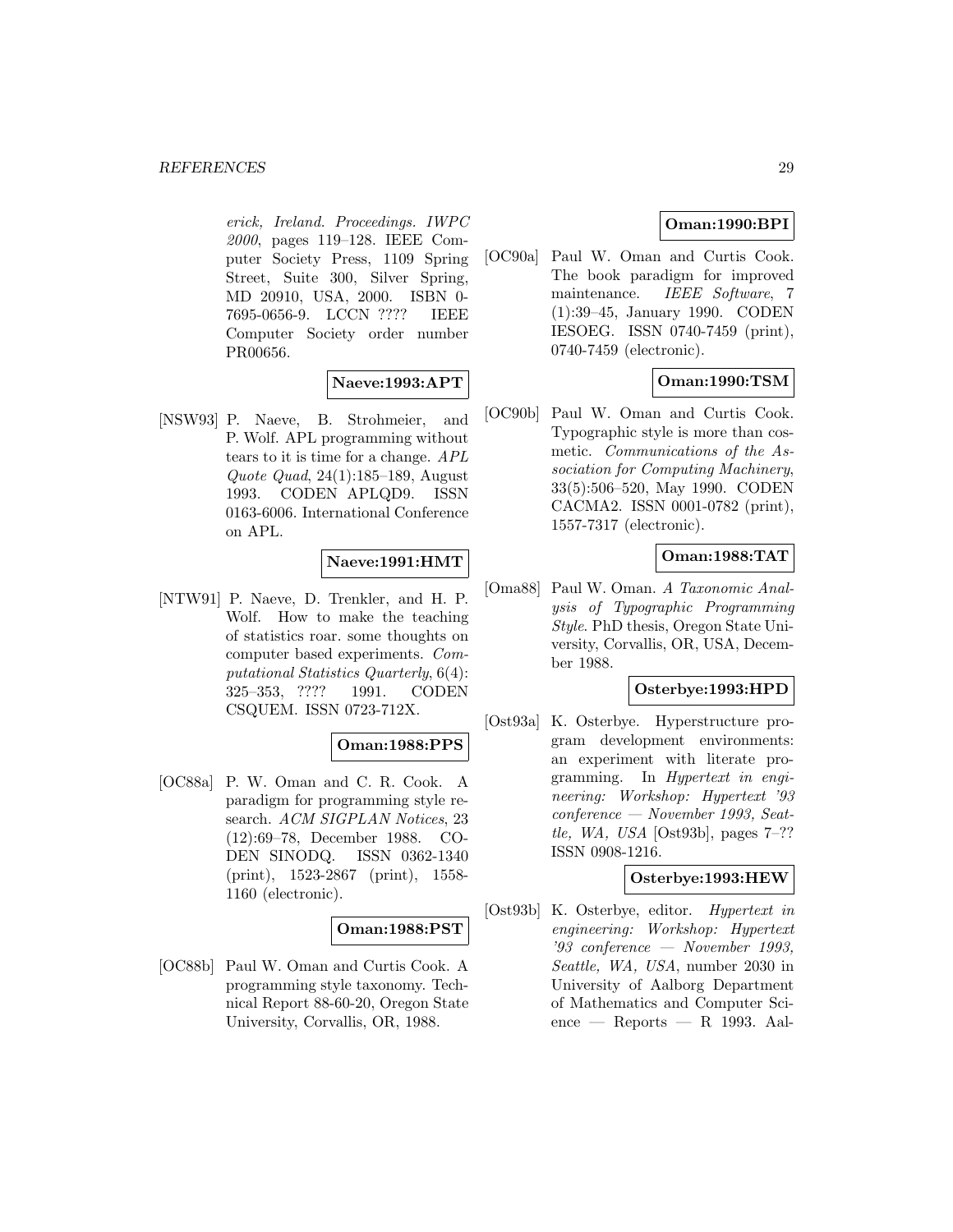borg University, Aalborg, Denmark, 1993. ISSN 0908-1216.

## **Osterbye:1993:LSP**

[Øst93c] Kasper Østerbye. Literate Smalltalk programming using hypertext. Report R 93-2025, University of Aalborg, Institute for Electronic Systems, Dept. of Mathematics and Computer Science (Aalborg universitetscenter. Afdeling for matematik og datalogi), Aalborg, Denmark, August 1993. 29 pp.

#### **Osterbye:1995:LSP**

[Ost95] K. Osterbye. Literate Smalltalk programming using hypertext. IEEE Transactions on Software Engineering, 21(2):138–145, February 1995. CODEN IESEDJ. ISSN 0098-5589 (print), 1939-3520 (electronic).

## **Page:2007:AOS**

[Pag07] William S. Page. Axiom: open source computer algebra system. ACM Communications in Computer Algebra, 41(3):114, September 2007. CODEN ???? ISSN 1932-2232 (print), 1932-2240 (electronic).

## **Pappas:1990:LPR**

[Pap90] T. L. Pappas. Literate programming for reusability: a queue package example. In Proceedings of the Eighth Annual Conference on Ada Technology, pages 500–514. ANCOST, Inc., Atlanta, Georgia, USA, March 1990.

### **Parker:1996:LPU**

[Par96] Chris Parker. Literate programming using SGML and modern hypertext technology. Thesis (M.S.), Department of Computer Science, Worces-

ter Polytechnic Institute, Worcester, MA, USA, 1996. vii, 111 pp.

### **Pastell:2017:PWJ**

[Pas17] Matti Pastell. Weave.jl: Scientific reports using Julia. Journal of Open Source Software, 2 (11):204:1, March 2017. CODEN ???? ISSN 2475-9066. URL http://joss.theoj.org/papers/ 10.21105/joss.00204.

## **Pepper:1991:LPD**

[Pep91] P. Pepper. Literate program derivation: a case study. In Methods of programming. Selected papers on the CIP-Project [BW91], pages 101– 124. CODEN LNCSD9. ISBN 3- 540-54576-X (Berlin), 0-387-54576- X (USA). ISSN 0302-9743 (print), 1611-3349 (electronic). LCCN QA76.6 .M4543 1991, QA267.A1 L43 no.544. URL http://link. springer-ny.com/link/service/ series/0558/tocs/t0544.htm; http://www.springerlink.com/ openurl.asp?genre=issue&issn= 0302-9743&volume=544.

## **Pfaff:2004:IBS**

[Pfa04] Ben Pfaff. An Introduction to Binary Search Trees and Balanced Trees. Free Software Foundation, Inc., 51 Franklin Street, Fifth Floor, Boston, MA 02110-1301, USA, Tel:  $(617)$  876-3296, 2004.  $x + 428$  pp. URL ftp://ftp.gnu.org/avl/.

### **Patry:2002:EUP**

[PG02] G. Patry and P. Girard. Enduser programming in a structured dialogue environment: the GIPSE Project. In IEEE, editor, IEEE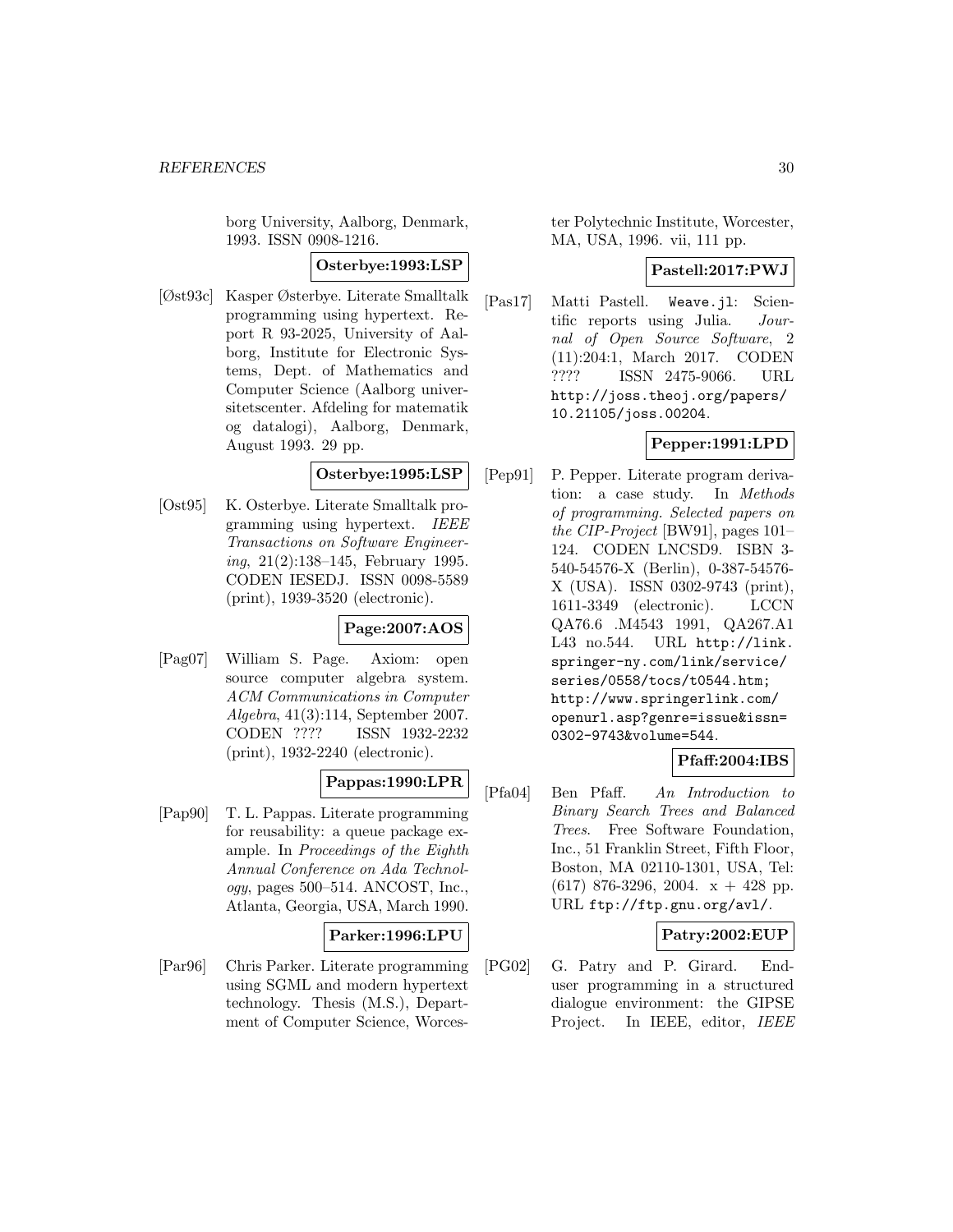Symposia on Human-Centric Computing Languages and Environments: proceedings, September 5- 7, 2001, Stresa, Italy, pages 212– 219. IEEE Computer Society Press, 1109 Spring Street, Suite 300, Silver Spring, MD 20910, USA, 2002. ISBN 0-7803-7198-4. LCCN QA76.9.H85.I32 2001. URL http:/ /ieeexplore.ieee.org/servlet/ opac?punumber=7811. IEEE catalog number 01TH8587.

## **Palmer:2009:RLP**

[PH09] James Dean Palmer and Eddie Hillenbrand. Reimagining literate programming. In Proceeding of the 24th ACM SIGPLAN conference companion on Object oriented programming systems languages and applications, Orlando, Florida, USA, pages 1007–1014. ACM Press, New York, NY 10036, USA, 2009. ISBN 1- 60558-768-0. LCCN ????

### **Pieterse:2004:CCL**

[PKB04a] Vreda Pieterse, Derrick G. Kourie, and Andrew Boake. A case for contemporary literate programming. In Proceedings of the 2004 annual research conference of the South African Institute of Computer Scientists and Information Technologists on IT research in developing countries: Stellenbosch, Western Cape, South Africa, pages 2–9. South African Institute for Computer Scientists and Information Technologists, Cape Town, Republic of South Africa, 2004. ISBN ???? LCCN ???? URL http://citeseerx.ist.psu.edu/ viewdoc/download?doi=10.1.1. 108.5578&rep=rep1&type=pdf.

## **Pieterse:2004:LPE**

[PKB04b] Vreda Pieterse, Derrick G. Kourie, and Andrew Boake. Literate programming to enhance agile methods. In Eckstein and Baumeister [EB04], pages 250–253. ISBN 3-540-22137-9 (paperback). LCCN QA76.76.D47 X62 2004. URL http://www. cs.up.ac.za/cs/vpieterse/pub/ XP2004\_LP.pdf.

## **Jones:1992:IFL**

[PL92] Simon L. Peyton Jones and David R. Lester. Implementing functional languages. Prentice-Hall, Englewood Cliffs, NJ 07632, USA, 1992. ISBN 0-13-721952-0. xvii + 281 pp. LCCN QA76.62 .P49 1992. US\$42.00. Presents literate programs in TEX and Miranda.

### **Plauger:1992:SCL**

[Pla92] P. J. Plauger. The Standard C Library. Prentice-Hall, Englewood Cliffs, NJ 07632, USA, 1992. ISBN 0-13-838012-0. xiv + 498 pp. LCCN QA76.73.C15 P563 1991.

### **Prechelt:1995:CCM**

[Pre95] Lutz Prechelt. The CuPit compiler for the MasPar MP-1 and MP-2: a literate programming document. Interner Bericht 95,1, Universität Karlsruhe, Fakultät für Informatik, Karlsruhe, Germany, 1995. 353 pp.

## **LPT:TB19-2-137**

[pt98] LAT<sub>EX</sub> project team. Default docstrip headers. TUGboat, 19(2):137– 138, June 1998. ISSN 0896-3207.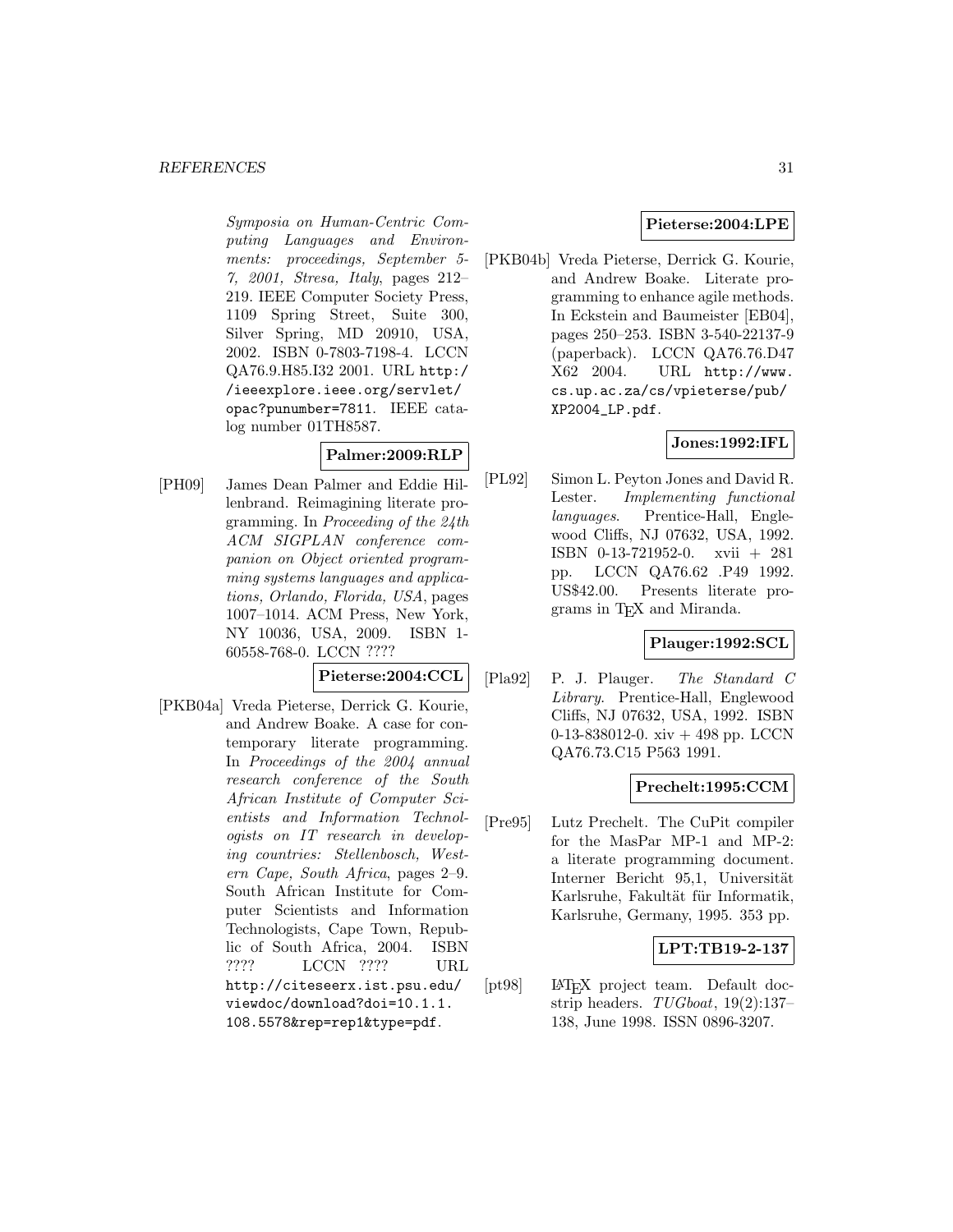## **Purvis:1995:PSE**

[Pur95] Martin Purvis, editor. Software Education Conference (SRIG-ET '94): proceedings, November 22– 25, 1994, University of Otago, New Zealand. IEEE Computer Society Press, 1109 Spring Street, Suite 300, Silver Spring, MD 20910, USA, 1995. ISBN 0-8186-5870-3. LCCN QA76.758 .S6447 1994.

#### **Quiney:2005:LPQ**

[QW05] H. M. Quiney and S. Wilson. Literate programming in quantum chemistry: a simple example. International Journal of Quantum Chemistry, 104(4):430–445, ???? 2005. CODEN IJQCB2. ISSN 0020-7608 (print), 1097-461X (electronic).

## **Racine:2012:RPI**

[Rac12] Jeffrey S. Racine. RStudio: A platform-independent IDE for R and Sweave. Journal of Applied Econometrics, 27(1):167–172, January– February 2012. CODEN JAECET. ISSN 0883-7252 (print), 1099-1255 (electronic).

#### **Ramsdell:1988:STS**

[Ram88] J. D. Ramsdell. SchemeTEX simple support for literate programming in Lisp.  $T_{E}Xhax$ , 88(39), April 1988.

#### **Ramsey:1989:WLI**

[Ram89] Norman Ramsey. Weaving a language-independent WEB. Communications of the Association for Computing Machinery, 32(9):1051– 1055, September 1989. CODEN CACMA2. ISSN 0001-0782 (print), 1557-7317 (electronic).

#### **Ramsey:1991:LPTa**

[Ram91] Norman Ramsey. Literate programming tools need not be complex. Technical report CS-TR-351- 91, Princeton University, Dept. of Computer Science, Princeton, NJ, USA, October 1991. 11 pp.

## **Ramsey:1992:LPT**

[Ram92] Norman Ramsey. Literate-programming tools need not be complex. Report at ftp.cs.princeton.edu in / reports/1991/351.ps.Z. Software at ftp.cs.princeton.edu in /pub/ noweb.shar.Z and at bellcore. com in /pub/norman/noweb.shar. Z. CS-TR-351-91, Department of Computer Science, Princeton University, August 1992. Submitted to IEEE Software.

### **Ramsey:1994:CTB**

[Ram94a] Norman Ramsey. Correctness of trap-based breakpoint implementations. In Anonymous [Ano94], pages 15–24. ISBN 0-89791-636-0. LCCN QA76.7 .A15 1994.

### **Ramsey:1994:LPS**

[Ram94b] Norman Ramsey. Literate programming simplified. IEEE Software, 11(5):97–105, September 1994. CODEN IESOEG. ISSN 0740- 7459 (print), 0740-7459 (electronic). URL https://www.cs.tufts.edu/ ~nr/pubs/lpsimp.pdf.

### **Ramsey:1996:SSL**

[Ram96] Norman Ramsey. Simple solver for linear equations containing nonlinear operators. Software—Practice and Experience, 26(4):467–487,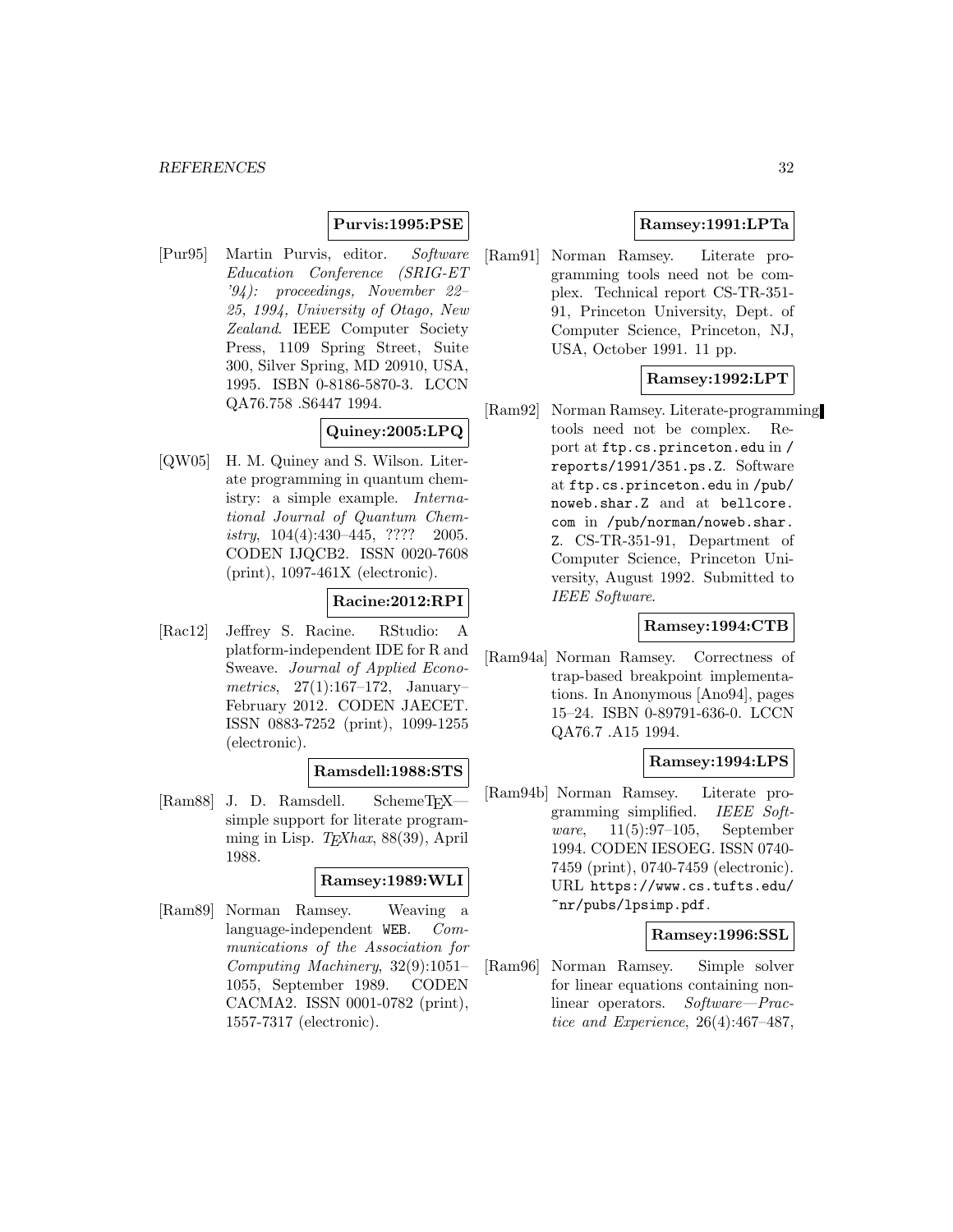April 1996. CODEN SPEXBL. ISSN 0038-0644 (print), 1097-024X (electronic).

### **Ramsey:1998:UEP**

[Ram98] Norman Ramsey. Unparsing expressions with prefix and postfix operators. Software—Practice and Experience, 28(12):1327–1356, October 1998. CODEN SPEXBL. ISSN 0038-0644 (print), 1097- 024X (electronic). URL http:/ /www3.interscience.wiley.com/ cgi-bin/abstract?ID=1761; http: //www3.interscience.wiley.com/ cgi-bin/fulltext?ID=1761&PLACEBO= IE.pdf.

## **Ruys:1998:ELP**

[RB98] Theo C. Ruys and Ed Brinksma. Experience with literate programming in the modelling and validation of systems. Lecture Notes in Computer Science, 1384:393–??, 1998. CODEN LNCSD9. ISSN 0302- 9743 (print), 1611-3349 (electronic). URL http://link.springer-ny. com/link/service/series/0558/ bibs/1384/13840393.htm; //link.springer-ny.com/link/ service/series/0558/papers/1384/ 13840393.pdf.

### **Ream:2002:LLP**

[Rea02a] E. K. Ream. Leo and literate programming. Web document and software., 2002. URL http://personalpages.tds.net/ %7eedream/design.html.

### **Ream:2002:LSP**

[Rea02b] E. K. Ream. Leo literate editor with outlines. Web docu-

ment and software., 2002. URL http://personalpages.tds.net/ %7eedream/intro.html.

## **Ramsey:1997:SRM**

[RF97] Norman Ramsey and Mary F. Fernández. Specifying representations of machine instructions. ACM Transactions on Programming Languages and Systems, 19(3):492–524, May 1997. CODEN ATPSDT. ISSN 0164-0925 (print), 1558-4593 (electronic). This article was written using the noweb literate programming system.

## **Rossini:2003:LSP**

[RL03] Anthony J. Rossini and Friedrich Leisch. Literate statistical practice. UW Biostatistics Working Paper Series 194, University of Washington, Seattle, WA, USA, 2003. URL http://www.bepress. com/uwbiostat/paper194.

## **Ramsey:1991:LPTb**

http: [RM91a] Norman Ramsey and Carla Marceau. Literate programming on a team project. Technical report CS-TR-302-91, Princeton University, Dept. of Computer Science, Princeton, NJ, USA, February 1991. 11 pp. Published in [RM91b].

#### **Ramsey:1991:LPTc**

[RM91b] Norman Ramsey and Carla Marceau. Literate programming on a team project. Software—Practice and Experience, 21(7):677–683, July 1991. CODEN SPEXBL. ISSN 0038-0644 (print), 1097-024X (electronic).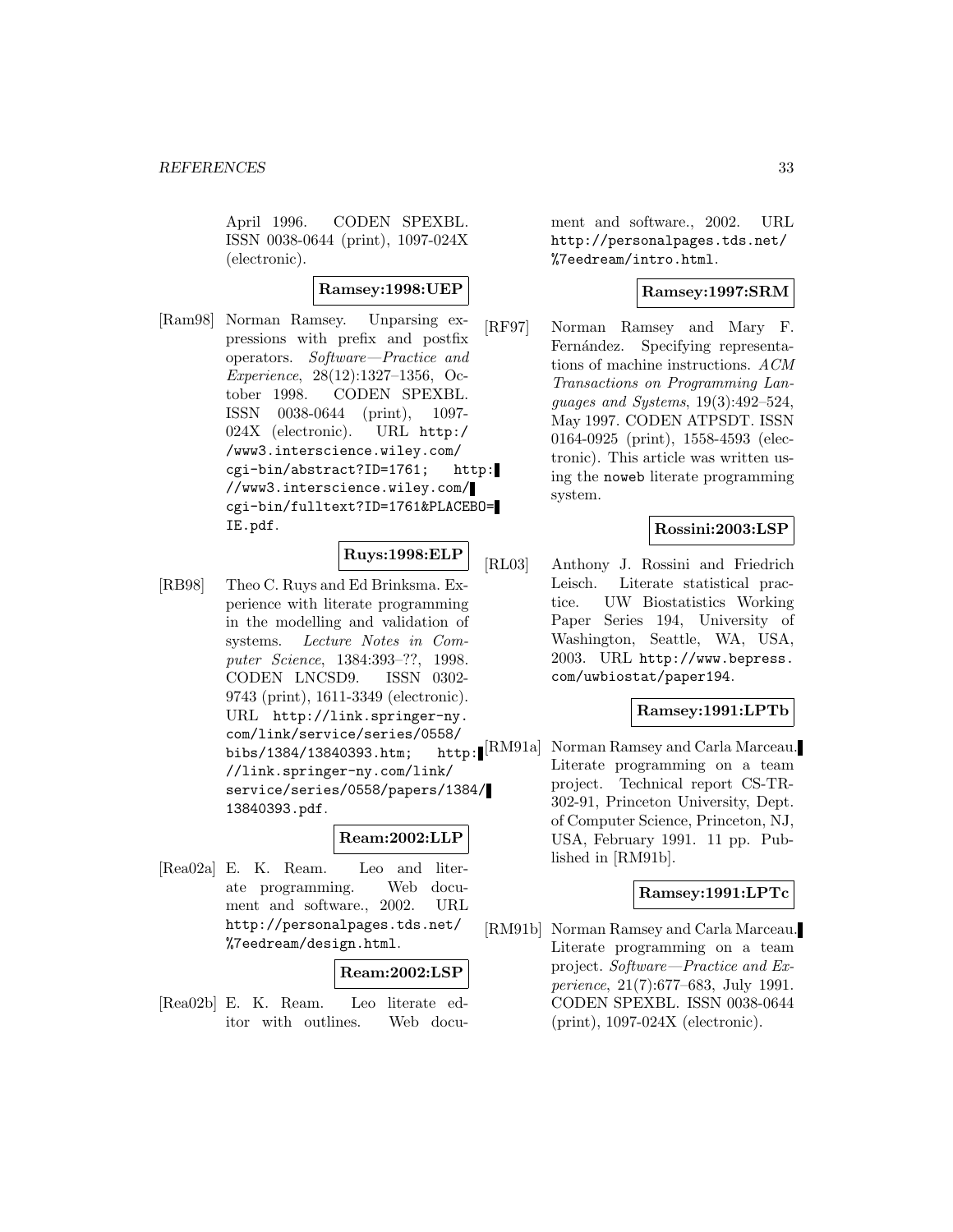## **Robbins:2013:TJ**

[Rob13] Arnold Robbins. TexiWeb Jr. Github project., November 2013. URL https://github.com/arnoldrobbins/ texiwebjr.

#### **Rosenberg:1996:PFA**

[Ros96] John Rosenberg, editor. The Proceedings of the First Australasian Conference on Computer Science Education, University of Sydney, Australia, July 3–5, 1996. ACM Press, New York, NY 10036, USA, 1996. ISBN 0-89791-845-2. LCCN ???? ACM Order no. 457963.

#### **Rougier:2005:LPC**

[Rou05] Jonathan Rougier. Literate programming for creating and maintaining packages.  $R$  News: the Newsletter of the R Project, 5(1):35– 39, May 2005. CODEN ???? ISSN 1609-3631. URL http://CRAN.Rproject.org/doc/Rnews/.

## **Roy:2006:DEP**

[Roy06] Geoffrey G. Roy. Designing and explaining programs with a literate pseudocode. ACM Journal on Educational Resources in Computing (JERIC), 6(1):1:1–1:??, March 2006. CODEN ???? ISSN 1531- 4278.

#### **Reenskaug:1989:ELS**

[RS89] Trygve Reenskaug and Anne Lise Skaar. An environment for literate Smalltalk programming. ACM SIGPLAN Notices, 24(10):337–345, October 1989. CODEN SINODQ. ISSN 0362-1340 (print), 1523-2867 (print), 1558-1160 (electronic).

### **Ruckert:2005:UMS**

[Ruc05] Martin Ruckert. Understanding MP3: syntax, semantics, mathematics, and algorithms. vieweg-it. Vieweg & Son, Braunschweig, Germany, 2005. ISBN 3-528-05905- 2 (paperback). xiii  $+247$  pp. LCCN ML74.4.M6 R83 2005. URL http://www.gbv.de/dms/bowker/ toc/9783528059057.

## **Ruckert:2015:MSS**

[Ruc15] Martin Ruckert. The MMIX supplement: supplement to The Art of Computer Programming, volumes 1, 2, 3 by Donald E. Knuth. Addison-Wesley, Reading, MA, USA, 2015. ISBN 0-13-399231-4 (paperback), 0- 13-399289-6. xxi + 193 pp. LCCN QA76.6 .K64 2005 Suppl. 1. URL http://mmix.cs.hm.edu/.

#### **Rath:1996:MSW**

[RW96] Hans Holger Rath and Hans-Peter Wiedling. Making SGML work: Introducing SGML into an enterprise and using its possibilities in advanced applications. Computer Standards and Interfaces, 18 (1):37–53, January 1996. CO-DEN CSTIEZ. ISSN 0920-5489. URL http://www.sil.org/sgml/ bib-or.html#rathMacleod.

#### **Sabourin:1994:CCP**

[Sab94] Conrad F. Sabourin. Computational character processing: character coding, input, output, synthesis, ordering, conversion, text compression, encryption, display hashing, literate programming: bibliography. Infolingua, Montréal, PQ, Canada, 1994.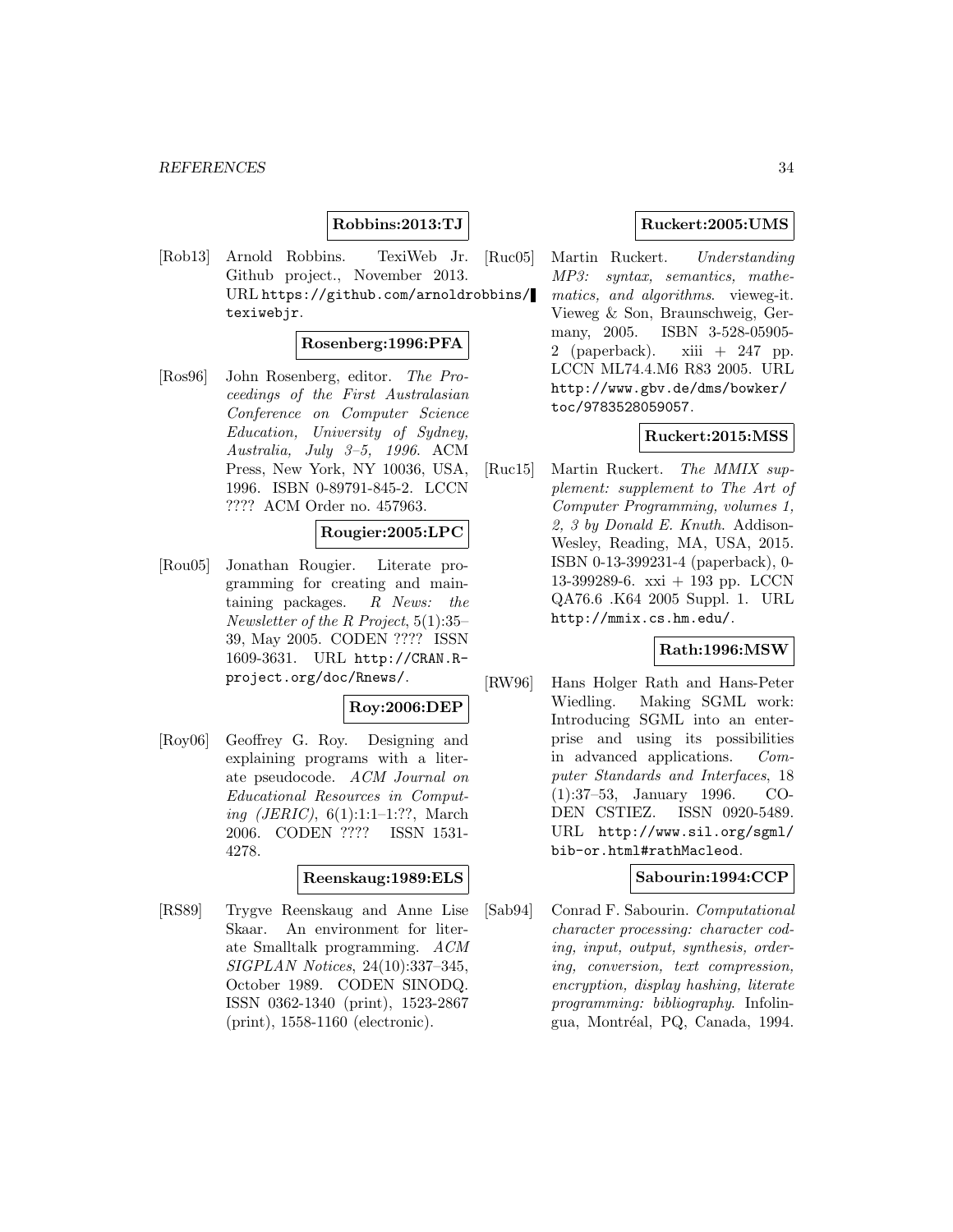ISBN 2-921173-18-2. vii + 579 pp. LCCN ????

## **Saha:2002:RLP**

[Sah02] Prasenjit Saha. Rambutan: Literate programming in Java. TUGboat, 23(3/4):304–309, 2002. ISSN 0896- 3207.

## **Sartori:2006:SRL**

[Sar06] Nicola Sartori. Sweave = R ·  $IAT<sub>F</sub>X<sup>2</sup>$ . Technical report, Università "Ca' Foscari" Venezia, Venice, Italy, November 23, 2006. 17 pp. URL http://stat.epfl.ch/ webdav/site/stat/shared/Regression/ EPFL-Sweave-powerdot.pdf.

## **Simons:1994:LSP**

[SBR94] M. Simons, M. Biersack, and R. Raschke. Literate and structured presentation of formal proofs. IFIP Transactions. A. Computer Science and Technology, A-56:61–81, ???? 1994. CODEN ITATEC. ISSN 0926- 5473.

#### **Shum:1993:AAP**

[SC93a] S. Shum and C. Cook. AOPS: an abstraction-oriented programming system for literate programming. Software Engineering Journal, 8(3):113–120, May 1993. CO-DEN SEJOED. ISSN 0268-6961.

#### **Shum:1993:AAOb**

[SC93b] Stephen Shum and Curtis Cook. AOPS: an abstraction-oriented programming system for literate programming. Software Engineering Journal, 8(3):113–120, May 1993. CODEN SEJOED. ISSN 0268-6961.

## **Shum:1994:ULP**

[SC94] Stephen Shum and Curtis Cook. Using literate programming to teach good programming practices. In Joyce [Joy94], pages 66–70. CO-DEN SIGSD3. ISBN 0-89791-646-8. ISSN 0097-8418 (print), 2331-3927 (electronic). LCCN QA76.A1 A1125 v.26:1.

## **Schulte:1992:KVF**

[Sch92] Michael Schulte. Konzeptionelle Vorschläge für den Einsatz von Literate Programming in Software-Projekten. Diplomarbeit, Universität Bielefeld, Bielefeld, Germany, 1992. 88 pp.

## **Schrod:1995:LPW**

[SD95] Joachim Schrod and Christine Detig. Literate Programming — WEB und Co. Methoden und Werkzeuge, Möglichkeiten und Grenzen. International Thomson Publishing, 5101 Madison Road, Cincinnati, OH 45227, USA, 1995. ISBN 3-8266-0176-9. 300 pp. LCCN ???? DM79.00. URL http://www. ora.de/itp/science/0176/0176. html.

### **Schulte:2012:MLC**

[SDDD12] Eric Schulte, Dan Davison, Thomas Dye, and Carsten Dominik. A multi-language computing environment for literate programming and reproducible research. Journal of Statistical Software, 46(3):??, January 2012. CODEN JSSOBK. ISSN 1548-7660. URL http://www. jstatsoft.org/v46/i03.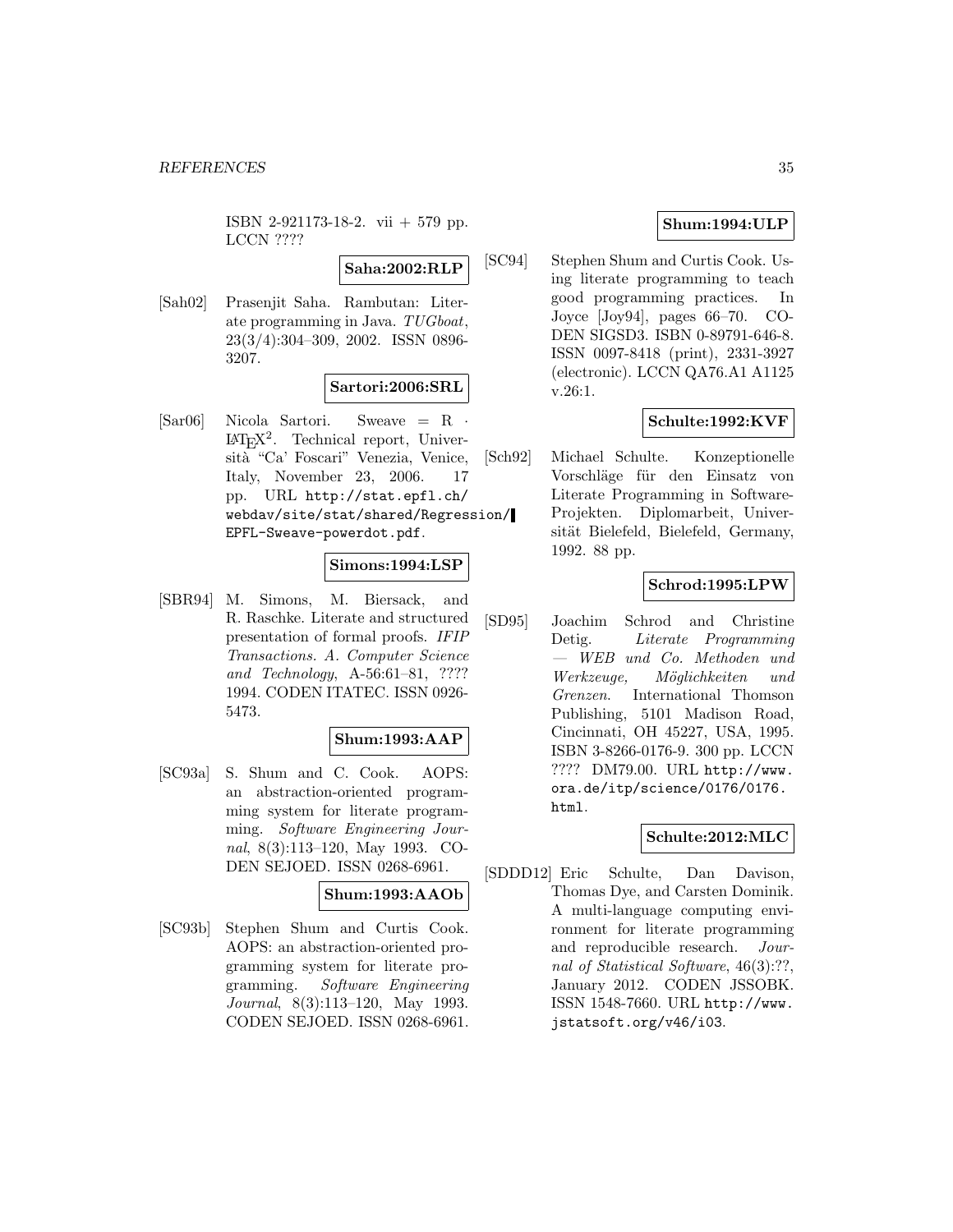## **Seibel:2009:CWR**

[Sei09] Peter Seibel. Coders at work: reflections on the craft of programming. Apress, Berkeley, CA, USA, 2009. ISBN 1-4302-1948-3. xiii + 617 pp. LCCN HD8039.D37 S45 2009.

#### **Sennett:1992:DCA**

[Sen92] C. T. Sennett. Demonstrating the compliance of Ada programs with Z specifications. In Cliff B. Jones, Roger C. Shaw, and Tim Denvir, editors, 5th Refinement Workshop: Proceedings of the 5th Refinement Workshop, organized by BCS-FACS, London, 8–10 January 1992, pages 70–87. Springer-Verlag, Berlin, Germany / Heidelberg, Germany / London, UK / etc., January 1992. ISBN 3-540-19752-4. LCCN QA76.76.D47 R44 199.

### **Sewell:1987:HTM**

[Sew87a] E. Wayne Sewell. How to MANGLE your software: the WEB system for Modula-2. TUGboat, 8(2):118–122, July 1987. ISSN 0896-3207.

## **Sewell:1987:TSP**

[Sew87b] E. Wayne Sewell. The SCANTEX processor. TUGboat, 8(2):123–128, July 1987. ISSN 0896-3207.

#### **Sewell:1989:WPL**

[Sew89] E. Wayne Sewell. Weaving a Program: Literate Programming in WEB. Van Nostrand Reinhold, New York, NY, USA, 1989. ISBN 0-442- 31946-0. xx + 556 pp. LCCN QA76.73.W24 S491 1989.

## **Shankar:2004:ILA**

[Sha04] T. R. Shankar. Intersections of literacy acquisition and programming. In J. (John) Hosking, P. (Philip) Cox, et al., editors, 2003 IEEE Symposium on Human Centric Computing Languages and Environments: proceedings: October 28- 31, 2003, Auckland, New Zealand, pages 283–284. IEEE Computer Society Press, 1109 Spring Street, Suite 300, Silver Spring, MD 20910, USA, 2004. ISBN 0-7803-8225- 0. LCCN QA76.9.H85.I32 2003; QA76.9.H85.I32. URL http:// ieeexplore.ieee.org/xpl/RecentCon. jsp?puNumber=8908.

### **Shum:1993:AAOa**

[Shu93] Stephen M. Shum. AOPS: an abstraction oriented programming system for literate programming. Thesis (Ph.D.), Oregon State University, Corvallis, OR, USA, 1993. 153 pp.

#### **Sitaraman:1996:FIC**

[Sit96] Murali Sitaraman, editor. Fourth International Conference on Software Reuse: proceedings, April 23– 26, 1996, Orlando, Florida, USA. IEEE Computer Society Press, 1109 Spring Street, Suite 300, Silver Spring, MD 20910, USA, 1996. ISBN 0-8186-7301-X, 0-8186-7303- 6. ISSN 1085-9098. LCCN QA76.76.R47 I587 1996. IEEE order plan catalog number 96TH100015.

#### **Skaller:1998:IDS**

[Ska98a] John Skaller. Interscript design and source documentation. World-Wide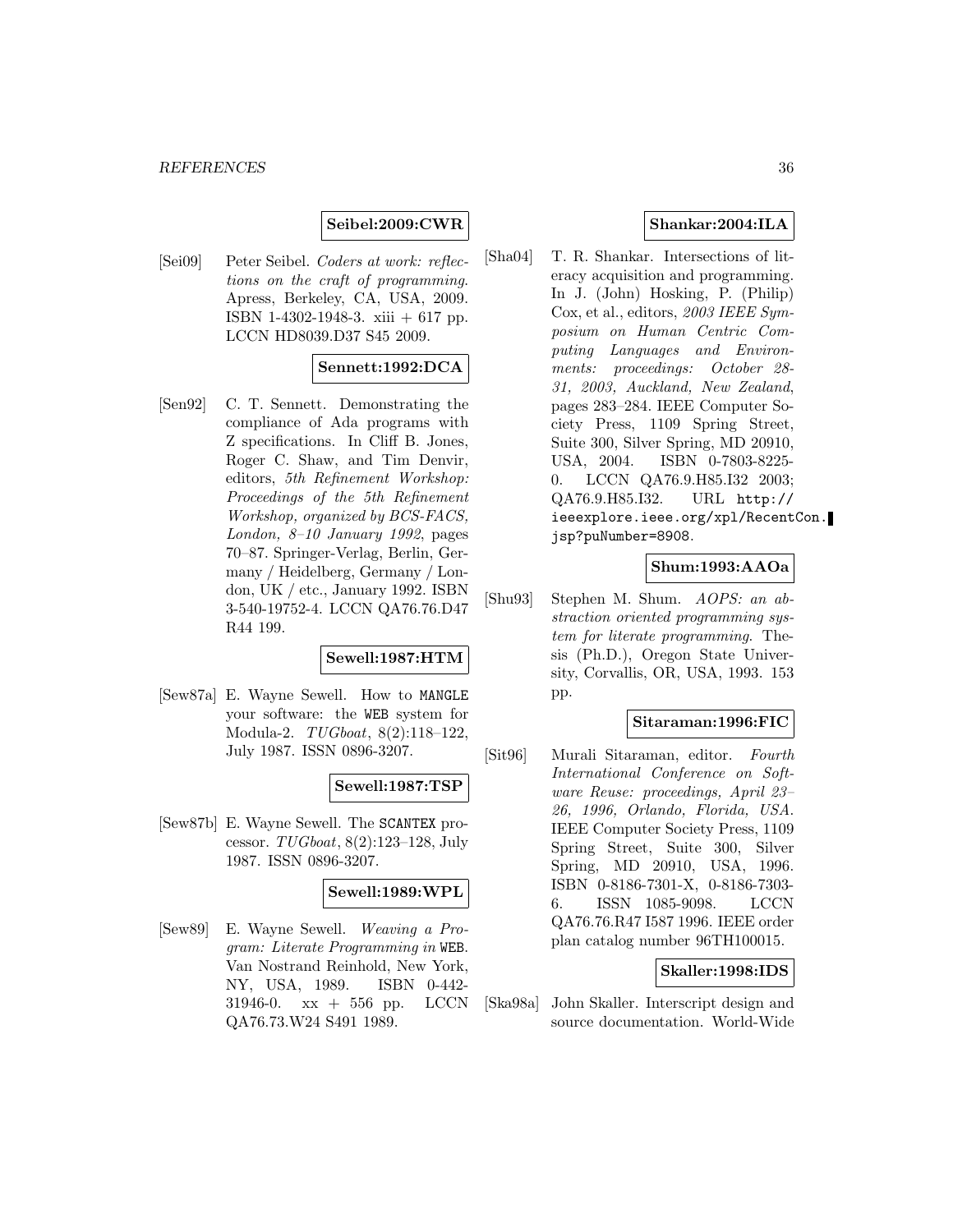Web document., 1998. URL http: //www.triode.net.au/~skaller/ interscript/iscrs.html.

### **Skaller:1998:IT**

[Ska98b] John Skaller. Interscript tutorial. World-Wide Web document., 1998. URL http://www.triode. net.au/~skaller/interscript/ iscru.html.

## **Skaller:1998:MSR**

[Ska98c] John Skaller. Maxtal scripting resources: Download. World-Wide Web document., 1998. URL http: //www.triode.net.au/~skaller/ interscript/iscrdown.html.

## **Slaney:1990:ISP**

[Sla90] Malcolm Slaney. Interactive signal processing documents. IEEE ASSP magazine: a publication of the IEEE Acoustics, Speech, and Signal Processing Society, 7(2):8–20, April 1990. CODEN IAMAEI. ISSN 0740- 7467.

#### **Sperberg-McQueen:1993:SST**

[SM93] C. M. Sperberg-McQueen. SWEB: an SGML tag set for literate programming. World-Wide Web document., September 25, 1993. URL http://www.uic.edu/~ cmsmcq/tech/sweb/sweb.html. Revised August 1994; lightly revised March 1995; revised and extended January–March 1996; revised 19 March 1996.

### **Sperberg-McQueen:1996:SYL**

[SM96] C. M. Sperberg-McQueen. A simple yacc/lex processor for Sweb, an SGML tag set for

literate programming. World-Wide Web document., February 5, 1996. URL http://www.uic.edu/~ cmsmcq/tech/sweb/swebyacc.html.

### **Samson:1996:PSQ**

[SMEN96] W. B. Samson, I. M. Marshall, and D. G. Edgar-Nevill, editors. Proceedings of the 5th Software Quality Conference: 9 and 10 July 1996, Dudhope Castle, University of Abertay Dundee, Business School, Dundee, Scotland, UK. University of Abertay Dundee, Dundee, Scotland, 1996. ISBN 1-899796-02-9 (??invalid ISBN??). LCCN QA76.76.Q35 S64 1996.

## **Sofka:1997:WTT**

 $[Soft807]$  Michael D. Sofka. Writing with T<sub>E</sub>X, and  $TEX \& \Delta \rightarrow Y$ . Drawing & Literate Programming, by Eitan M. Gurari. TUGboat, 18(1):37–38, March 1997. ISSN 0896-3207.

### **Sametinger:1992:HSL**

[SP92] Johannes Sametinger and Gustav Pomberger. A hypertext system for literate C++ programming. Journal of Object Oriented Programming, 4 (8):24–29, 1992. CODEN JOOPEC. ISSN 0896-8438.

## **Spivak:1991:LWM**

[Spi91] Michael D. Spivak. The  $L_A\mathcal{S}$ -TEX Wizard's Manual. The TEX plorators Corporation, 3701 W. Alabama, Suite 450-273, Houston, TX 77027, USA, 1991.

### **Smith:1991:ABLb**

[SS91a] Lisa M. C. Smith and Mansur H. Samadzadeh. An annotated bibliography of literate programming.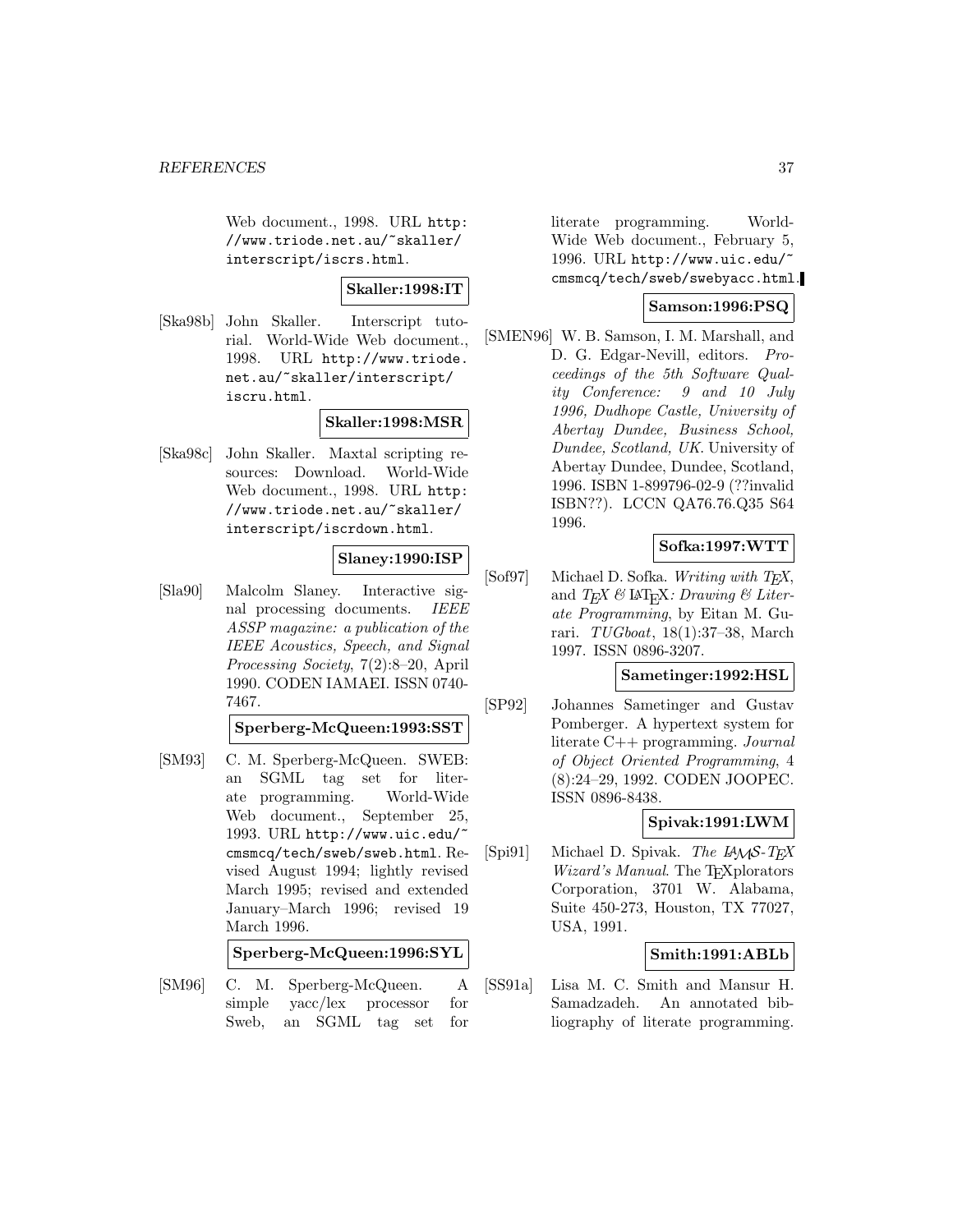ACM SIGPLAN Notices, 26(1):14– 20, January 1991. CODEN SIN-ODQ. ISSN 0362-1340 (print), 1523- 2867 (print), 1558-1160 (electronic).

## **Smith:1991:ABLa**

[SS91b] Lisa Min-Yi Chen Smith and Mansur H. Samadzadeh. An annotated bibliography of literate programming. Technical report OSU-CS-TR 91-14, Oklahoma State University, Dept. of Computer Science, Stillwater, OK, USA, 1991. 8 pp.

#### **Smith:1992:MCS**

[SS92] Lisa M. Smith and Mansur H. Samadzadeh. Measuring complexity and stability of WEB programs. Structured Programming, 13(1):35– 50, 1992. CODEN STPGEM. ISSN 0935-1183.

#### **Snelting:1990:PTS**

[ST90] G. Snelting and C. Thies. Programming tools for the Suprenum supercomputer. In Toulouse '90. Third International Workshop. Software Engineering and its Applications Proceedings, pages 951–963 (vol. 2). EC2, Nanterre, France, December 1990. 2 vol.

## **Simons:1996:ALS**

[SW96] M. Simons and M. Weber. An approach to literate and structured formal developments. Formal Aspects of Computing, 8(1):86–107, ???? 1996. CODEN FACMES. ISSN 0934-5043.

### **Swaine:1998:PPL**

[Swa98] Michael Swaine. Programming paradigms: Leo and the lizards. Dr. Dobb's Journal of Software Tools,

23(7):101–103, July 1998. CODEN DDJOEB. ISSN 1044-789X.

#### **Syropoulos:1999:LER**

[Syr99] Apostolos Syropoulos. Letters to the Editor: Response to Peter A. Bigot. ACM SIGPLAN Notices, 34(2):46, February 1999. CODEN SINODQ. ISSN 0362-1340 (print), 1523-2867 (print), 1558-1160 (electronic). See [HS98, Big99].

### **Thimbleby:1984:LPC**

[Thi84] Harold W. Thimbleby. Literate programming in C. Technical report, University of York, Department of Computer Science, University of York, Heslington, York YO1 5DD, England, 1984.

## **Thimbleby:1986:ELP**

[Thi86] H. Thimbleby. Experiences of 'literate programming' using Cweb (A variant of Knuth's Web). The Computer Journal, 29(3):201–211, June 1986. CODEN CMPJA6. ISSN 0010-4620 (print), 1460-2067 (electronic). URL http://www3.oup. co.uk/computer\_journal/hdb/Volume\_ 29/Issue\_03/tiff/201.tif; http: //www3.oup.co.uk/computer\_journal/ hdb/Volume\_29/Issue\_03/tiff/ 202.tif; http://www3.oup.co. uk/computer\_journal/hdb/Volume\_ 29/Issue\_03/tiff/203.tif; http: //www3.oup.co.uk/computer\_journal/ hdb/Volume\_29/Issue\_03/tiff/ 204.tif; http://www3.oup.co. uk/computer\_journal/hdb/Volume\_ 29/Issue\_03/tiff/205.tif; http: //www3.oup.co.uk/computer\_journal/ hdb/Volume\_29/Issue\_03/tiff/ 206.tif; http://www3.oup.co.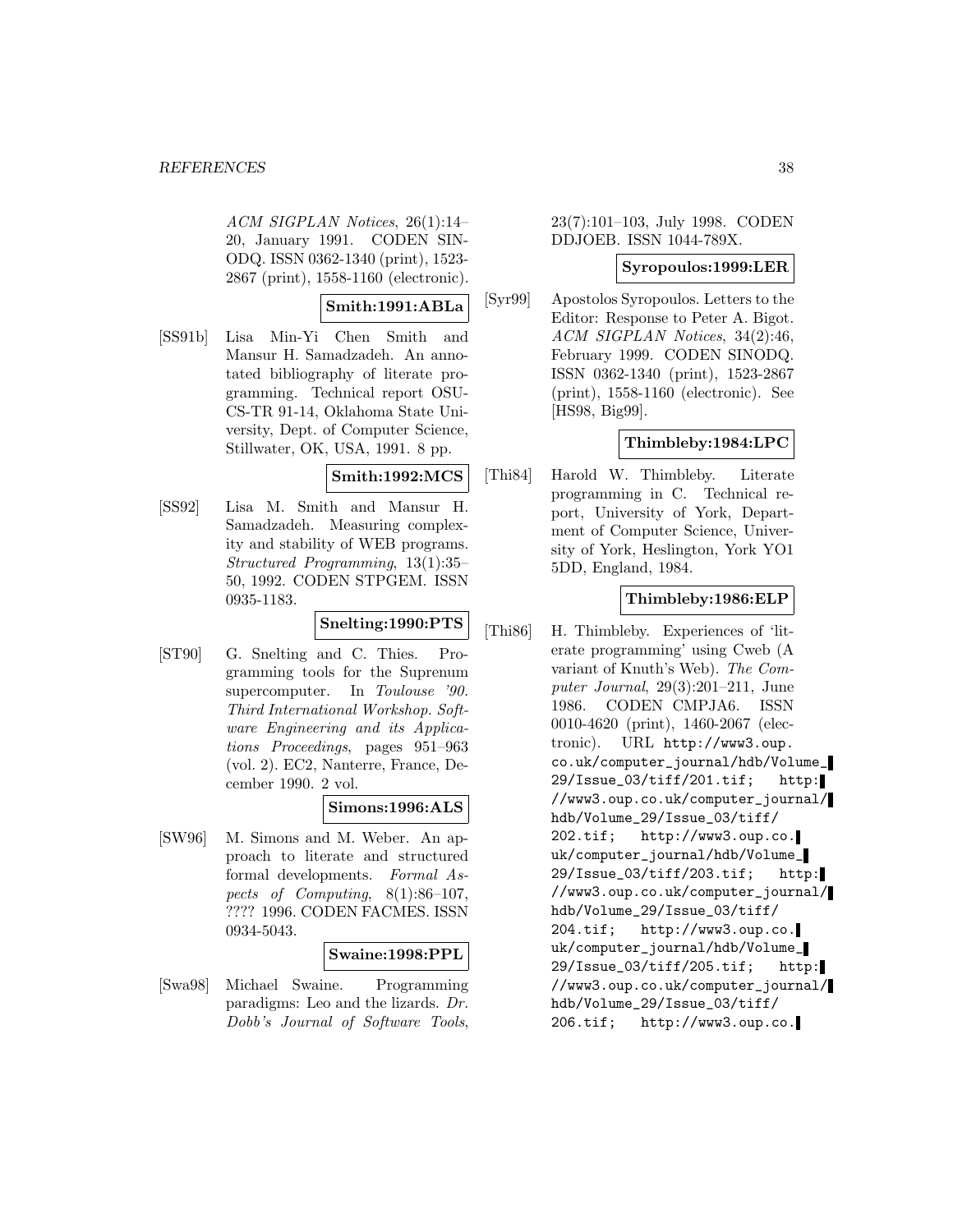uk/computer\_journal/hdb/Volume\_ 29/Issue\_03/tiff/207.tif; http: //www3.oup.co.uk/computer\_journal/ hdb/Volume\_29/Issue\_03/tiff/ 208.tif; http://www3.oup.co. uk/computer\_journal/hdb/Volume\_ $_{[USE97]}$  $29/I$ ssue\_03/tiff/209.tif; http: //www3.oup.co.uk/computer\_journal/ hdb/Volume\_29/Issue\_03/tiff/ 210.tif; http://www3.oup.co. uk/computer\_journal/hdb/Volume\_ 29/Issue\_03/tiff/211.tif.

### **Thimbleby:1989:RDC**

[Thi89] Harold Thimbleby. A review of Donald C. Lindsay's text file difference utility, diff. Communications of the Association for Computing Machinery, 32(6):756–755, June 1989. CO-DEN CACMA2. ISSN 0001-0782 (print), 1557-7317 (electronic). See [VL89].

### **Thimbleby:2003:ECP**

[Thi03] Harold Thimbleby. Explaining code for publication. Software—Practice and Experience, 33(10):975–1001, August 2003. CODEN SPEXBL. ISSN 0038-0644 (print), 1097-024X (electronic).

## **Tung:1989:SMLa**

[Tun89a] Sho-Huan Tung. A structured method for literate programming. Technical report 269, Indiana University, Computer Science Department, Bloomington, IN, USA, January 1989. 14 pp.

## **Tung:1989:SMLb**

[Tun89b] Sho-Huan Tung. A structured method for literate programming.

Structured Programming, 10(2):113– 120, 1989. CODEN STPGEM. ISSN 0935-1183.

### **USENIX:1997:ATT**

USENIX, editor. 5th Annual Tcl/Tk Workshop '97, July 14–17, 1997. Boston, MA. USENIX, Berkeley, CA, USA, July 14–17, 1997.

## **Ammers:1990:LPV**

[vA90] E. W. van Ammers. Literate programming with VAMP. Informatie, 32(4):380–388, ???? 1990. CODEN INFTCR. ISSN 0019-9907.

### **Ammers:1992:VTL**

[vAK92a] E. W. van Ammers and M. R. Kramer. VAMP: a tool for literate programming independent of programming language and formatter. In Patrick Dewilde and Joos Vandewalle, editors, CompEuro 1992 Proceedings: Computer Systems and Software Engineering, May  $4-8$ , 1992, The Hague, The Netherlands, pages 371–376. IEEE CS Press, Los Alamitos, CA, USA, May 1992. ISBN 0-8186-2760-3. LCCN QA76.5.C6122 1992.

### **vanAmmers:1992:VTL**

[vAK92b] E. W. van Ammers and M. R. Kramer. VAMP: a tool for literate programming independent of programming language and formatter. In P. Dewilde and J. VandeWalle, editors, CompEuro 1992 Proceedings. Computer Systems and Software engineering, pages 371–376. ????, ????, 1992. ISBN ???? LCCN ????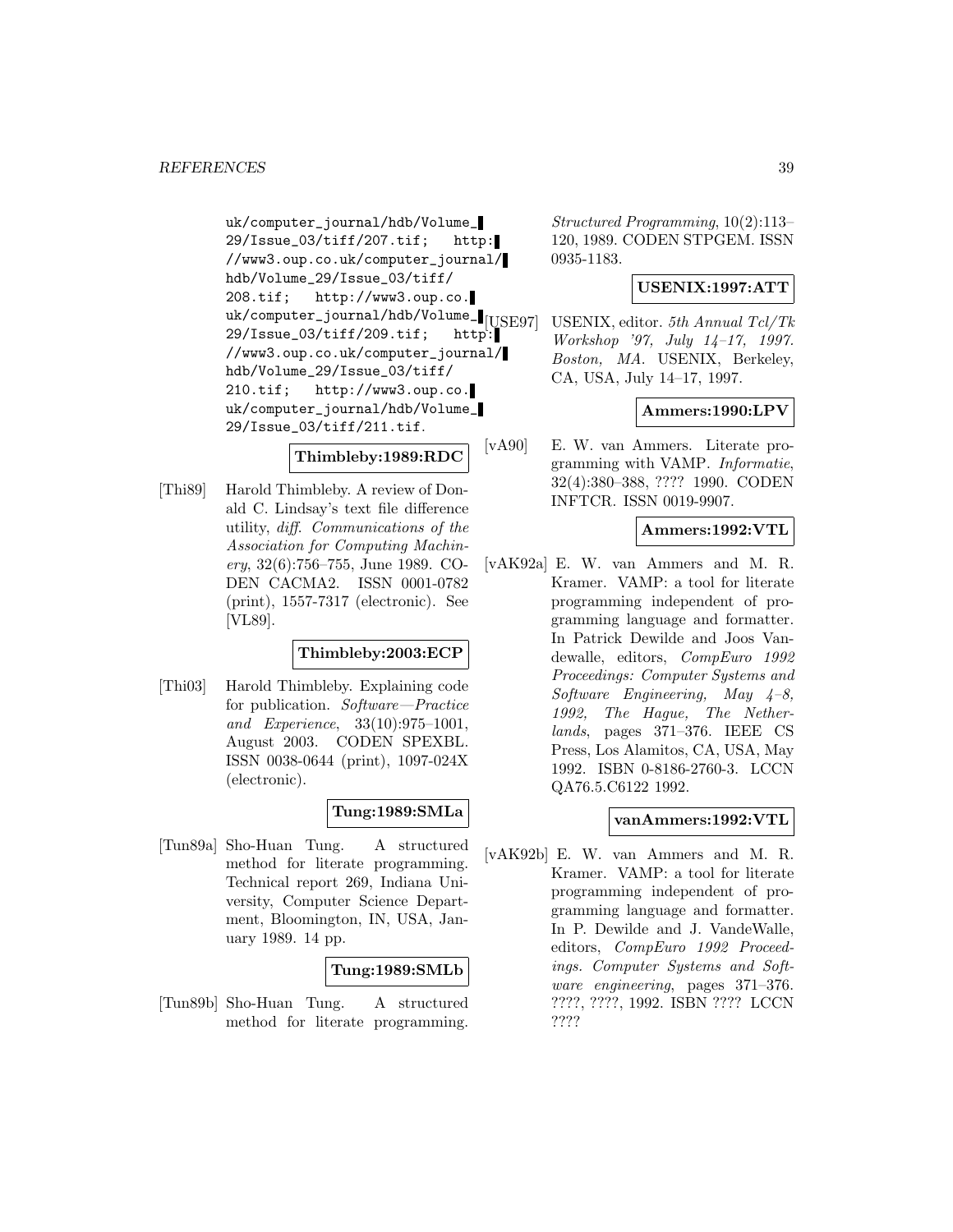#### **VandenBosch:1990:WPL**

[Van90a] P. N. Van den Bosch. Weaving a program: Literate programming in WEB. ACM Computing Reviews, 31 (7):343–344, 1990.

## **Wyk:1990:LPA**

[Van90b] Christopher J. Van Wyk. Literate programming—an assessment. Communications of the Association for Computing Machinery, 33(3): 361, 365, March 1990. CODEN CACMA2. ISSN 0001-0782 (print), 1557-7317 (electronic).

#### **vanLeeuwen:1995:LPC**

[van95] Marc A. van Leeuwen. Literate programming in C: CWEBx manual. Report AM-R9510, Centrum voor Wiskunde en Informatica, Department of Analysis, Algebra and Geometry, Stichting Mathematisch Centrum, Amsterdam, The Netherlands, 1995.

#### **Deursen:1996:LPA**

[vDHK96] Arie van Deursen, Jan Heering, and Paul Klint, editors. Language Prototyping: An Algebraic Specification Approach. World Scientific Publishing Co. Pte. Ltd., P. O. Box 128, Farrer Road, Singapore 9128, 1996. ISBN 981-02- 2732-9. xx + 353 pp. LCCN QA76.7 .L355 1996. URL http: //www.cwi.nl/~gipe/language\_ prototyping/index.html. Many of the chapters in this book are literate programs.

## **Vee:2017:CLH**

[Vee17] Annette Vee. Coding Literacy: How Computer Programming is Chang-

ing Writing. Software studies. MIT Press, Cambridge, MA, USA, 2017. ISBN 0-262-03624-X (hardcover). xi + 361 pp. LCCN LC149.5.

## **VanWyk:1988:LPE**

[VHC88] Christopher J. Van Wyk, Eric Hamilton, and Don Colner. Literate programming: Expanding generalized regular expressions. Communications of the Association for Computing Machinery, 31(12):1376– 1385, December 1988. CODEN CACMA2. ISSN 0001-0782 (print), 1557-7317 (electronic).

## **VanWyk:1987:LPPa**

[VHG87] Christopher J. Van Wyk, David R. Hanson, and John Gilbert. Literate programming: Printing common words. Communications of the Association for Computing Ma*chinery*,  $30(7):594-599$ , July 1987. CODEN CACMA2. ISSN 0001- 0782 (print), 1557-7317 (electronic). URL ftp://ftp.cs.princeton. edu/pub/packages/loom.tar.Z. See another solution to the problem of printing the k most common words of a text file in [BKM86].

### **VanWyk:1987:LPPb**

[VJW87] Christopher J. Van Wyk, Michael Jackson, and David W. Wall. Literate programming: Processing transactions. Communications of the Association for Computing Machinery, 30(12):1000–1010, December 1987. CODEN CACMA2. ISSN 0001-0782 (print), 1557-7317 (electronic).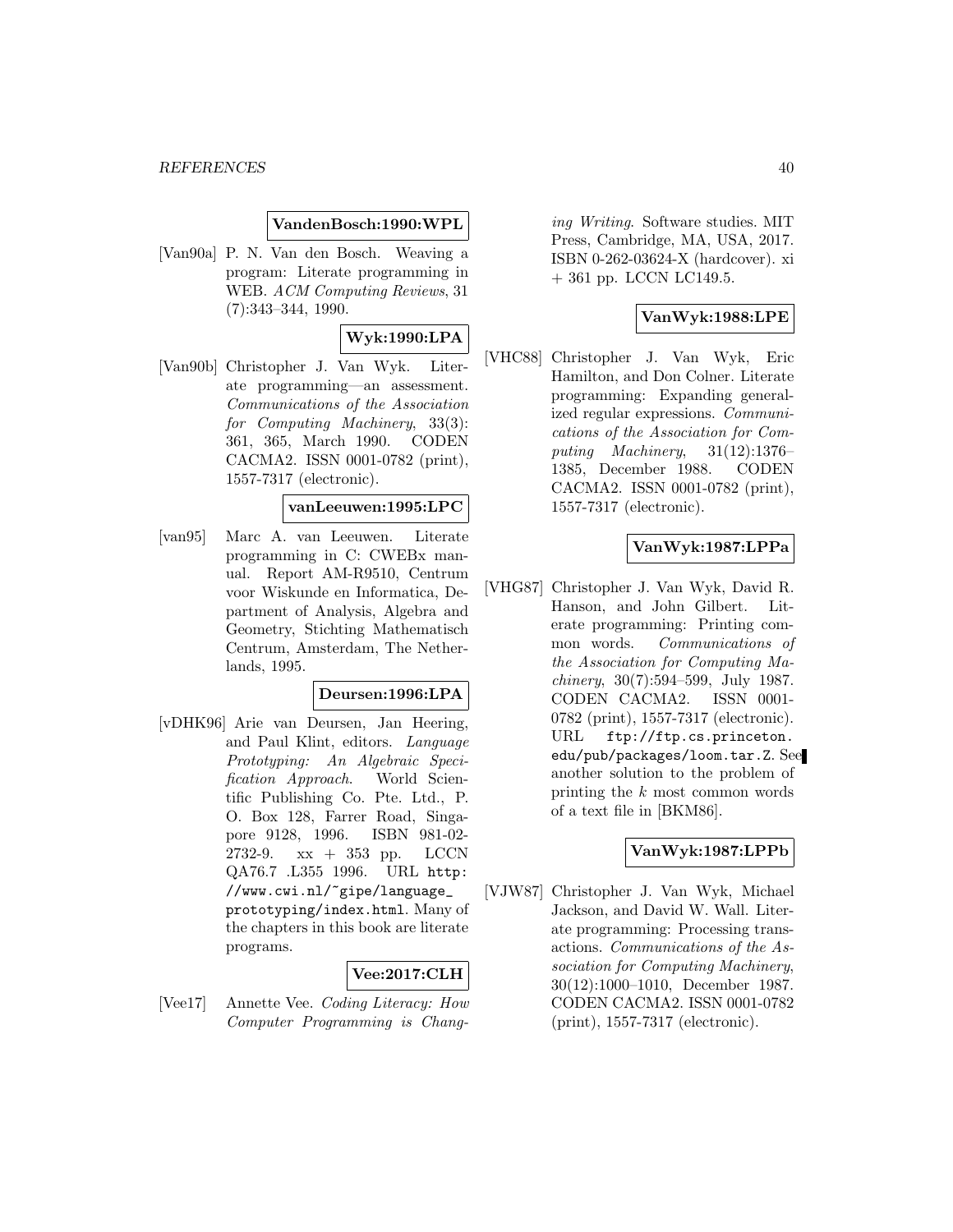### **VanWyk:1989:LPF**

[VL89] Christopher J. Van Wyk and Donald C. Lindsay. Literate programming: a file difference program. Communications of the Association for Computing Machinery, 32(6):740–755, June 1989. CODEN CACMA2. ISSN 0001-0782 (print), 1557-7317 (electronic). See review [Thi89].

## **Vestdam:2002:AIP**

[VN02] Thomas Vestdam and Kurt Nørmark. Aspects of internal program documentation: An elucidative perspective. In IEEE, editor, Proceedings of the 10th International Workshop on Program Comprehension, June 27–29, 2002, Paris, France, pages 43–52. IEEE Computer Society Press, 1109 Spring Street, Suite 300, Silver Spring, MD 20910, USA, 2002. ISBN 0- 7695-1495-2 (paperback), 0-7695- 1496-0 (case), 0-7695-1497-9 (microfiche). ISSN 1092-8138. LCCN ???? URL http://www.gbv.de/ dms/bowker/toc/9780769514963. IEEE Computer Society order number PR01495.

### **Vestdam:2005:TDP**

[VN05] T. Vestdam and K. Nørmark. Toward documentation of program evolution. In IEEE, editor, Proceedings of the 21st IEEE International Conference on Software Maintenance: [Budapest, Hungary, 26 - 29 September 2005]. ICSM'05. IEEE Computer Society Press, 1109 Spring Street, Suite 300, Silver Spring, MD 20910, USA, 2005.

ISBN 0-7695-2368-4. ISSN 1063- 6773. LCCN QA76.76.S64.

#### **VanWyk:1989:LPW**

[VR89] Christopher J. Van Wyk and Norman Ramsey. Literate programming: Weaving a languageindependent WEB. Communications of the Association for Computing Machinery, 32(9):1051– 1055, September 1989. CODEN CACMA2. ISSN 0001-0782 (print), 1557-7317 (electronic).

#### **Waite:1993:ELD**

[Wai93] W. M. Waite. An executable language definition. ACM SIG-PLAN Notices, 28(2):21–40, February 1993. CODEN SINODQ. ISSN 0362-1340 (print), 1523-2867 (print), 1558-1160 (electronic). This paper describes a subset of C, called C–, defined as a literate program using the Eli and FunnelWeb systems.

## **Wu:1989:SCD**

[WB89] Y. C. Wu and Ted P. Baker. A source code documentation system for Ada. ACM Ada Letters, 9(5):84– 88, 1989.

### **Williams:1992:FUM**

[Wil92] Ross Williams. FunnelWeb user's manual. ftp.adelaide.edu.au in /pub/compression and /pub/ funnelweb, University of Adelaide, Adelaide, South Australia, Australia, 1992.

### **Williams:2000:FTM**

[Wil00] R. Williams. FunnelWeb tutorial manual. Web document,